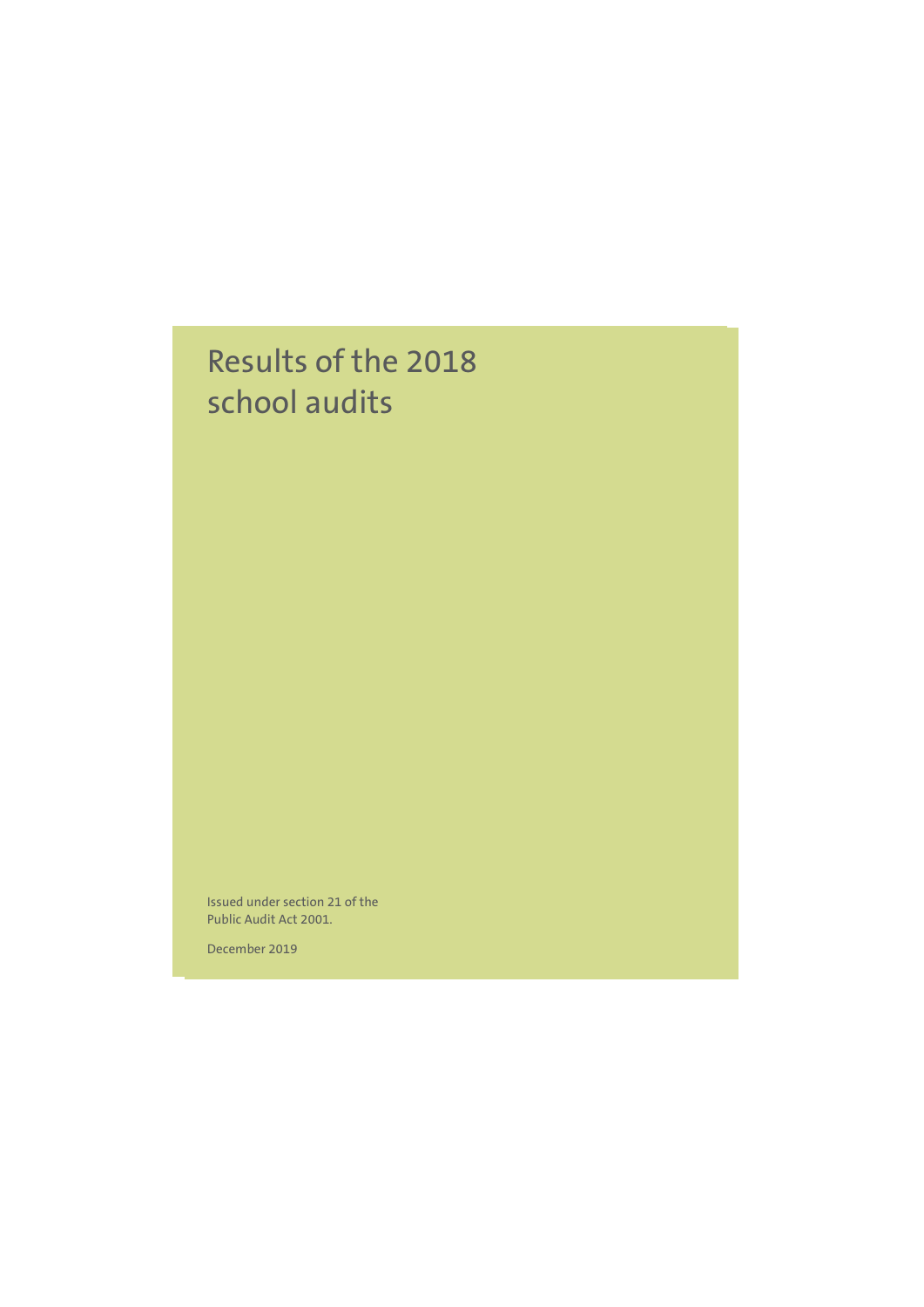# **Contents**

| Our recommendations                                                                                                                                                                                                                                                                                                                                                                                                                                                                                                                                                                                                                 | 3                                                                          |
|-------------------------------------------------------------------------------------------------------------------------------------------------------------------------------------------------------------------------------------------------------------------------------------------------------------------------------------------------------------------------------------------------------------------------------------------------------------------------------------------------------------------------------------------------------------------------------------------------------------------------------------|----------------------------------------------------------------------------|
| Part 1 – Completing the school audits                                                                                                                                                                                                                                                                                                                                                                                                                                                                                                                                                                                               | 4                                                                          |
| Improving the timeliness of school audits<br>Completing the school audits for previous years                                                                                                                                                                                                                                                                                                                                                                                                                                                                                                                                        | 5<br>6                                                                     |
| Part 2 – What did our audit reports say?                                                                                                                                                                                                                                                                                                                                                                                                                                                                                                                                                                                            | 8                                                                          |
| Modified audit opinions<br>Matters of importance that we have drawn readers' attention to<br>Reporting on whether schools followed laws and regulations                                                                                                                                                                                                                                                                                                                                                                                                                                                                             | 8<br>12<br>14                                                              |
| Part 3 - Schools in financial difficulty                                                                                                                                                                                                                                                                                                                                                                                                                                                                                                                                                                                            | 16                                                                         |
| What we mean by financial difficulty<br>The financial health of schools<br>Schools considered to be in serious financial difficulty<br>Why do schools get into financial difficulty?                                                                                                                                                                                                                                                                                                                                                                                                                                                | 16<br>16<br>17<br>19                                                       |
| Part 4 – Matters we identified during our audits                                                                                                                                                                                                                                                                                                                                                                                                                                                                                                                                                                                    | 22                                                                         |
| Publishing annual reports<br>School payroll<br>Cyclical maintenance<br>Kura Kaupapa Māori<br>Sensitive payments<br>Borrowing<br>Budgeting<br>Fraud<br>Non-compliance with the Holidays Act 2003<br>Appendices<br>$1 -$ Questions for school boards<br>2 – Progress with our recommendations<br>3 - Incomplete school audits, by region<br>$4 - What$ we reported                                                                                                                                                                                                                                                                    | 22<br>23<br>24<br>25<br>26<br>28<br>29<br>29<br>31<br>28<br>30<br>33<br>38 |
| Figures<br>1 – Reasons for late and still outstanding 2018 school audits<br>2 - Number of outstanding audits, for the years 2012 to 2019<br>3 - Schools without assurance for locally raised funds<br>4 - Schools that were unable to provide assurance over their cyclical maintenance provision<br>5 - Schools with working capital deficit, by decile<br>6 - Schools that needed letters of support in 2018 to confirm they were a "going concern"<br>7 - Payments to board-funded staff as a percentage of the school's operations grant, by decile<br>8 - Numbers of international students for all schools by year, 2003-2018 | 5<br>7<br>9<br>10<br>15<br>15<br>17<br>18                                  |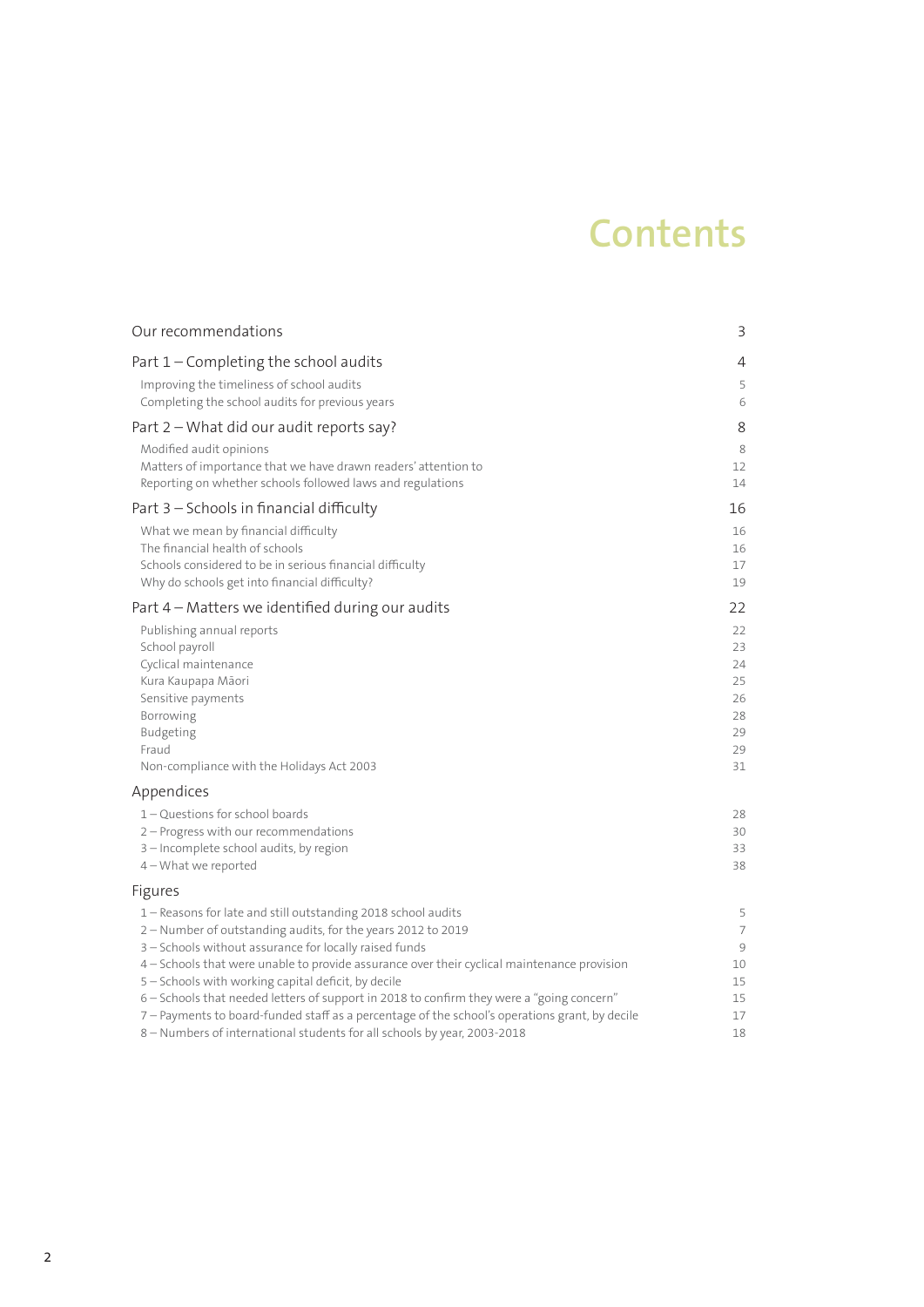# **Our recommendations**

We recommend that the Ministry of Education:

- 1. actively monitor schools' compliance with the legislative requirement to publish their annual reports online;
- 2. ensure that changes to the Novopay system include adding appropriate controls for schools, where possible, to help prevent fraud and error and ensure that all transactions are approved within the school's delegations;
- 3. follow up unusual transactions or anomalies identified as part of the payroll audit so they do not reoccur, including giving boards additional support and guidance on payroll matters if necessary;
- 4. monitor how effectively kura follow the Ministry of Education's guidance and, if necessary, provide more targeted guidance;
- 5. continue to work with those kura that have audits outstanding to help facilitate the completion of those audits;
- 6. provide additional guidance to schools on how to budget effectively, including how to prepare a budgeted balance sheet and cash flow budget;
- 7. improve its guidance on what good controls look like; and
- 8. continue to encourage schools to have fraud policies and report suspected fraud to the appropriate authority.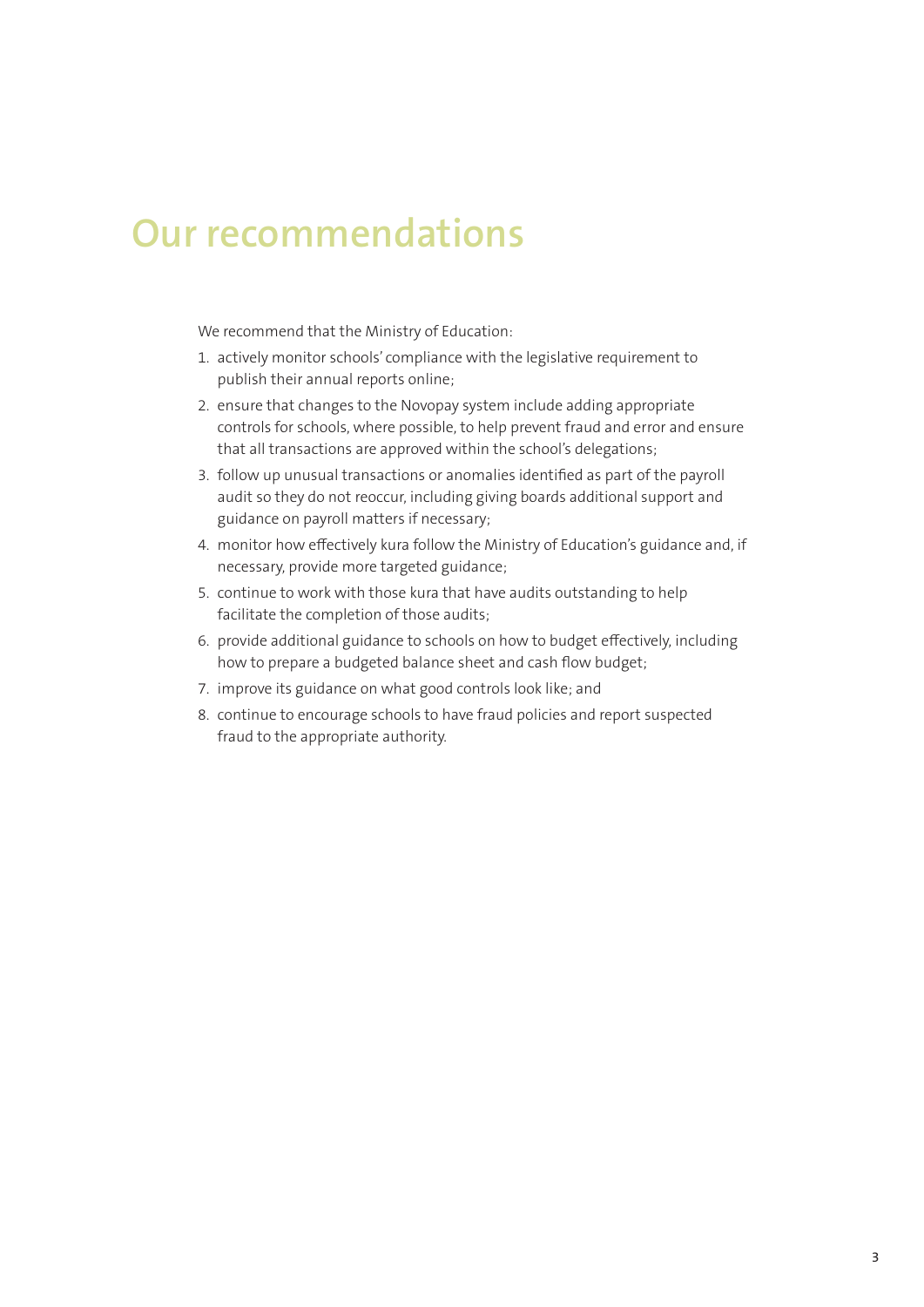# **1 Completing the school audits**

- 1.1 In this Part, we report on the completion status of the school audits, including audits of entities related to schools.
- 1.2 Of the 2444 school audits for 2018, we completed 2014 (82%) by the statutory deadline of 31 May 2019.<sup>1</sup> This was a disappointing result because timeliness had begun to improve in recent years. In 2017, we completed 86% of school audits by the statutory deadline.
- 1.3 We expect to complete at least 95% of school audits before the 31 May deadline each year. However, we have not met this expectation since the Novopay system was introduced in August 2012. We have now resolved the payroll reporting problems that contributed to this.
- 1.4 This year, the Ministry of Education (the Ministry) provided all financial information, including the payroll reports, to schools, their service providers, and auditors on time. The Ministry did this earlier than in previous years. However, this did not result in improved completion rates for school audits.
- 1.5 Figure 1 sets out the reasons why the 2018 school audits were completed late and how many of each category were still outstanding at 30 September.

### **Figure 1**

#### **Reasons for late and still outstanding 2018 school audits**

The number of school audits that missed the statutory deadline is 430. The number of school audits that were still outstanding at 30 September is 123. The main reason for audits being late or still outstanding is because of school (or service provider) delay.

| Reasons for delays                                            | Missed the<br>deadline |      | Still outstanding at<br>30 September |      |
|---------------------------------------------------------------|------------------------|------|--------------------------------------|------|
|                                                               | <b>Number</b>          | %    | <b>Number</b>                        | %    |
| School (or service provider) delay                            | 207                    | 8.5  | 67                                   | 2.7  |
| Auditor resourcing problems                                   | 115                    | 4.7  | 12                                   | 0.5  |
| Delay in signing financial statements                         | 34                     | 1.4  | $\Omega$                             | 0.00 |
| Previous-year audits outstanding                              | 27                     | 11   | 74                                   | 1.0  |
| Responsibility for delay shared between school<br>and auditor | 27                     | 1.1  | 5                                    | 0.2  |
| Significant audit issues                                      | 20                     | 0.8  | 15                                   | 0.6  |
| <b>Total</b>                                                  | 430                    | 17.6 | 123                                  | 5.0  |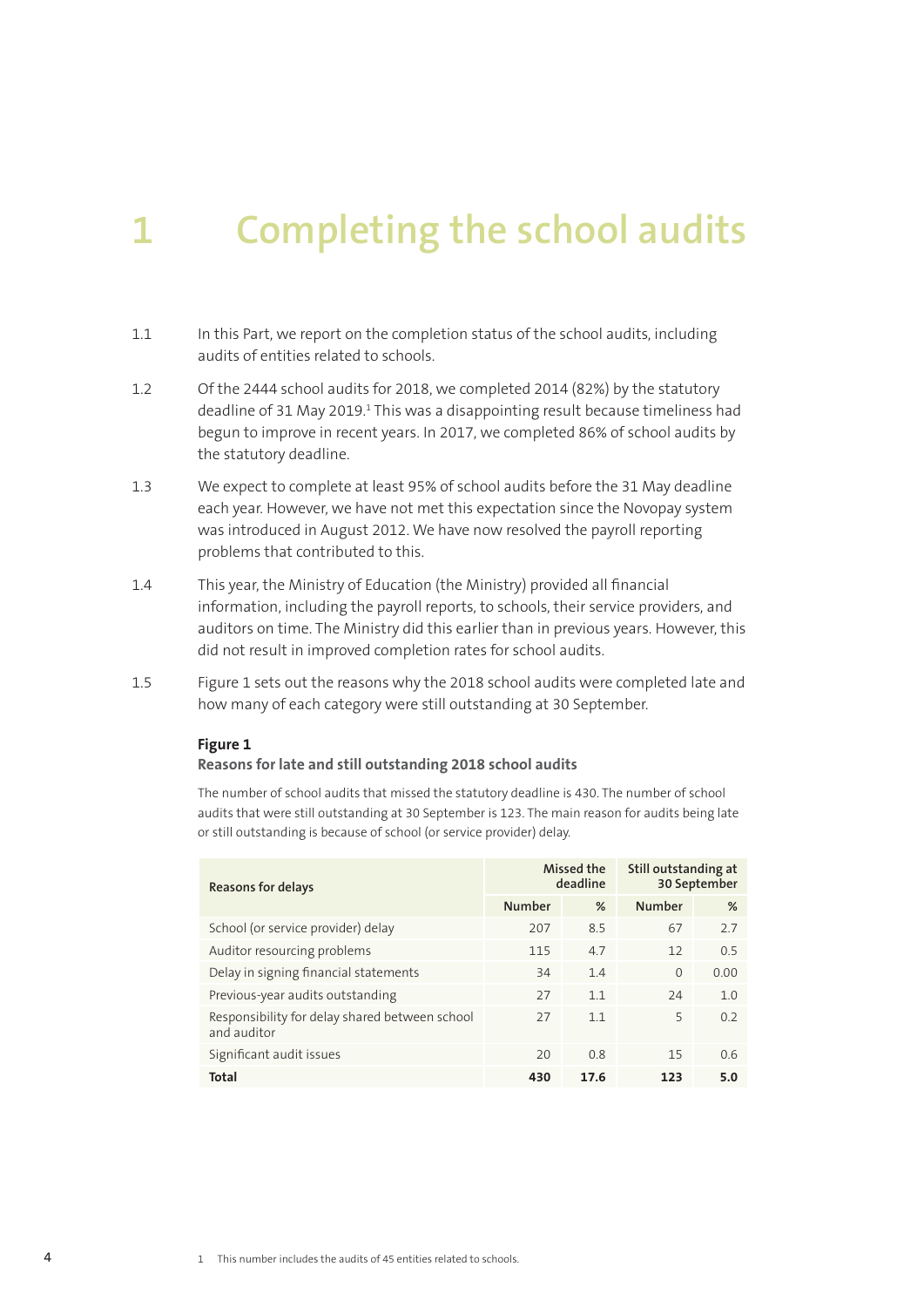- 1.6 The 207 school audits that were late because of school (or service provider) delays include schools that did not provide their financial statements for audit by the statutory deadline of 31 March. Many schools, particularly small schools, use a service provider to prepare their financial statements for audit. Our auditors experienced significant delays with one service provider, which affected about 100 schools.
- 1.7 Auditor resourcing problems contributed to the delay of 115 school audits. Our auditors are located throughout New Zealand, and those in small towns can find it hard to recruit experienced replacements quickly when staff members leave unexpectedly. In these cases, the school's financial statements did not disclose a breach of the statutory deadline.
- 1.8 By the end of September each year, we usually expect less than 1% of the previous-year school audits to be outstanding. At 30 September 2019, 5% (123) of the 2018 school audits were outstanding. Of these, 67 school audits were outstanding because of ongoing problems with schools and service providers. Auditor resourcing problems caused 12 audits to be outstanding at 30 September 2019. We have agreed time frames with auditors to ensure that these audits are completed as soon as possible.

# Improving the timeliness of school audits

- 1.9 If school audits are not completed on time, the information presented is less relevant and accountability is diminished. We worked with the Ministry to improve the timeliness of the 2018 school audits. As we have done in previous years, we agreed on a time frame with the Ministry for providing financial information to the schools and auditors. The Ministry met this time frame and provided information earlier than in previous years. However, as mentioned in paragraphs 1.3 and 1.4, this did not result in improved audit timeliness.
- 1.10 Auditors received 2197 (91% of all schools) financial statements for audit by the statutory deadline of 31 March,<sup>2</sup> which was less than the previous year (93%). Delays from one service provider that prepared financial statements for a large number of schools affected this.
- 1.11 In recent years, auditors have received most financial statements for audit close to the statutory deadline. For the 2018 school audits, 1291 financial statements (54%) were received in the last two weeks of March. Of those, 867 were received in the last week and 525 of them in the last three working days.
- 1.12 Although schools have until 31 March to provide their financial statements to auditors, meeting the 31 May audit deadline depends on auditors receiving

<sup>2</sup> Financial statements received on 1 April were considered to have met the deadline because 31 March 2019 was on a Sunday.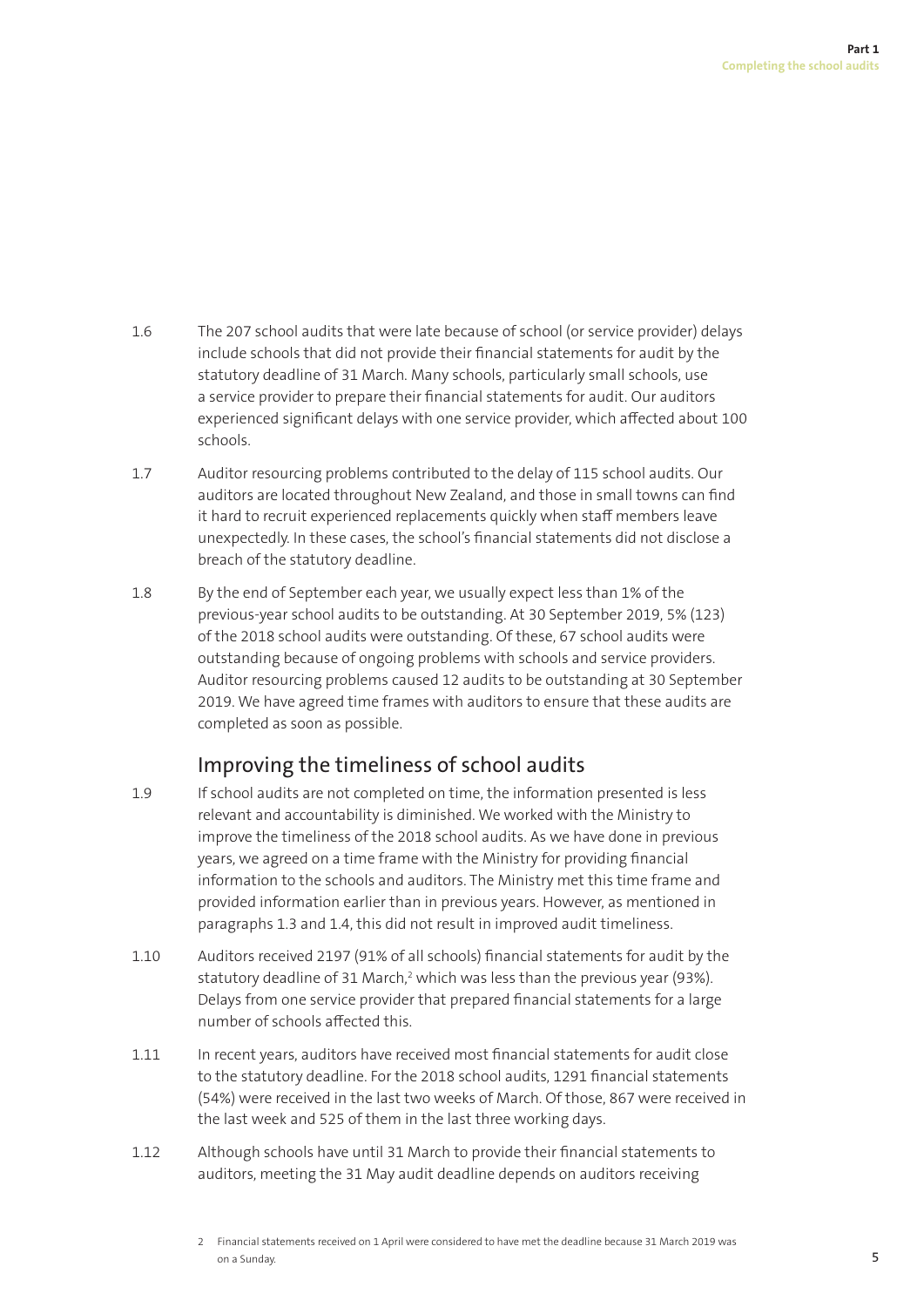financial statements throughout February and March. We allocate schools to auditors, and the auditors resource their audits and agree audit fees on that understanding.

- 1.13 To ensure that audits go as smoothly as possible, schools, service providers, auditors, and the Ministry need to work together. In response to our recommendations in last year's report, the Ministry communicated with a wider range of stakeholders during the 2018 school audit process (including schools, service providers, and regional Ministry staff) and updated its annual reporting workshops for the 2019 audits.
- 1.14 The School Sector Working Group has also been working on how to improve communications throughout the school sector. We encourage the school sector to keep working together to improve the timeliness of school audits and the accountability of schools.

# Completing the school audits for previous years

- 1.15 Timeliness of reporting is essential to good accountability. We completed 77 school audits from previous years since we last reported on the results of the school audits in November 2018. Figure 2 shows the number of outstanding audits from previous years continues to increase, after several years of poor timeliness for school audits. At 30 September 2019, 47 previous-year audits were still outstanding. This is significantly higher than we would expect if schools are to achieve good accountability. These outstanding audits include 23 from 2017, 14 from 2016, and the oldest is from 2013.
- 1.16 Appendix 3 lists all the audits that were outstanding at 30 September 2019. As we have noted in previous years, the list of outstanding audits includes a high proportion of kura. Eighteen kura have audits from 2018 outstanding (25% of all kura), and 10 of these kura have audits from previous years outstanding. We discuss this further in Part 4.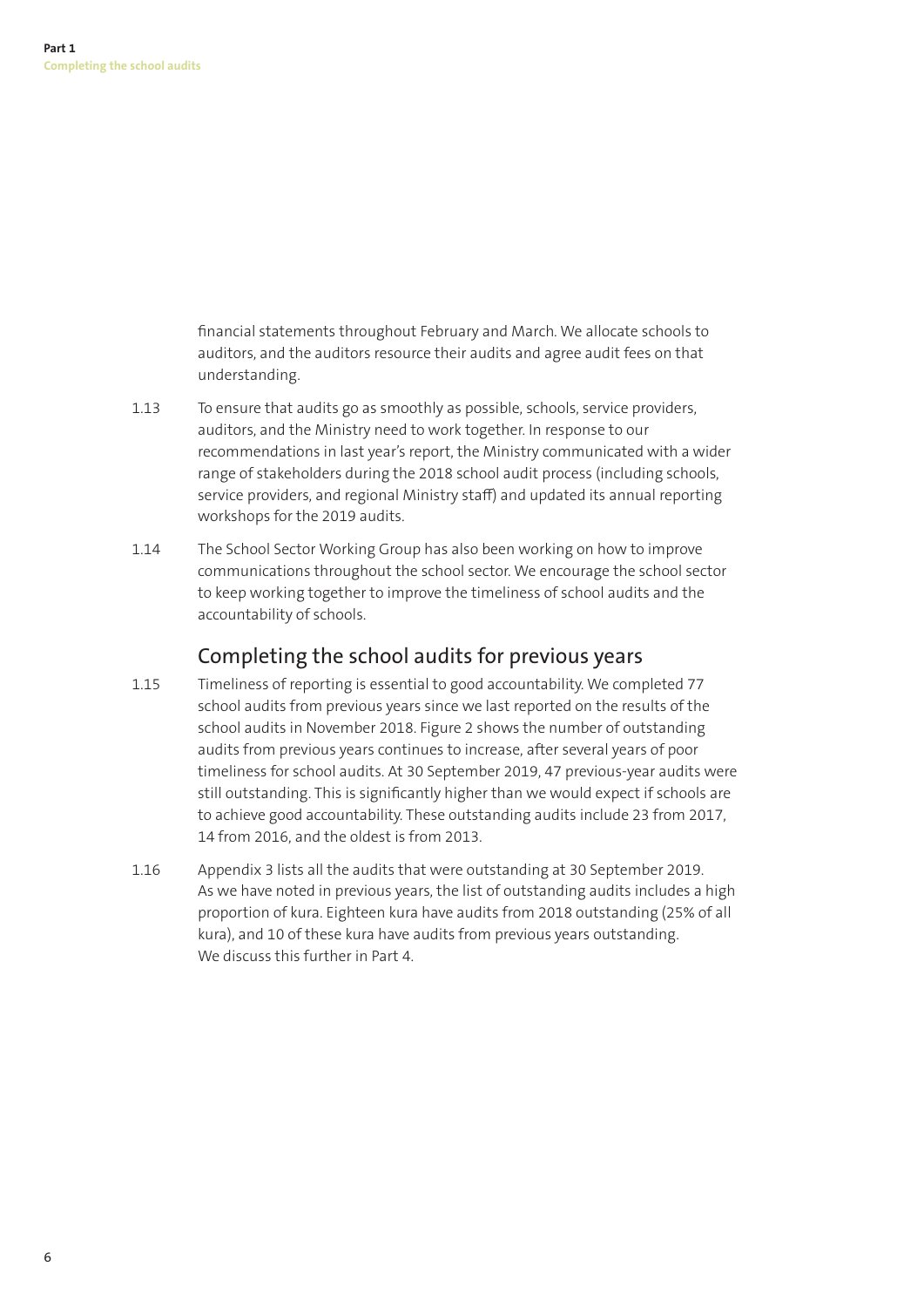### **Figure 2 Number of outstanding audits, as at 30 September, for the years 2012 to 2019**

The figure shows the number of outstanding current and previous-year audits for every year since 2012. The number of outstanding audits from previous years continues to increase from 2014.

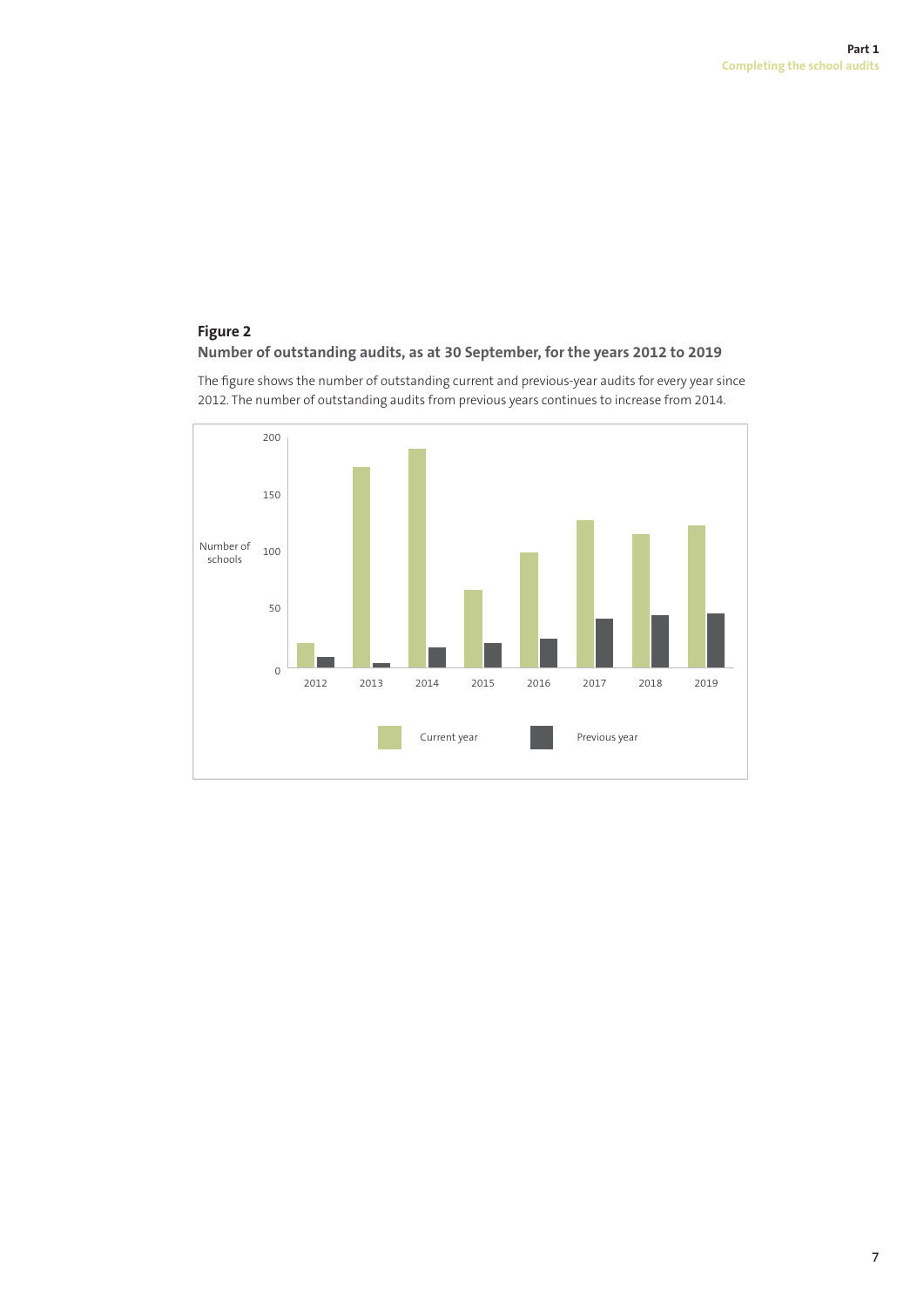# **2 What did our audit reports say?**

- 2.1 In this Part, we set out the results of the 2018 school audits and the results of any audits for previous years that were completed since our last report on the 2017 school audits.
- 2.2 We issued standard audit reports on the financial statements of most schools. This means that the financial statements fairly reflected the schools' transactions and financial position for 2018.

# Modified audit opinions

2.3 We issue modified audit opinions if we cannot get enough evidence about a matter or if we conclude that there is a material error in the financial information. Of the audits completed for 2018, 20 audit reports contained a modified audit opinion. We also issued a further 11 modified opinions for previous-year audits that were outstanding since our last report. We explain the types of modified opinions we issued below.

### **Disclaimers of opinion**

- 2.4 We issue a disclaimer of opinion when we cannot get enough audit evidence to express an opinion. This is serious because there is a lack of accountability – we cannot confirm that the school's financial statements are a true reflection of its transactions and balances. We issued a disclaimer of opinion on the financial statements of two schools.
- 2.5 **Te Kaupapa Māori o Tamarongo (2015)**  We could not get enough evidence about a significant number of transactions. The financial records had been intentionally destroyed to cover up a fraud the New Zealand Police was investigating. We also drew attention to breaches of legislation, including failure to keep appropriate accounting records and the failure to meet statutory deadlines.
- 2.6 **Te Kura o Pakipaki (2014)** We could not get enough evidence about bank accounts, revenue and expenditure, and some assets and liabilities of the school. This was because there was a lack of controls over cash receipting and expenditure from a bank account under the control of the school, and a lack of supporting documents for some transactions. We also drew attention to the school's financial difficulties and breaches of legislation because of the school's failure to keep appropriate accounting records and meet statutory deadlines.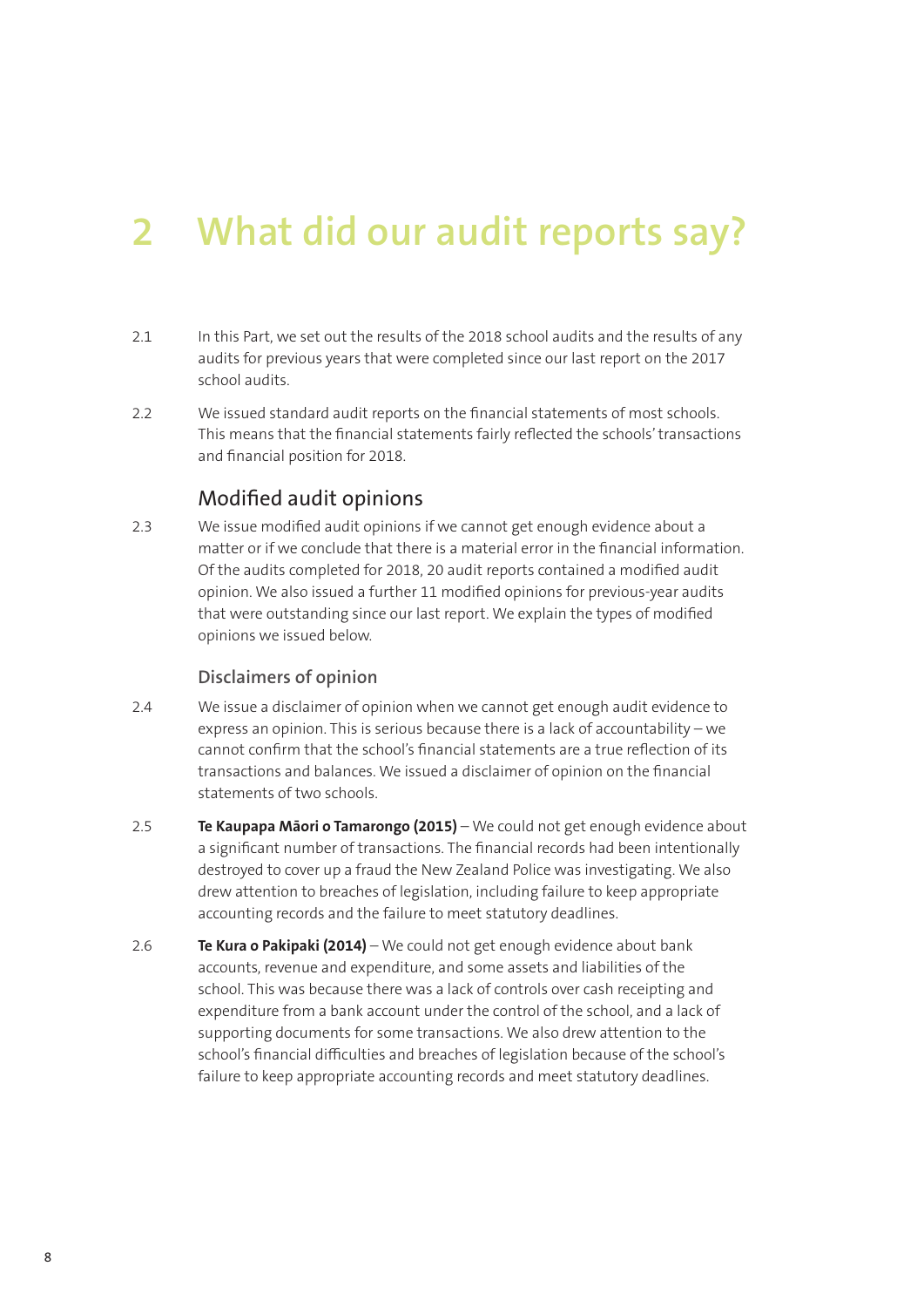### **Disagreements**

- 2.7 If a school's financial statements have been prepared inconsistently with applicable accounting standards or we consider that they include a significant error, we will issue an opinion that sets out where we "disagree" with the school. We issued this type of opinion for two schools.
- 2.8 **William Colenso College (2018)**  For the seventh year, we disagreed with the college not preparing consolidated (or group) financial statements that included the transactions and balances for the William Colenso College Charitable Trust. We consider that group financial statements are required because the college "controls" the Trust for financial reporting purposes. Therefore, the college is not fairly presenting its true financial position to its community.
- 2.9 **Tinui School (2018)**  The school did not recognise the value of the tree-cutting rights Masterton District Council granted it as an asset in its financial statements. This was because the board could not reliably estimate the value of the forestry block. This is a departure from accounting standards and means the school is not fairly presenting its true financial position to its community.

### **Limitations of scope**

2.10 We issue "limitations of scope" opinions when we cannot get enough evidence about one or more aspects of a school's financial statements. The audit report explains which aspect of a school's financial statements we could not corroborate. We explain the types of limitations of scope that we reported on this year.

### **Locally raised funds**

2.11 If a school receives funds from its community, it is important that it has appropriate controls in place to ensure that all money received is correctly recorded. We could not get enough assurance about the amounts raised locally for the seven schools in Figure 3 because they had limited controls over collecting money and recording it. Three of these opinions were for previous-year audits.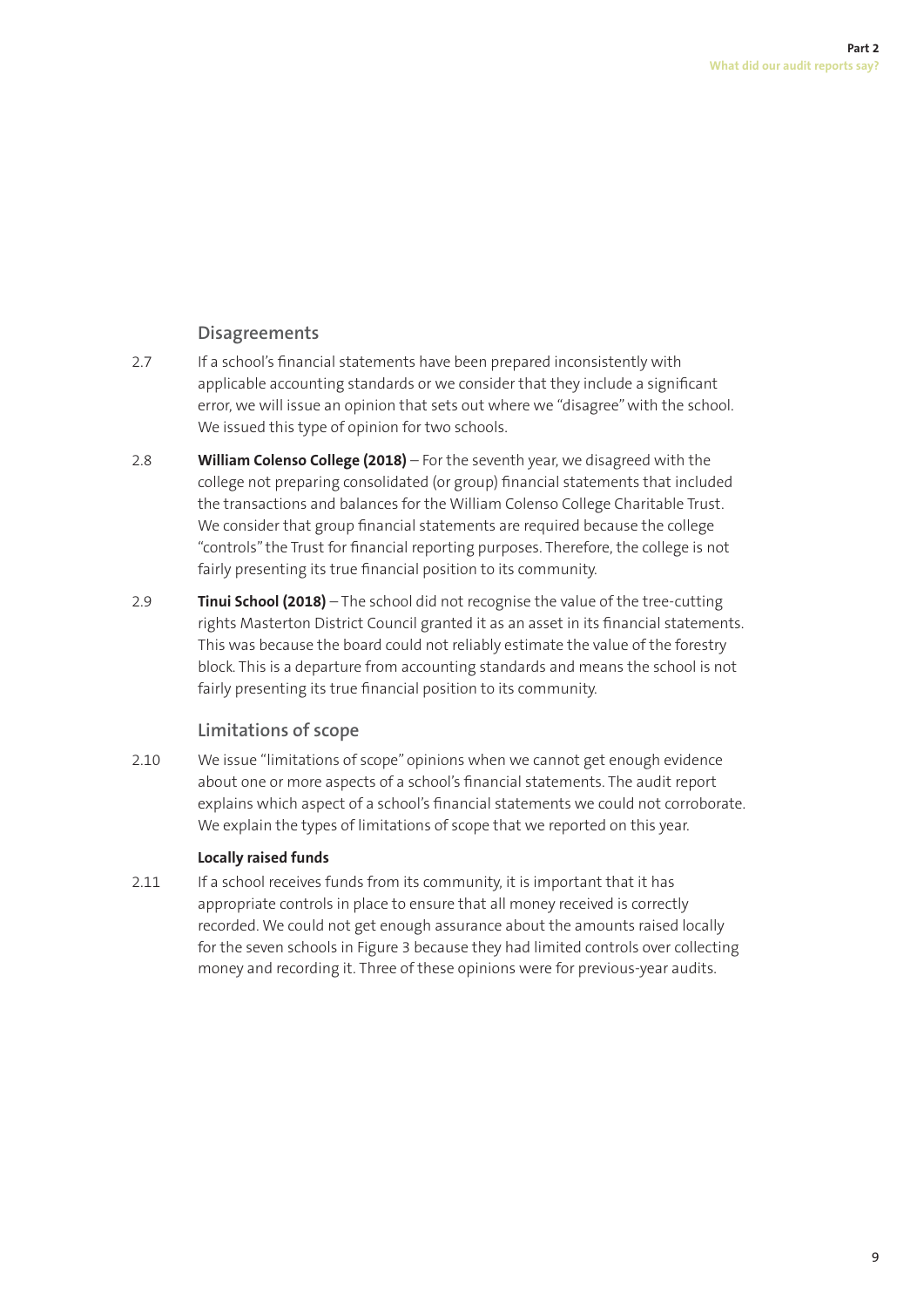### **Figure 3 Schools without assurance for locally raised funds**

Four schools had insufficient controls for locally raised funds in 2018. Two schools had insufficient controls for locally raised funds in 2017, and one school had insufficient controls in 2016.

| 2018 audits                            | Previous-year audits                     |
|----------------------------------------|------------------------------------------|
| Opihi College                          | Stoke School (2017)                      |
| Tamatea School                         | Te Kura Kaupapa Māori o Mangatuna (2016) |
| Taumarunui High School Community Trust | Whakatane High School (2017)             |
| Whakatane High School                  |                                          |

- 2.12 For some schools, we could not get enough assurance over a certain aspect of locally raised funds. At Whakatane High School (for both 2017 and 2018), it was canteen revenue. At Opihi College, it was fundraising, raffles, and donations. At Tamatea School, it was its afterschool care/holiday programme.
- 2.13 Our concerns about the controls over cash receipts was resolved for Stoke School, and we were able to give a standard opinion on the school's financial statements for 2018.

### **Cyclical maintenance**

- 2.14 Schools receive funding for property maintenance as part of their operations grant. Certain types of maintenance are needed only periodically, such as painting the exterior of the school. Because schools are obligated to maintain the Ministryowned buildings, they must recognise a provision for this cyclical maintenance in their financial statements. This helps schools to identify the funds needed to paint their buildings in the future.
- 2.15 School boards are responsible for calculating their cyclical maintenance provision based on the best information available. Schools often do not have evidence to show auditors that their cyclical maintenance provision is reasonable. We raised this matter with the Ministry in our previous reports on school audit results and discuss it further in Part 4. In 2018, more schools than in previous years were unable to provide enough evidence that the provision for cyclical maintenance in their financial statements is materially correct (see Figure 4).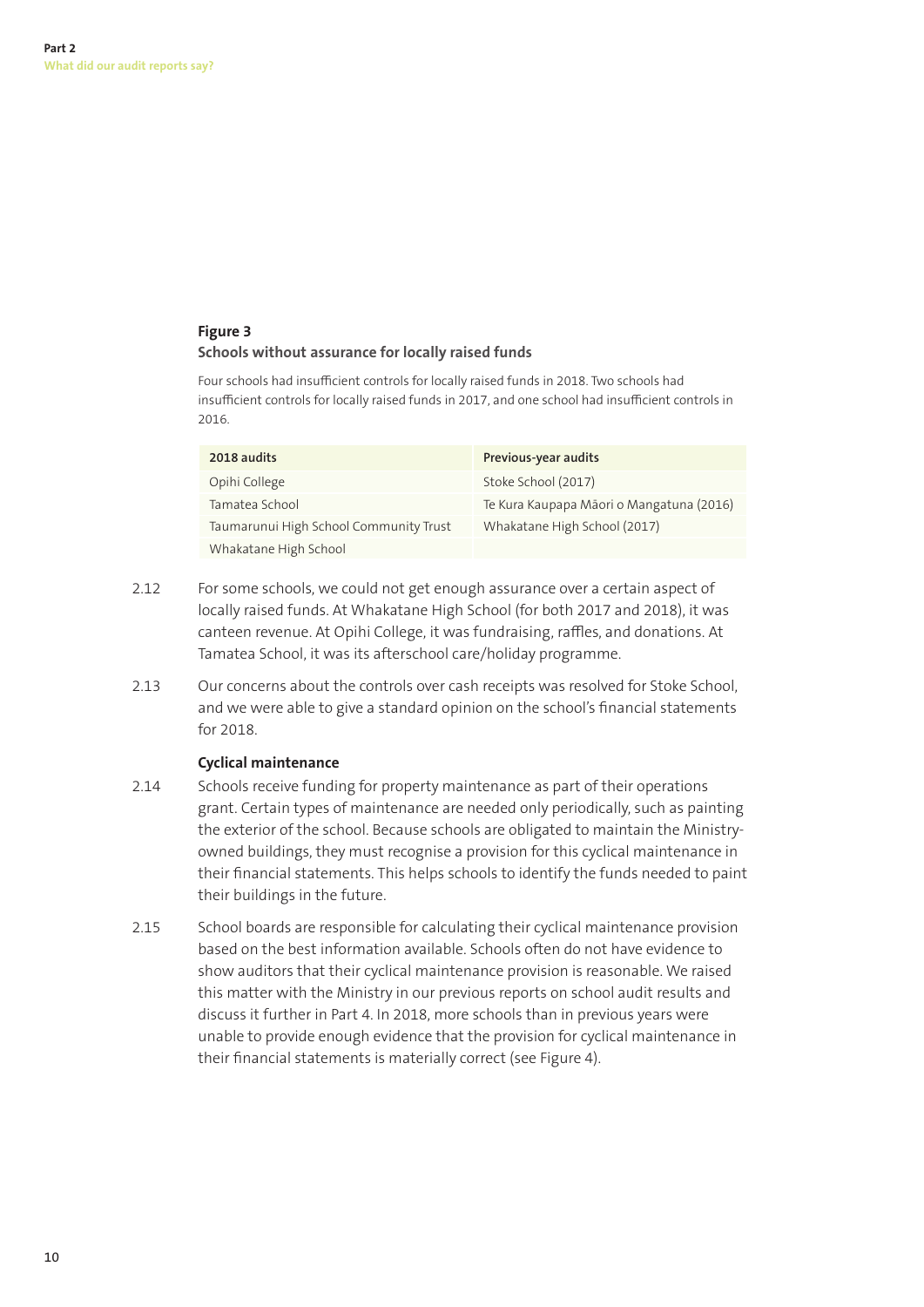### **Figure 4**

### **Schools that were unable to provide assurance over their cyclical maintenance provision**

For the 2018 audits, 13 schools were unable to provide evidence that the provision for cyclical maintenance in their financial statements is materially correct. For previous-year audits, two schools were unable to provide evidence that the provision for cyclical maintenance in their financial statements is materially correct.

| 2018 audits                                | Previous-year audits                 |
|--------------------------------------------|--------------------------------------|
| Christian Renewal School                   | Matiere School (2017)                |
| Golden Bay High School                     | Saint Francis School (Thames) (2017) |
| Jireh Christian School                     |                                      |
| Mount Cook School (Wellington)             |                                      |
| Saint Joseph's Catholic School (Matata)    |                                      |
| Saint Joseph's Catholic School (Whakatane) |                                      |
| Te Kura Kaupapa Māori o Taumarunui         |                                      |
| Te Kura Kaupapa Māori o Tuia Te Matangi    |                                      |
| Te Kura Kaupapa o Waioweka                 |                                      |
| Te Waha o Rerekohu Combined Schools Board  |                                      |
| Te Kura Mana Māori o Matahi                |                                      |
| Te Wharekura o Te Kaokaoroa o Patetere     |                                      |
| Wakanui School                             |                                      |

2.16 If a school does not know what future maintenance its buildings need, it might not adequately plan so that funds are available to carry out that maintenance when it is due. We also identified Golden Bay High School and Saint Joseph's Catholic School (Matata) as being in financial difficulty, which we discuss in the next section.

### **Other matters**

- 2.17 **Blue Mountain College (2018)**  The college did not provide enough information to explain \$52,200 of the \$306,113 it spent on an overseas trip.
- 2.18 **Hato Paora College (2017)**  The governing body of the college was made up of representatives of both the school Board of Trustees and its proprietor. This is a breach of clause 4 of Schedule 6 and section 94 of the Education Act 1989. Because the college had not been managed by a properly constituted board, we could not establish whether decisions the governing body made were appropriate. We also drew attention to the college's financial difficulties and its reliance on support from its proprietor.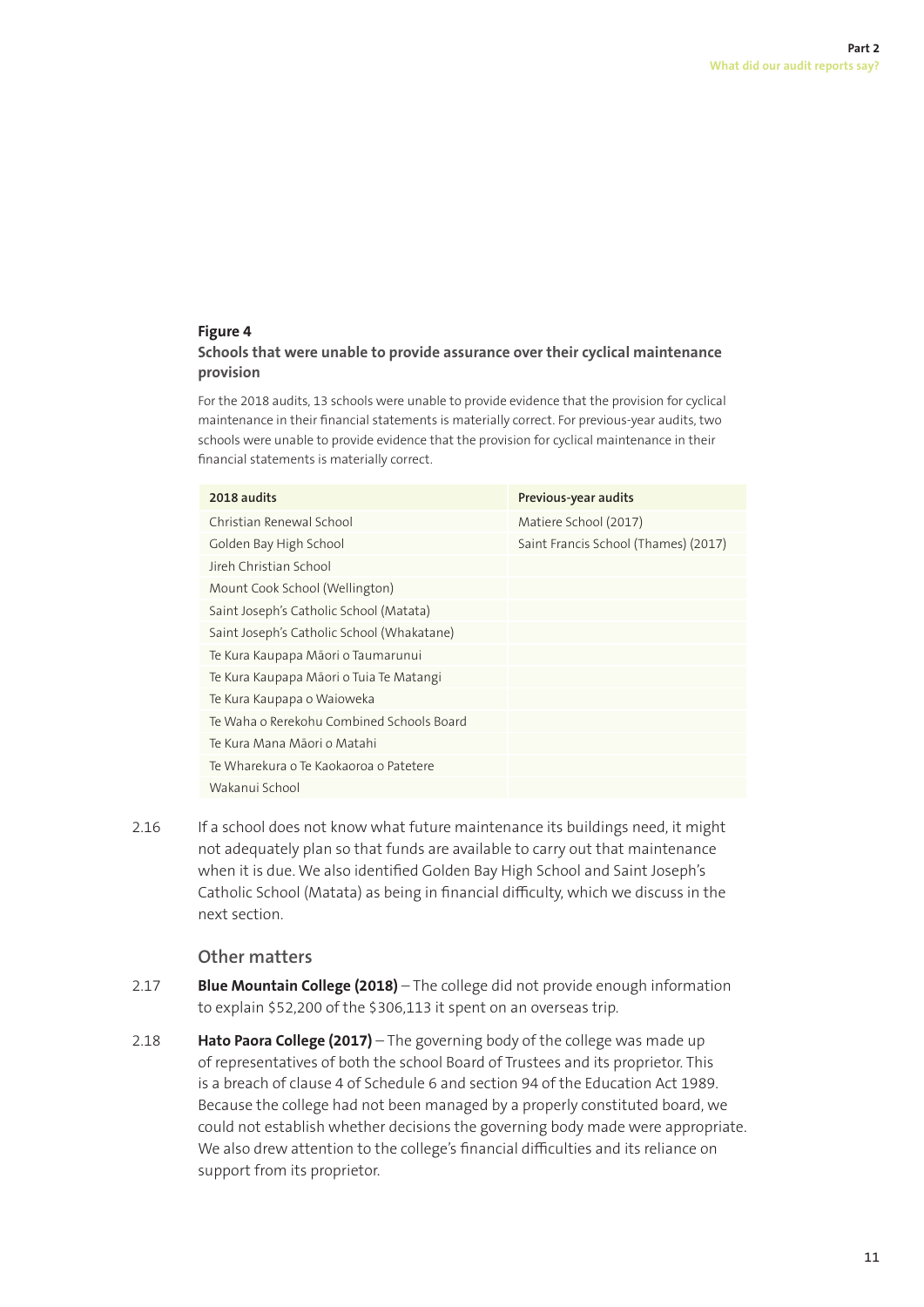2.19 **Rangiora High School Education Trust (2015 and 2016)** – We could not confirm whether trustees properly authorised payments from the trust to Rangiora High School for resources and scholarships. We referred to this limitation on the 2015 figures in our audit report on the trust's 2016 financial statements.

- 2.20 **Te Kura Kaupapa Māori o Tamarongo (2016)**  Because we could not express an opinion on the 2015 financial statements, we had no assurance over the opening balances in the school's 2016 financial statements. In 2015, records were intentionally destroyed to cover up a fraud (see paragraph 2.5).
- 2.21 Appendix 4 sets out the details of all the modified audit reports issued to schools, by region.

# Matters of importance that we have drawn readers' attention to

- 2.22 In certain circumstances, we include comments in our audit reports to either highlight a matter referred to in a school's financial statements or note a significant matter a school did not disclose. We do this because the information is relevant to readers' understanding of the financial information.
- 2.23 These comments are not modifications of our opinion. We are satisfied that the financial information fairly reflects the performance and position of the school. Rather, we point out important information, such as a matter of public interest or a breach of legislation. This includes when we consider schools are experiencing financial difficulties, which we discuss in Part 3.
- 2.24 We issued 13 audit reports that referred to matters of public interest. Some of these reports were for previous years.

### Potential conflicts between school Board of Trustees and proprietor

- 2.25 **Sacred Heart College (Auckland) (2016)**  For the seventh year, our audit report drew attention to the close relationship between the school, its proprietor, and the Sacred Heart Development Foundation (the foundation). The school, the foundation, and the proprietor all have trustees in common, and the Principal receives remuneration from the foundation. This gives rise to potential conflicts of interest.
- 2.26 As with the 2017 audit report, the 2018 audit report noted that the school should not pay for hospitality to further relationships between the foundation and former students of the school. Although the foundation is related to the school, it is a private entity that the board does not control. It is not clear whether the school would benefit from the expenditure.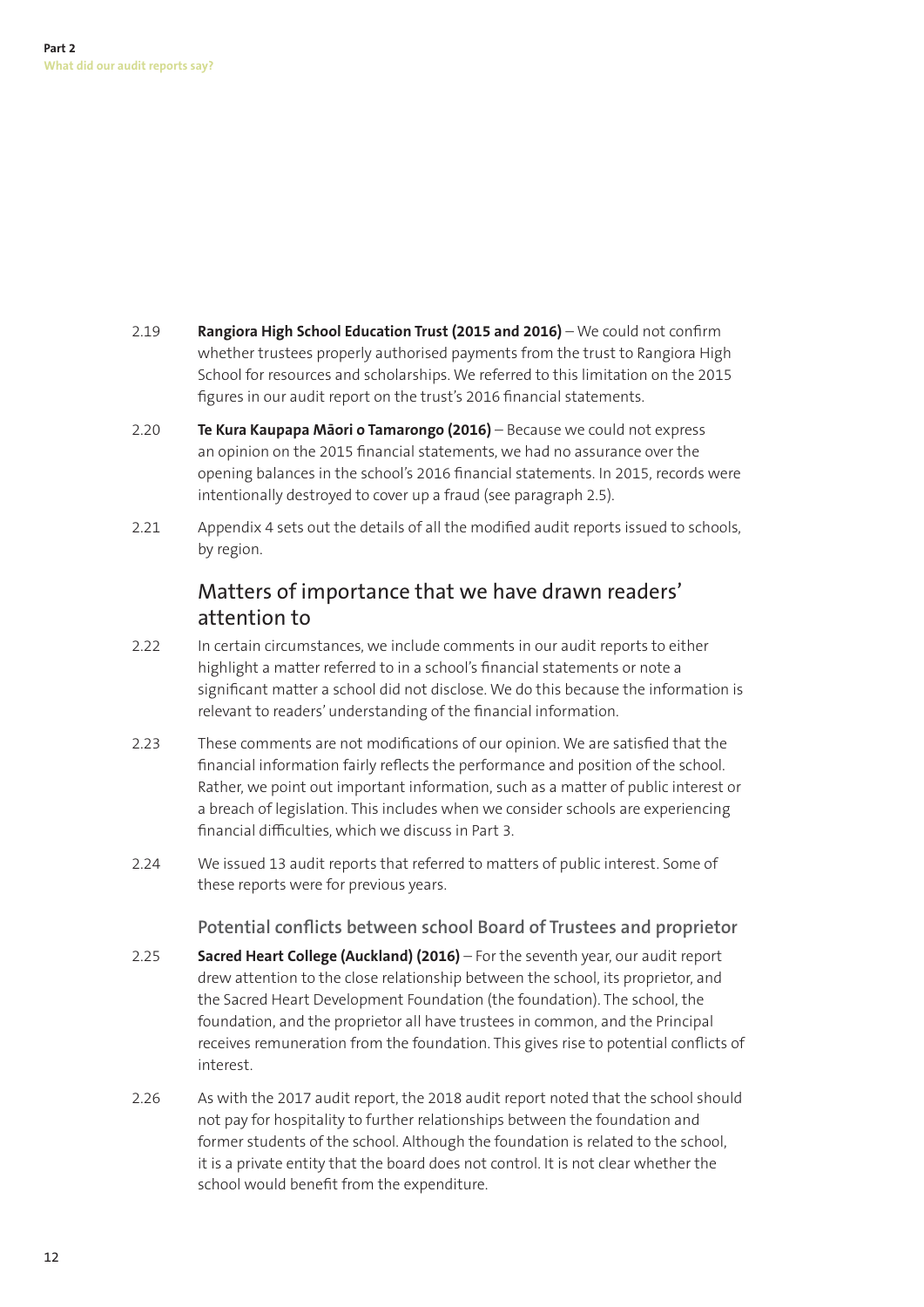2.27 The audit report also drew attention to the school's failure to meet statutory deadlines. The 2017 and 2018 audits for the school are still outstanding.

### **Overseas travel**

- 2.28 **Clendon Park School (2018)**  The school spent \$153,580 on a trip for 26 students (including three who do not attend the school), 17 parents/caregivers, and seven staff to Hawaii as part of its Urban Hapuu Initiative. The students and families contributed \$100,209, and the school contributed \$53,371. The school's contribution is significant considering the small number of students and families involved. It was also inappropriate for the school to fund travel for students from other schools.
- 2.29 **Te Kura Kaupapa Māori o Te Koutu (2017)** The kura spent more than the board approved on an educational trip to Mexico for students to learn the Spanish language and Mexican culture. The kura funded this from locally raised funds and \$105,425 of other funds controlled by the school board.
- 2.30 We discuss overseas travel further in Part 4.

### **Other matters**

- 2.31 **Brookby School (2018)** The school donated \$53,329 to a church trust. The trust used the donation to renovate a church building. The school has a long-standing relationship with the trust (which is independent from the school and is not a public entity), but there was no agreement guaranteeing the school's use of the church building. The school raised the funds from the school community and the school's Parent Teacher Association.
- 2.32 **Kings High School (2018)** The school made payments to cover the costs of contracted fundraising activities for an independent entity, the Kings High School Charitable Trust, which is not a public entity. It was not appropriate for the school to use public money to pay the costs of contracted fundraising activities to raise funds for a private entity when the school might not receive the benefit of that spending.
- 2.33 **Waiau School (2018)** In the school's 2017 audit report, we reported about the proposed transfer of funds raised to Hurunui District Council. The Council will use the funds to build a new swimming pool, which it will own, on the school grounds. The previous swimming pool was damaged by the 2016 Kaikōura earthquake. This transfer was made in June 2018 and was referred to in this year's audit report.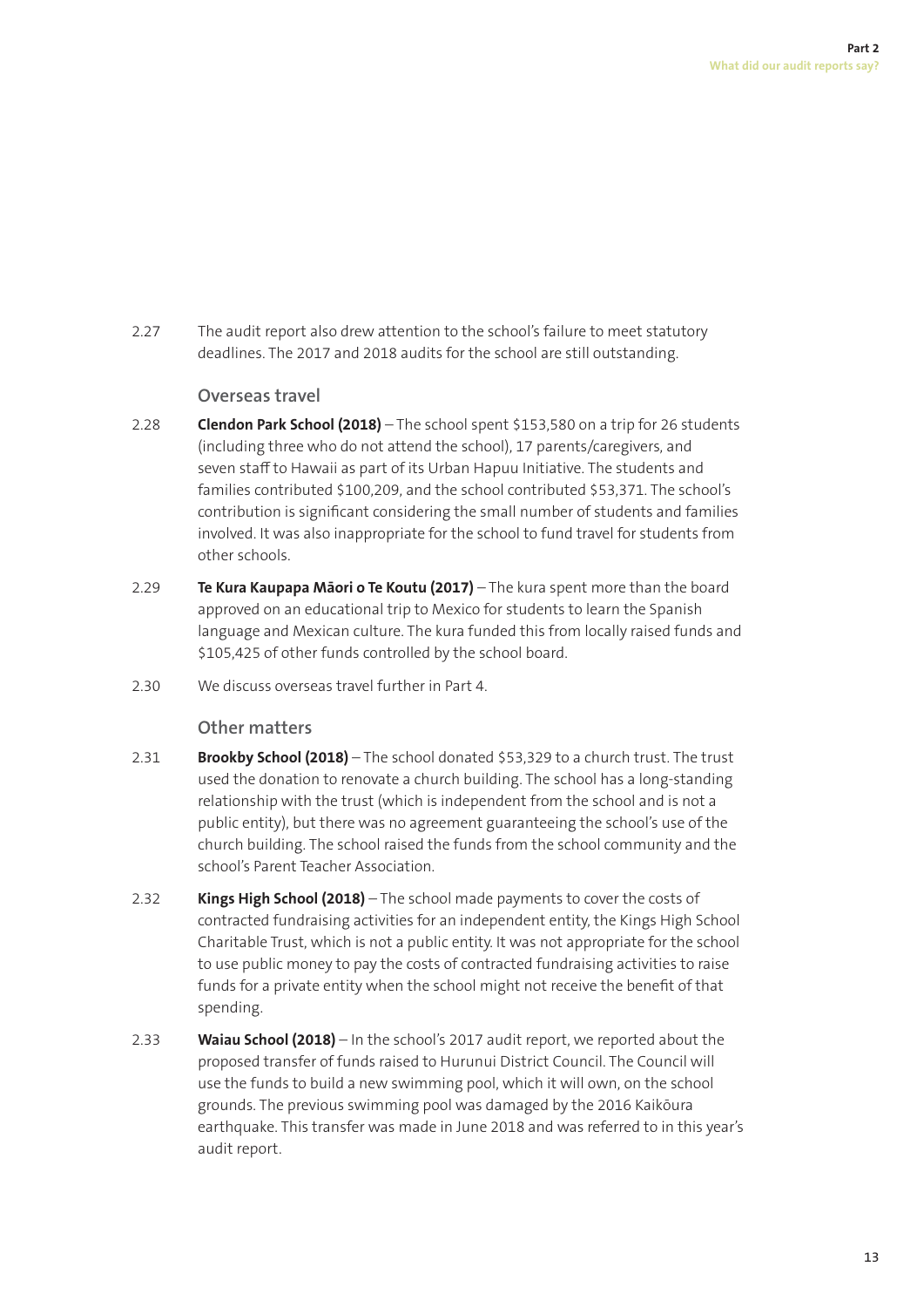- 2.34 We also drew attention to the fact that three schools could not estimate their cyclical maintenance provisions accurately. The three schools were uncertain about whether they would need to maintain their buildings in the near future. The schools were Lawrence Area School and Maniototo Area School, which are part of the Christchurch Schools Rebuild Programme, and Taihape Area School, which has significant infrastructure issues that it must resolve before it can reasonably estimate its future maintenance obligations.
- 2.35 When a school closes, or is due to close, its financial statements are prepared on a disestablishment basis. This is because the school is no longer a "going concern", and its assets will be distributed after it has closed. We issued audit reports for four closed schools – Hillcrest School (Pahiatua) and Riverslea School for 2018, and Avondale School (Christchurch) and Saint Joseph's School (Picton) for 2017.

# Reporting on whether schools followed laws and regulations

- 2.36 As part of our annual audits of schools, we consider whether schools have complied with particular laws and regulations about financial reporting. The main Acts that influence the accountability and financial management of schools are the Education Act and the Crown Entities Act 2004.
- 2.37 Usually, schools disclose breaches of the Education Act and the Crown Entities Act in their financial statements. Sometimes, we report on breaches in a school's audit report. During the 2018 audits, we identified that:
	- 42 schools (2017: 49) borrowed more than they were allowed to (clause 29 of Schedule 6):<sup>3</sup>
	- one school (2017: 6) did not use the Ministry's payroll service to pay teachers, which they must use for all teaching staff (section 89(2));
	- 10 schools (2017: 4) lent money to staff, which they are not allowed to do (clause 28 of Schedule 6);
	- five schools (2017: 4) invested money in organisations without the Ministry's approval (clause 28 of Schedule 6);
	- four schools (2017: 2) had trustees that did not comply with rules about conflicts of interest (section 103);
	- two schools (2017: 2) did not comply with the banking arrangements set out in section 158 of the Crown Entities Act; and
	- two schools (2017: 2) breached legislation for other reasons.
- 2.38 Appendix 4 sets out the details of schools that reported breaches of the Education Act and the Crown Entities Act, by region.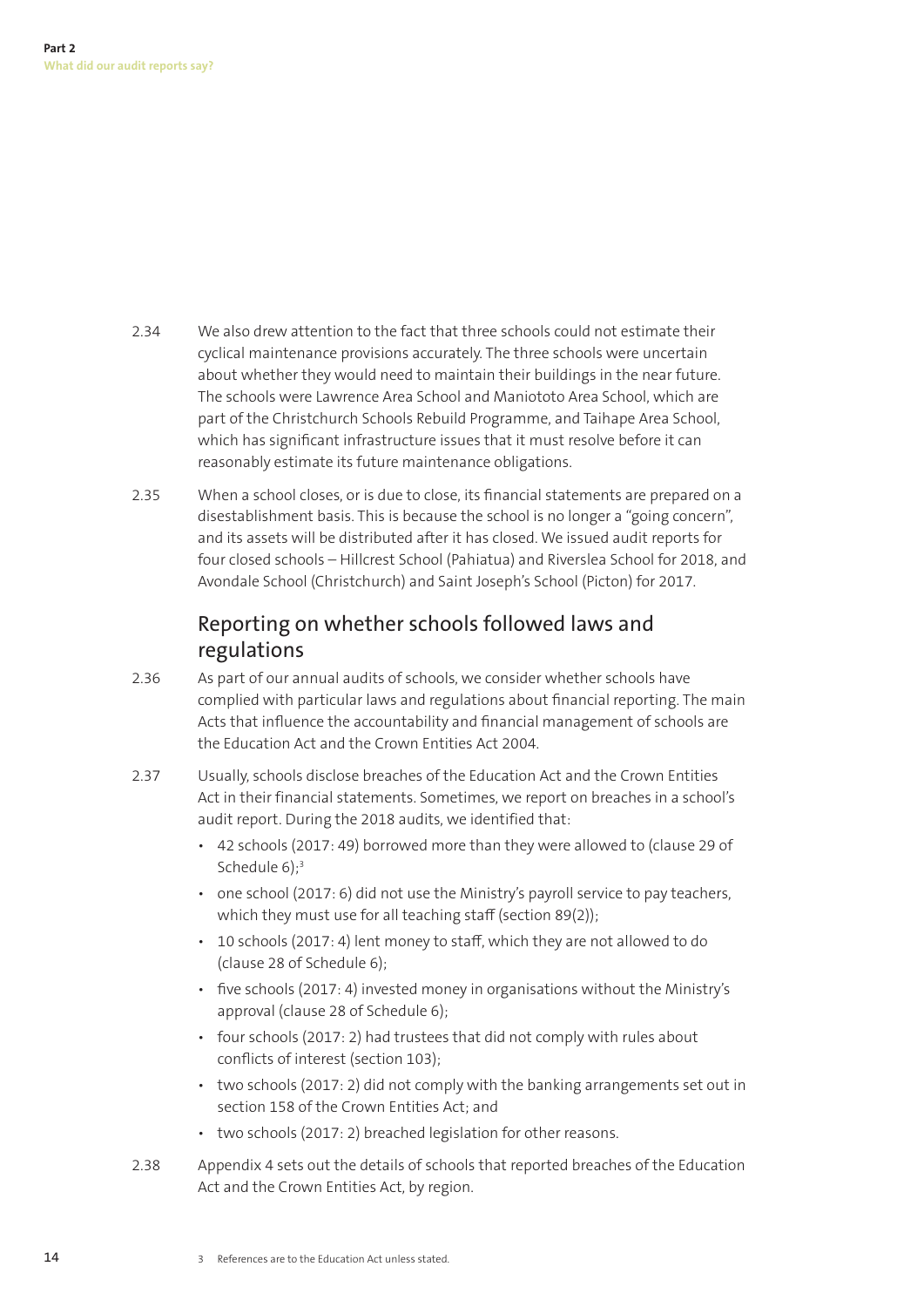2.39 Only a small number of schools breach legislation every year. However, the number of schools that have breached the statutory borrowing limit has increased in the past few years.

### **Borrowing**

2.40 As demand for digital devices in education increases, schools are entering into more equipment leases. Many equipment leases, including most copier contracts, are "finance leases", so they are classed as borrowing. Because of this, we have seen more schools coming close to, or breaching, the statutory borrowing limit. We discuss this further in Part 4.

### **Publishing annual reports online**

2.41 Our auditors checked whether schools had published their 2017 annual reports on their website. This is a requirement of section 87AB of the Education Act. At the time of completing their 2018 audits, 773 schools had not published their 2017 annual report. Of the others, many schools only published their annual reports when our auditors reminded them to. We discuss this further in Part 4.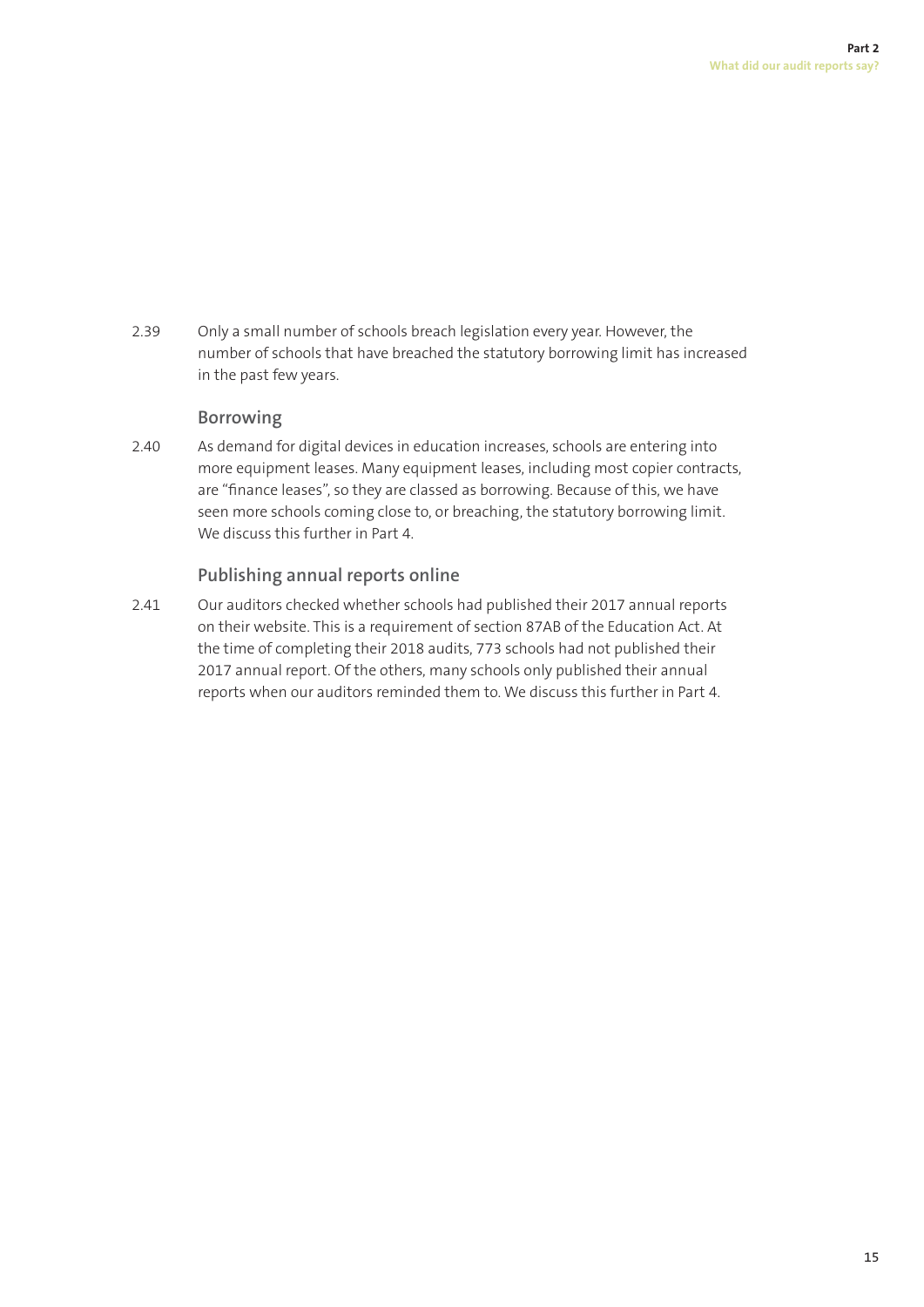# **3** Schools in financial difficulty

3.1 In this Part, we explain what we mean by financial difficulty and why schools get into financial difficulty.

### What we mean by financial difficulty

- 3.2 Most schools are financially sound. However, each year, we identify some schools that we consider to be in financial difficulty.
- 3.3 Generally, when we talk about schools being in financial difficulty, it is because they have a "working capital deficit". This means that, at that point in time, the school needs to pay out more funds in the next 12 months than it has available. Although a school will receive further funding in that period, a school might find it difficult to pay bills as they fall due depending on the timing of that funding. A school with an overdraft or low levels of available cash is another sign of potential financial difficulty.
- 3.4 When we consider whether a school is in serious financial difficulty, we usually look at the size of its working capital deficit against its operations grant. Although many schools receive additional revenue, this is often through donations or fundraising, so it is discretionary. For most schools, the operations grant is their only guaranteed source of income. However, when we assess the financial position of a school, we take all factors into account.

### The financial health of schools

- 3.5 At 31 December 2018, the average cash (and cash equivalents<sup>4</sup>) on hand for all schools was about \$281,800. Individual school balances ranged from \$20,458 in debt to \$7.1 million in hand. In addition, schools held an average of about \$339,200 of investments in longer-term deposits. However, almost a third of schools had no investments.
- 3.6 There can be many reasons why schools have high cash balances, including fundraising for significant building projects, advanced payments for international student fees, or cash held for others. Schools might hold funds on behalf of the Ministry for capital projects the school is managing, payments collected from international students for home-stay providers, or on behalf of other schools in "cluster"-type arrangements, such as transport networks.
- 3.7 A school's available cash is important in ensuring that a school can pay its bills when they are due. However, cash and investments might be earmarked for a particular purpose, or there might be outstanding bills. This is why we also consider a school's working capital position when considering whether a school is in financial difficulty.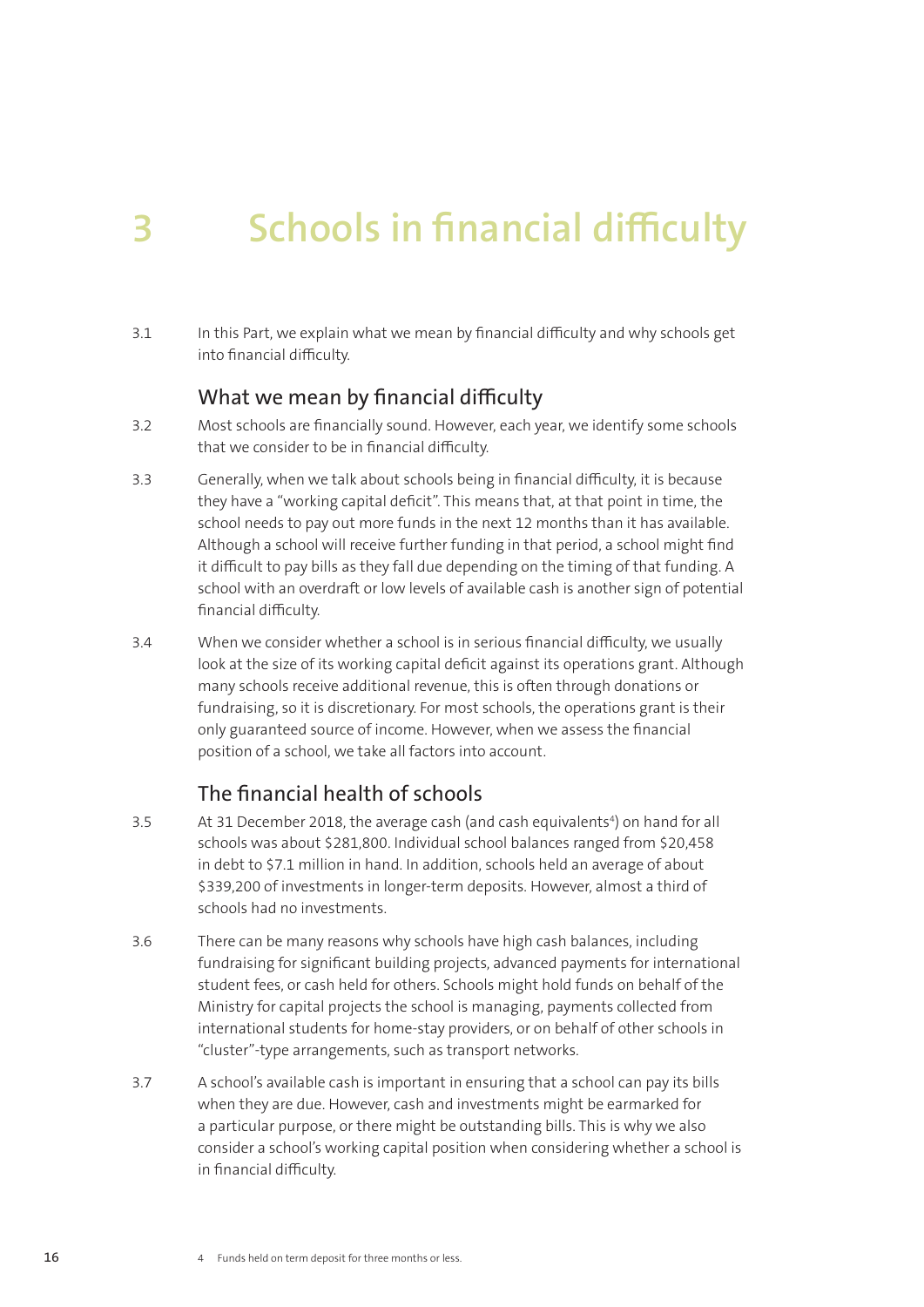- 3.8 For all schools, working capital as a percentage of a school's operational grant ranges from -40% to 846%. At 31 December 2018, we identified 88 schools that had a working capital deficit. Of these:
	- 55 schools had a working capital deficit between 0% and 10% of their operations grant;
	- 22 schools had a working capital deficit between 10% and 20% of their operations grant; and
	- 11 schools had a working capital deficit more than 20% of their operations grant.
- 3.9 Figure 5 shows that decile rating does not affect whether schools were in financial difficulty. Those schools with more serious working capital deficits come from across the deciles.

### **Figure 5**

#### **Schools with working capital deficit, by decile**

There are 88 schools with working capital deficits across all deciles. There are 11 schools with working capital deficits greater than 20% of their operations grant.

|              | Schools with working capital<br>deficits | Schools with working capital deficits<br>greater 20% of operations grant |
|--------------|------------------------------------------|--------------------------------------------------------------------------|
| Decile 1     | 9                                        | $\overline{2}$                                                           |
| Decile 2     | 14                                       | $\overline{2}$                                                           |
| Decile 3     | 10                                       | $\Omega$                                                                 |
| Decile 4     | 5                                        | $\overline{2}$                                                           |
| Decile 5     | 11                                       | $\overline{2}$                                                           |
| Decile 6     | 9                                        | $\mathbf{1}$                                                             |
| Decile 7     | $\overline{4}$                           | $\Omega$                                                                 |
| Decile 8     | 9                                        | $\Omega$                                                                 |
| Decile 9     | 8                                        | $\mathbf{1}$                                                             |
| Decile 10    | 9                                        | $\mathbf{1}$                                                             |
| <b>Total</b> | 88                                       | 11                                                                       |

# Schools considered to be in serious financial difficulty

3.10 If a school is showing signs of being in financial difficulty, we ask the Ministry whether it will continue to support the school. If the Ministry confirms that it will continue to support the school, the school can complete its financial statements as a "going concern". This means that the school can continue to operate and meet its financial obligations in the near future. If we consider a school's financial difficulty to be serious, we draw attention to it in the school's audit report.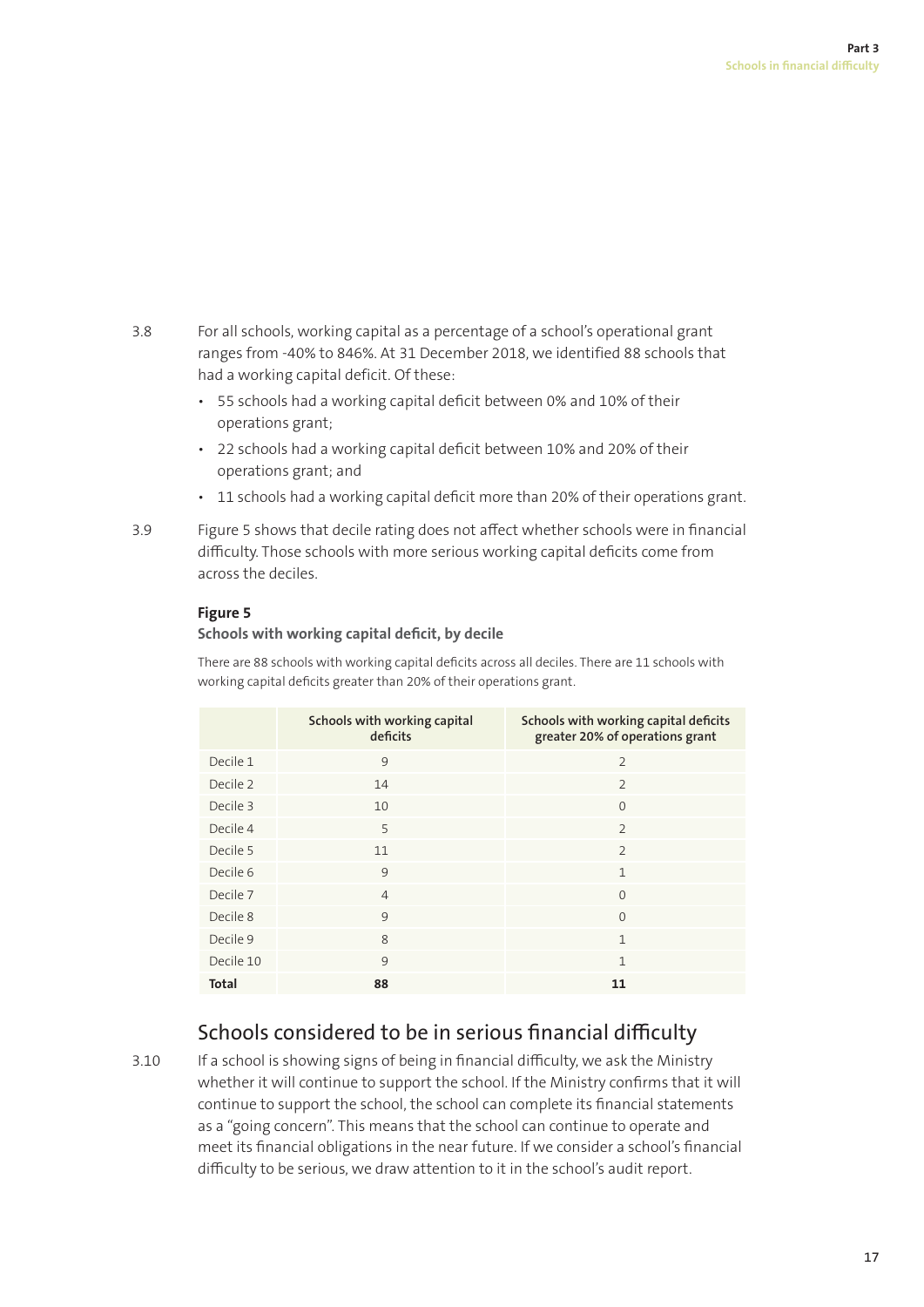- 3.11 Figure 6 shows 36 schools needed letters of support from the Ministry to confirm that they were a "going concern" for the 2018 school audits (2017: 44 schools). We referred to serious financial difficulties in 23 of those schools' audit reports. Appendix 4 lists the schools where we referred to serious financial difficulties in the school's audit report.
- 3.12 Nga Tawa Diocesan School, an integrated school, received a letter of support from its proprietor. The proprietor agreed to provide the school with financial support, as it had done for 2017.

#### **Figure 6**

### Schools that needed letters of support in 2018 to confirm they were a "going" **concern"**

Out of the 36 schools that needed a letter of support from the Ministry to confirm they were a "going concern", six schools also had a letter of support in 2017 and 12 schools needed a letter of support in 2017 and earlier.

| Schools that needed a letter<br>of support in 2018 | Schools that needed a letter<br>of support in 2018 and<br>2017 | Schools that needed a letter<br>of support in 2018, in 2017,<br>and earlier |
|----------------------------------------------------|----------------------------------------------------------------|-----------------------------------------------------------------------------|
| Bathgate Park School                               | Albany Junior High School                                      | Avondale Intermediate                                                       |
| Bethlehem College                                  | Bay Of Islands College                                         | Cambridge East School                                                       |
| Bradford School                                    | Mangere Bridge School                                          | Castlecliff School                                                          |
| Burnside Primary School                            | Owhata School                                                  | Golden Bay High School                                                      |
| Green Island School                                | Tai Tapu School                                                | Kadimah School                                                              |
| Halfway Bush School                                | Waitaki Boys' High School                                      | Omanaja School                                                              |
| Matauri Bay School                                 |                                                                | Pukehina School                                                             |
| Maungakaramea School                               |                                                                | Saint Brigid's School<br>(Dunedin)                                          |
| Ōhoka School                                       |                                                                | Saint Joseph's School (Grey<br>Lynn)                                        |
| Oropi School                                       |                                                                | Solway School                                                               |
| Our Lady Star of the Sea<br>School (Christchurch)  |                                                                | Te Wharekura o Mauao                                                        |
| Pahoia School                                      |                                                                | Waipahihi School                                                            |
| Pine Hill School                                   |                                                                |                                                                             |
| Saint Joseph's Catholic<br>School Matata           |                                                                |                                                                             |
| Taikura Rudolf Steiner<br>School                   |                                                                |                                                                             |
| Tamatea School                                     |                                                                |                                                                             |
| Te Kura Kaupapa Māori o<br>Otara                   |                                                                |                                                                             |
| Westown School                                     |                                                                |                                                                             |
|                                                    |                                                                |                                                                             |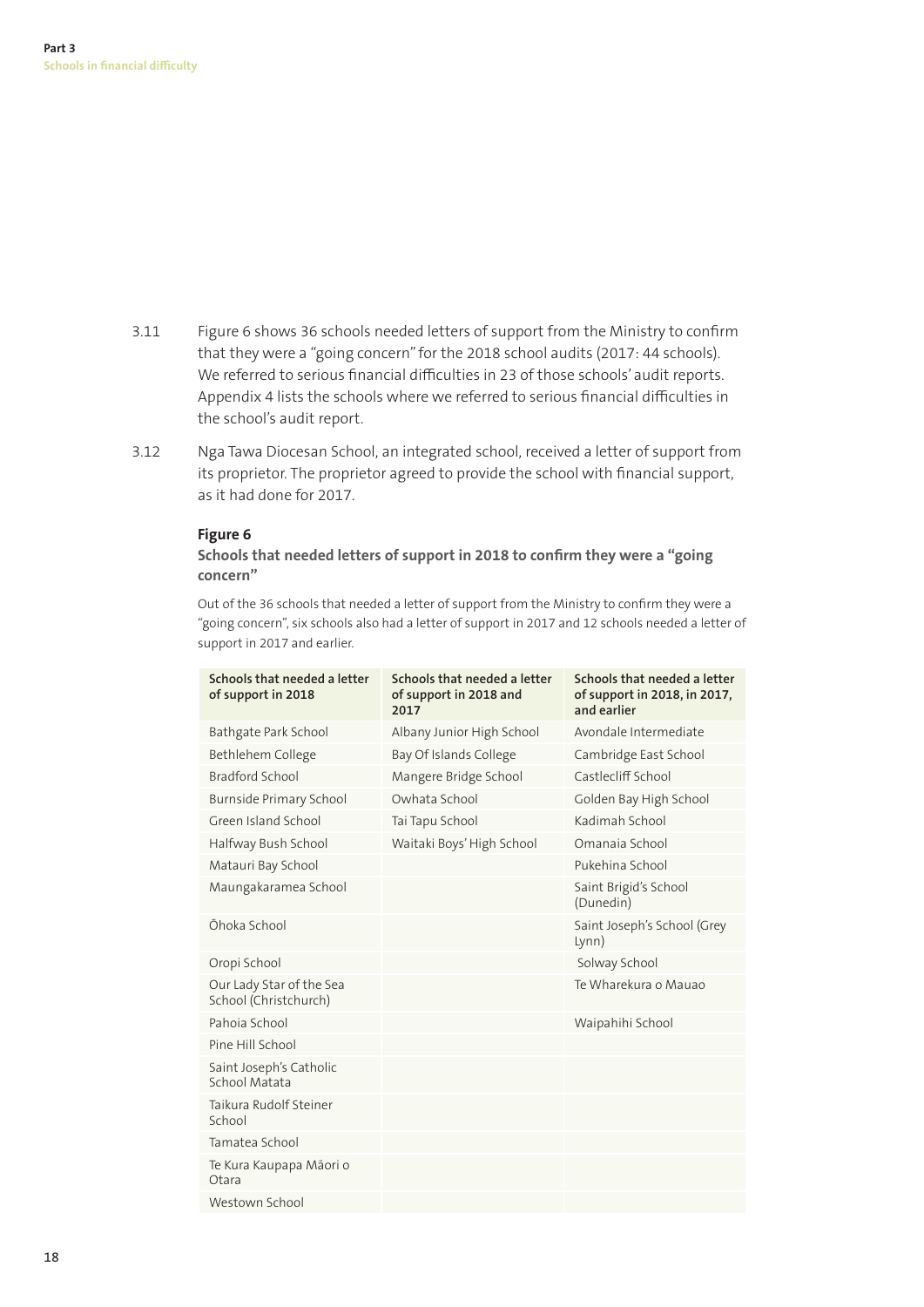- 3.13 We also referred to the financial difficulties in audit reports of five schools for previous-year audits: Te Kura o Pakipaki (2014), Te Wharekura o Mauao (2016 and 2017), Berhampore School (2017), Hato Paora College (2017) and Te Kura o Ngāpuke (2017).
- 3.14 The number of schools in financial difficulty remains about the same each year (about 40 schools), but it is not always the same schools. Of those schools identified in our report last year, 27 are no longer considered to be in financial difficulty. Of the 36 schools considered to be in serious financial difficulties in 2018, 18 had also required a letter of support the previous year. Twelve of those had also required a letter of support in earlier years.

# Why do schools get into financial difficulty?

- 3.15 Schools in financial difficulty often have some of these characteristics:
	- There is a recent drop in the number of children attending a school (school roll).
	- There is a large overuse of the school's entitlement of Ministry-funded teachers (banking staffing).
	- The school uses a large percentage of its operations grant to fund salaries.
- 3.16 School funding, both the base operations grant and teachers' salaries funding, depends on the school roll. The school roll can also affect how much funds are raised from the school community. When a school roll drops significantly, the school might not be able to adjust its expenditure quickly enough to make up for the loss in revenue because it might have already committed to some expenditure. School boards might also choose to keep staff because they believe the school roll will increase again.
- 3.17 Each school is given an entitlement of teachers that the Ministry will fund. The entitlement is based on the size of the school roll. This is called "banking staffing". If a school has more teachers than its allocation, and it does not choose to pay them directly from its own funds, it will overuse the entitlement and have to pay the Ministry back. This will reduce the operations grant the school receives in the next year. Schools need to actively monitor their banking staffing balances. However, this might not always be considered as part of the financial information at monthly board meetings, because it is often not included in the school's budget.
- 3.18 All schools pay non-teaching staff from their operations grant. Schools can also choose to use their operations grant to fund additional teachers. Most of the schools in financial difficulty use the equivalent of more than half of their operations grant to pay staff (overall, an average of 81%). This was higher than the average for all schools that used the equivalent of 60% to 71% (depending on decile) of their operations grant to pay staff.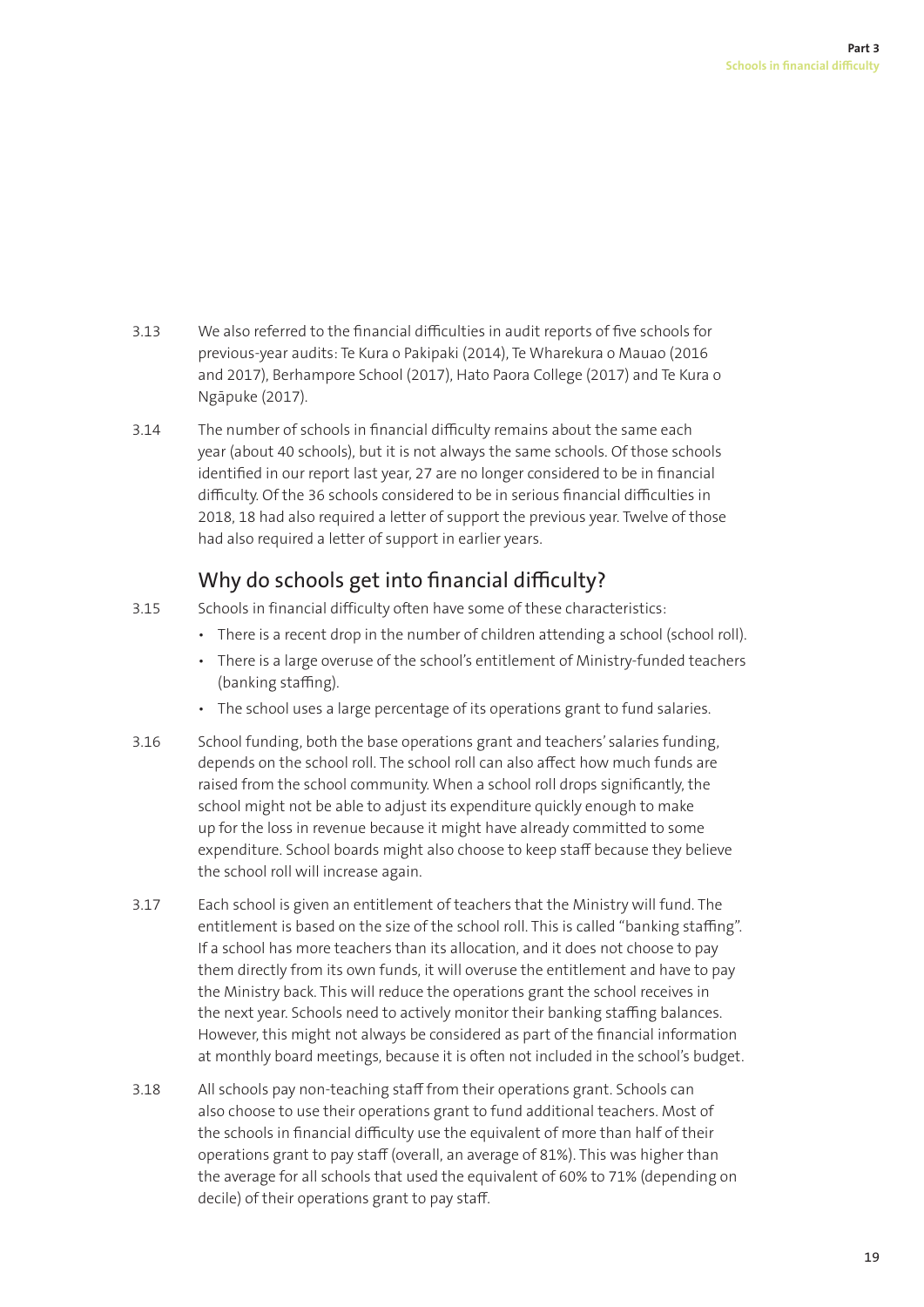- 3.19 It is not necessarily a problem for a school to use a large percentage of its operations grant to pay staff. However, it can mean that a school will need to rely heavily on other sources of funding. Because many of these sources are discretionary, such as school donations, problems can occur when schools do not collect as much revenue from other sources as they expect and have to spend their cash reserves. This can result in schools getting into financial difficulty.
- 3.20 Figure 7 shows board-funded salaries as a percentage of a school's operations grant, by decile. The number of schools that fall into each band is similar for all deciles. However, deciles 9 and 10 have more schools funding salaries that are equivalent to more than 100% of their operations grant. About half the schools that use the equivalent of more than 100% of their operations grant to pay staff have international students. These schools received about 9% (decile 3) to 27% (decile 10) of their locally raised funds from international student revenue, on average.

### **Figure 7**

### **Payments to board-funded staff as a percentage of the school's operations grant, by decile**

The table shows the cost of board-funded staff as a percentage of a school's operations grant. The number of schools in each 20% band is similar for all deciles. However, deciles 9 and 10 have more schools that must rely on other sources of income to pay staff, because they pay out more in staff costs than they receive in operations grants.

| <b>Decile</b>           | Percentage of operations grant that schools use to pay staff |           |       |       | Number of |        |         |
|-------------------------|--------------------------------------------------------------|-----------|-------|-------|-----------|--------|---------|
|                         | $0 - 19$                                                     | $20 - 39$ | 40-59 | 60-79 | 80-100    | $100+$ | schools |
| $\mathbf{1}$            | $\overline{2}$                                               | 24        | 83    | 83    | 14        | 8      | 214     |
| $\overline{2}$          | $\Omega$                                                     | 21        | 84    | 67    | 19        | 9      | 200     |
| $\overline{\mathbf{3}}$ | $\overline{2}$                                               | 13        | 86    | 85    | 22        | 12     | 220     |
| $\overline{4}$          | $\overline{3}$                                               | 15        | 67    | 84    | 27        | 10     | 206     |
| 5                       | $\overline{3}$                                               | 22        | 76    | 74    | 33        | 12     | 220     |
| 6                       | $\overline{3}$                                               | 13        | 72    | 80    | 27        | 11     | 206     |
| $\overline{7}$          | $\Omega$                                                     | 15        | 64    | 87    | 37        | 10     | 213     |
| 8                       | $\Omega$                                                     | 19        | 63    | 96    | 31        | 12     | 221     |
| 9                       | $\overline{3}$                                               | 8         | 71    | 77    | 36        | 18     | 213     |
| 10                      | $\overline{2}$                                               | 5         | 55    | 81    | 48        | 28     | 219     |
| <b>Total</b>            | 18                                                           | 155       | 721   | 814   | 294       | 130    | 2132    |

Note: The table is limited to schools with data entered into the Ministry's database of schools' financial statements as at August 2019.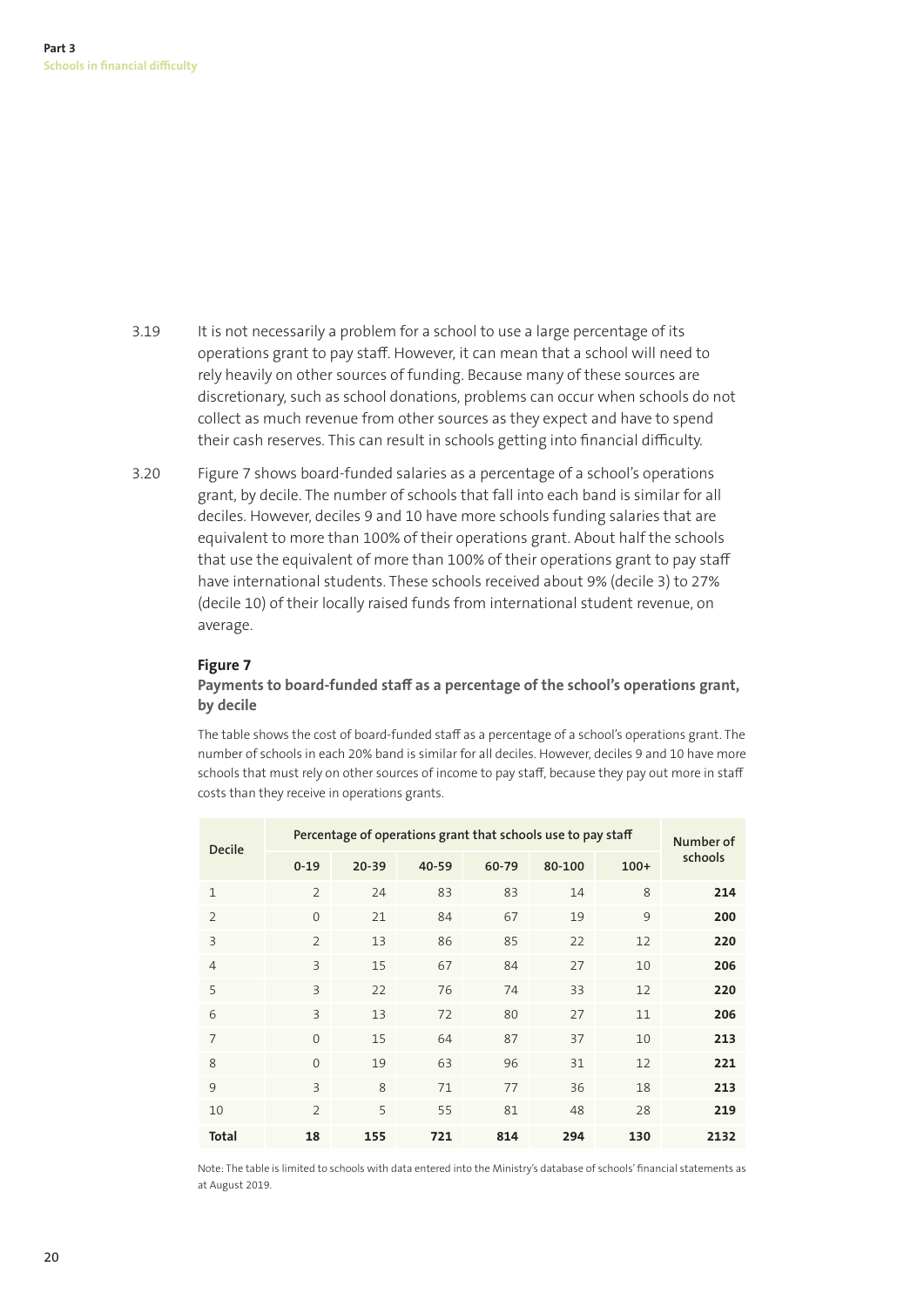- 3.21 For 2018, 551 schools got revenue from international students. For most of those, that revenue was equivalent to less than 10% of the school's total expenditure (excluding teachers' salaries). However, the revenue for 11 schools was equivalent to more than 20% of the school's expenditure. The highest percentage was 34.46%.
- 3.22 For these schools, there might be a risk of over-reliance on revenue from international students, which could cause the school problems should numbers drop significantly. Figure 8 shows that international student numbers in the schooling sector has increased steadily since 2006, although numbers dropped significantly in earlier years. In that same time period, average tuition fees have increased by 50% to \$14,500.5

### **Figure 8**

### **Numbers of international students for all schools by year, 2003-2018**

This graph shows numbers of international students have steadily increased since a drop in students in 2006, with the number of international students overtaking the previously high numbers of students in 2003.



5 *Export Education Levy: Full-year statistics 2018* (Corrected 8 October 2019). Figures include all New Zealand schools.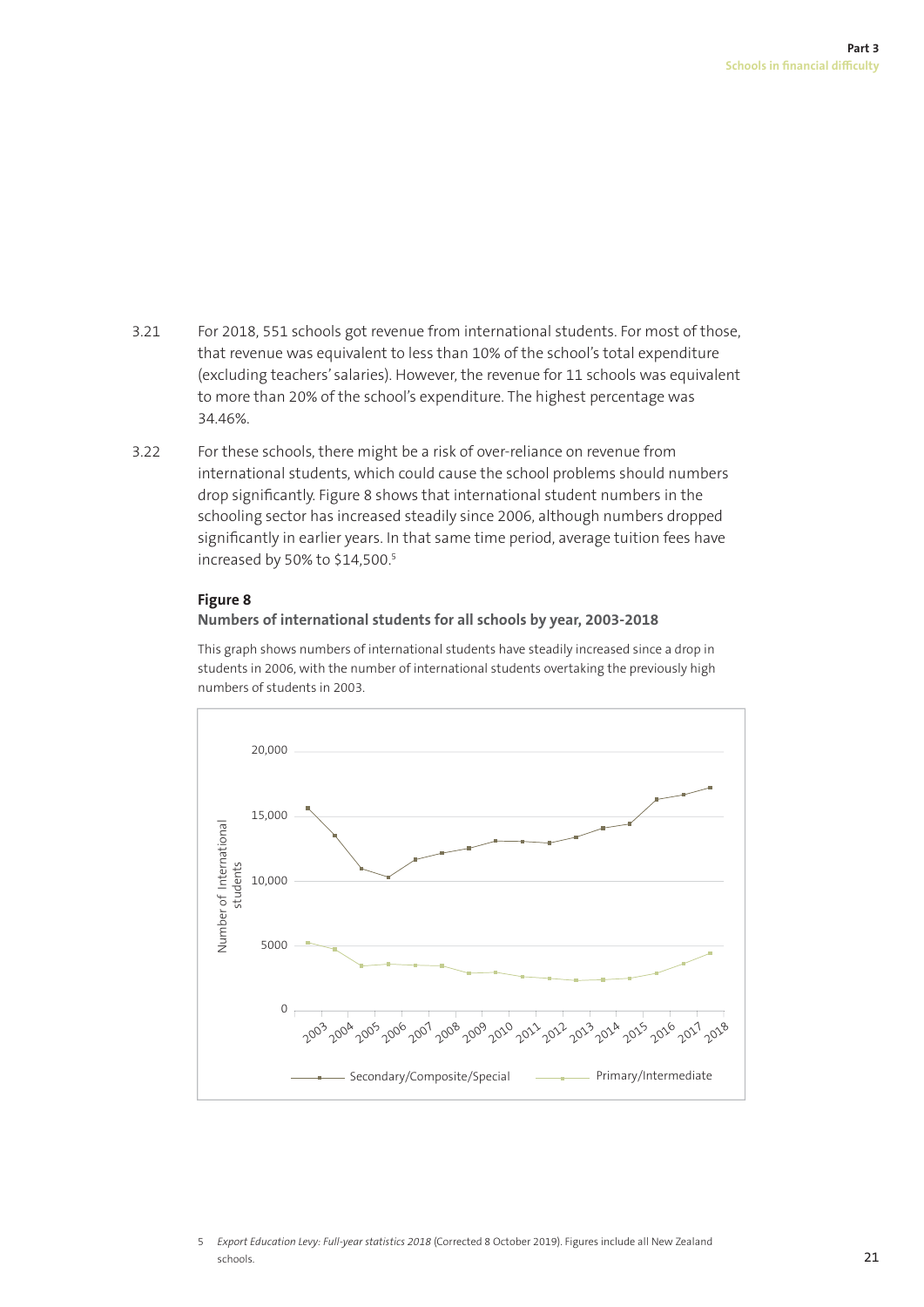# **4** Matters we identified during **our audits**

- 4.1 In this Part, we set out matters that we identified during the 2018 school audits and make some recommendations for the Ministry.
- 4.2 The Ministry has made good progress on many of the recommendations from our previous reports. However, we will not see the benefits of some of the Ministry's changes until we carry out our 2019 school audits. For some recommendations, the Ministry has made little progress. Where appropriate, we have repeated our recommendations and will follow up on them in next year's report on the 2019 school audits. Appendix 2 updates progress on the recommendations in our report *Results of the 2017 school audits*.

### Publishing annual reports

- 4.3 Since 2017, the Education Act has required schools to publish their annual reports online.6 A school's annual report consists of an analysis of variance, a list of trustees, financial statements (including the statement of responsibility and audit report), and a statement of KiwiSport funding. After our auditors raised concerns last year that schools were not aware of this requirement, we asked auditors to check during this year's audit whether schools had published their 2017 annual reports.
- 4.4 What we found was disappointing. At the time each 2018 school audit was completed, 773 schools (32%) had not published their 2017 annual reports online. Of the schools that had published their annual reports, 457 were published late, usually after the auditor had reminded the school. It is important that schools publish their annual report as soon as possible after the school's audit is completed. This ensures that schools do not breach legislation and are properly accountable to their community.
- 4.5 Our auditors reminded all schools in their management letters this year that they need to publish their annual reports online. If a school does not have a website, the Ministry will publish the annual report on its Education Counts website.
- 4.6 The Ministry has responded to our recommendations in last year's report by continuing to emphasise schools' reporting obligations in its annual reporting communications and reminding schools of the obligation when they submit their completed financial statements to the Ministry. The Ministry also told us that its finance advisors will monitor compliance for the 2018 annual reports. We encourage school communities to contact the school board if their school's annual report has not been published online.

### **Recommendation 1**

We recommend that the Ministry of Education actively monitor schools' compliance with the legislative requirement to publish their annual reports online.

6 Section 87AB of the Education Act.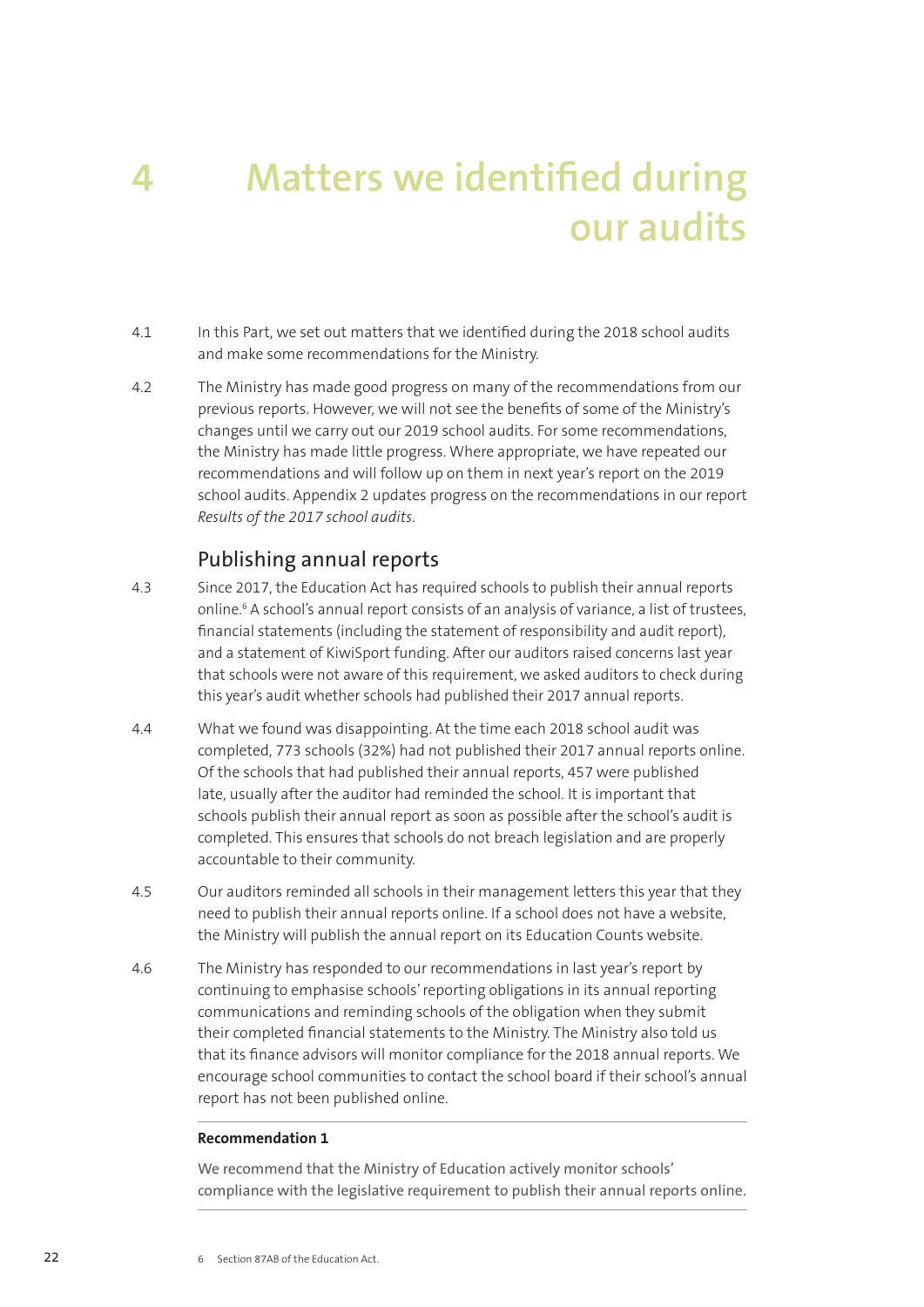# School payroll

- 4.7 The school payroll information is a significant part of a school's financial statements. Since Novopay was introduced, schools have needed additional payroll reports to give them the information they need to complete their financial statements. This has contributed to the delays in school audits in recent years.
- 4.8 For the 2018 audits, the Ministry led a project team that included representatives from the Ministry, Education Payroll Limited (which administers the payroll on the Ministry's behalf), and the auditors. The project team successfully delivered payroll reports and guidance to schools by the agreed time frame. This resulted in the Ministry providing financial information to schools and their service providers earlier than in previous years. However, this did not result in better timeliness for school audits because of other factors that were not related to payroll. We will work to the same time frame for the 2019 school audits.
- 4.9 Our appointed auditor of the Ministry carries out extensive work on the Novopay system centrally. This includes carrying out data analytics of the payroll data to identify anomalies or unusual transactions. We write to the Ministry every year setting out our findings from this work. Although we continued to see improvements in data quality and fewer errors being raised on school error reports, we continued to identify weaknesses in the controls in the system.
- 4.10 Because of the lack of data entry controls in the Novopay system and at the pay centre, the responsibility is on schools to check for and detect errors. Schools do this by reviewing the fortnightly payroll reports. However, our auditors continue to identify many schools that do not regularly review these payroll reports. This could result in schools paying employees the wrong amount and increases the risk of fraud.
- 4.11 Another common weakness is that schools do not have the appropriate payroll documentation, with evidence of approval, for all payroll transactions or amendments. This includes recording and authorising pay for relieving teachers and changes to payroll data, such as changes of bank accounts. Payroll legislation requires schools to keep proper payroll documentation.
- 4.12 School boards need to oversee the school's monthly payroll expenditure, as they do with other expenses. This should form part of the board's financial monitoring and include consideration of banking staffing balances, which gives a balance of staff entitlements. If a school does not manage this entitlement, it might find it owes funds to the Ministry, which will reduce the operations grant it receives for the next school year.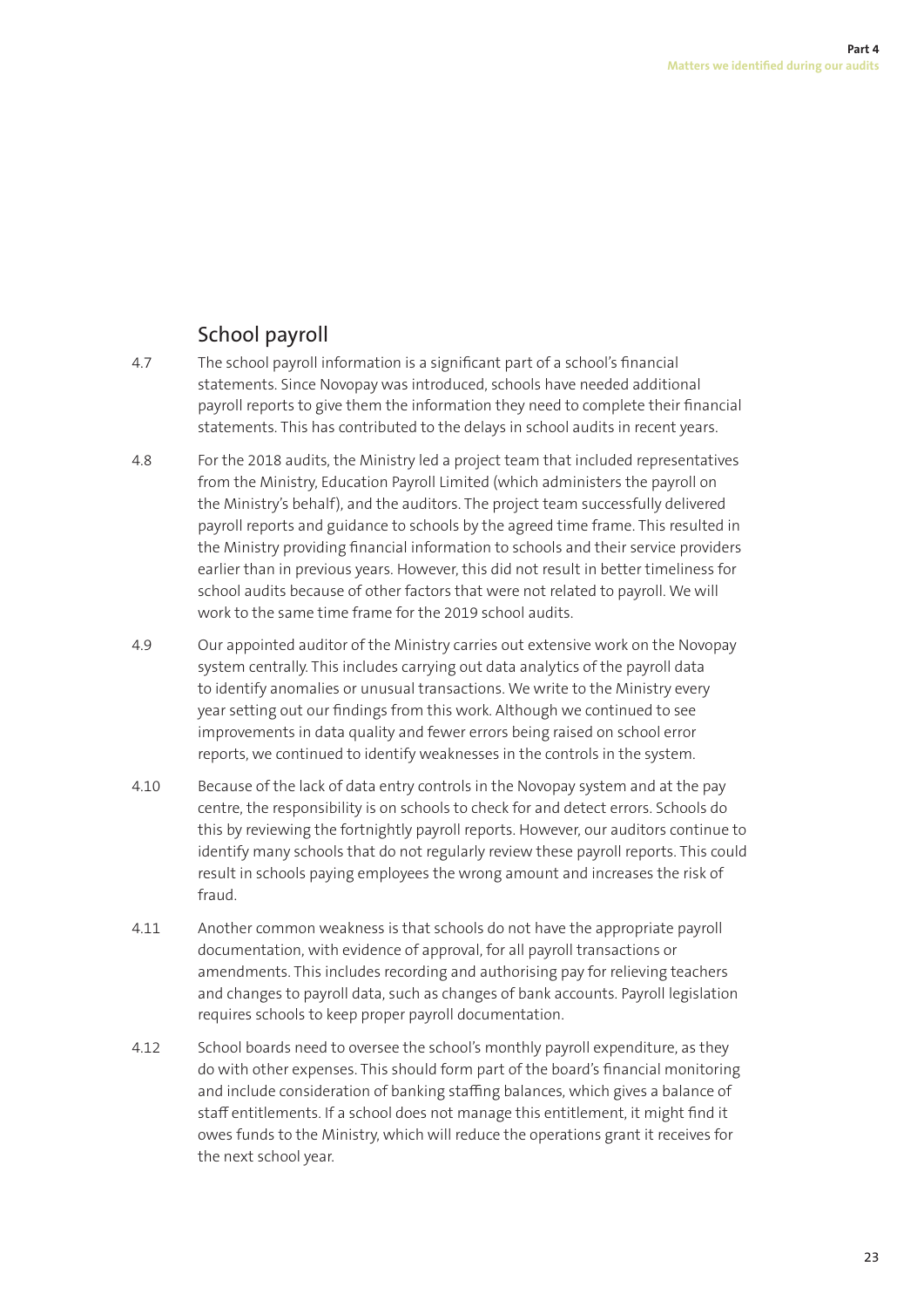- 4.13 An improvement project is under way, including improvements to the user interface of Novopay, to allow more data entry directly at schools. However, this currently does not include additional data entry controls at schools. Schools must still rely on reviewing fortnightly payroll reports to detect errors. We urge the Ministry to ensure that appropriate internal controls are incorporated into the payroll system, where possible, to help prevent instances of fraud or error.
- 4.14 As part of their audit work locally, our auditors follow up any anomalies identified from the data analytics work that the Ministry cannot resolve. We have seen the extent of these exceptions decrease over the years, but some matters reoccur. This is often because of a lack of knowledge at the school of how certain transactions should be processed. Currently there is no feedback loop so that schools get the necessary guidance to ensure that issues are not repeated.

### **Recommendation 2**

We recommend that the Ministry of Education:

- ensure that changes to the Novopay system include adding appropriate controls for schools, where possible, to help prevent fraud and error and ensure that all transactions are approved within the school's delegations; and
- follow up unusual transactions or anomalies identified as part of the payroll audit so they do not reoccur, including giving boards additional support and guidance on payroll matters if necessary.

### Cyclical maintenance

- 4.15 Schools must keep the Ministry-owned school buildings in a good state. They receive annual funding for this as part of their operations grant. Although school buildings need painting only periodically, it can be a significant cost. Schools need to plan and provide for this so they have funds available when the painting is needed. The requirement to paint the school building is disclosed in a school's financial statements as a cyclical maintenance provision.
- 4.16 Our auditors are still finding the cyclical maintenance provision challenging to audit. As previously reported, many schools do not understand the cyclical maintenance provision and do not have the necessary information to calculate the provision accurately. This year, there was a significant increase in the number of schools that did not have enough information to confirm that their cyclical maintenance provision was reasonable. As a result, our auditors issued modified opinions for 13 schools for 2018 and two schools for 2017 (see paragraph 2.15).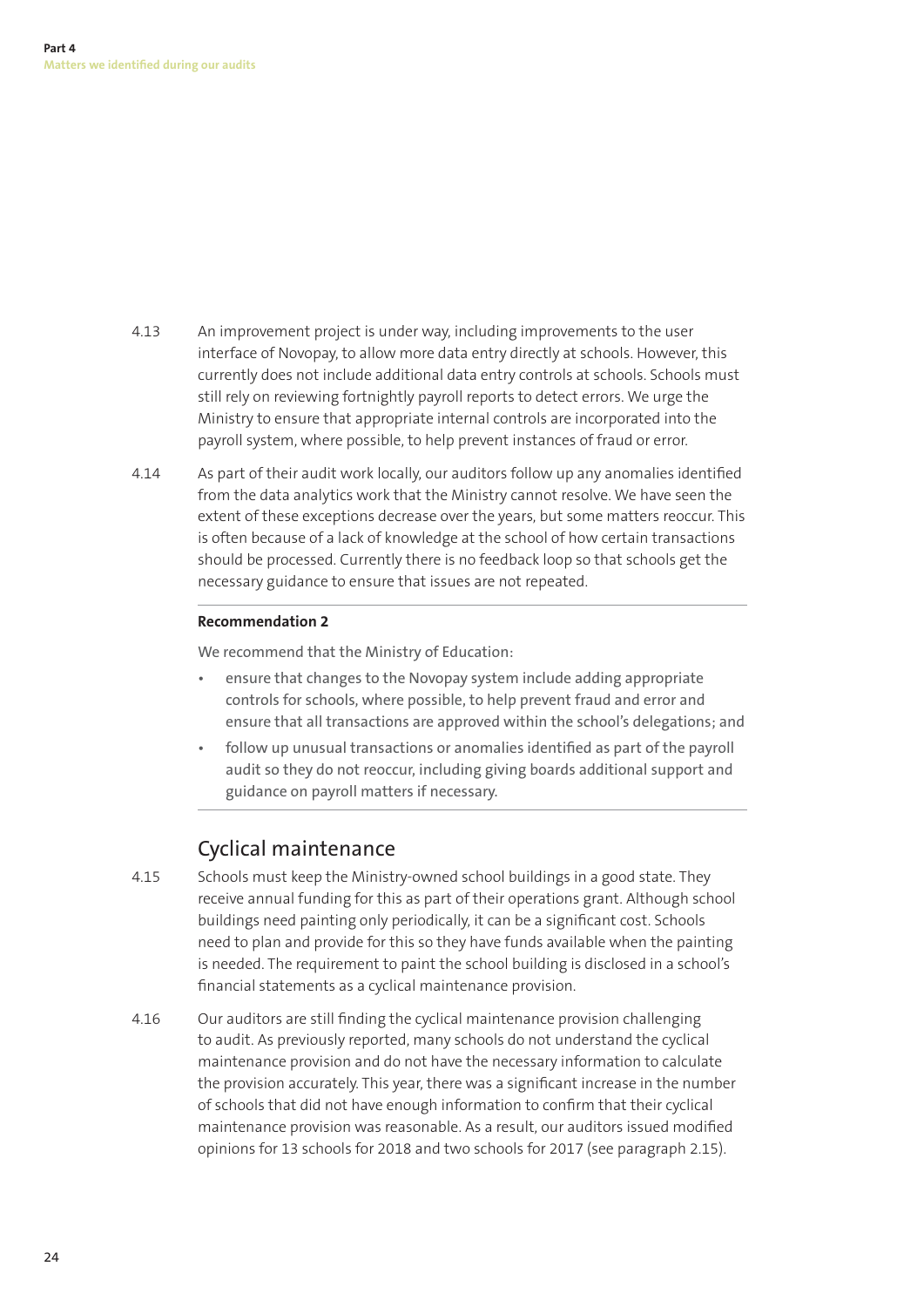- 4.17 A school board must prepare a cyclical maintenance plan for the next 10 years as part of its 10-year property plan, as well as consider capital works. The cyclical maintenance plan then forms the basis for calculating the school's cyclical maintenance provision. However, in previous years, the Ministry did not check that the submitted 10-year property plans included a maintenance plan.
- 4.18 After recommendations in our report last year, the Ministry has changed its annual property visits to include discussion of school maintenance plans. We hope to see an improvement in the quality of cyclical maintenance provisions for the 2019 school audits from this. However, it is ultimately each school board's responsibility to ensure that it has proper maintenance plans in place and to consider how it will fund future maintenance. Without these plans, there is a risk that schools will not be able to fund necessary maintenance.
- 4.19 Based on the Ministry's guidance and our knowledge of the sector, we expect that schools will paint their schools about every 10 years. If we compare the cyclical maintenance provision balance in a school's financial statements to its annual cyclical maintenance charge, we can estimate how many years through its maintenance cycle the school is. Using this proxy, we identified 293 schools that we expect would need to paint their buildings in the near future.
- 4.20 Of these 293 schools, about half have enough working capital (current assets less current liabilities) available to fund the painting costs. Of the rest, 41 have less than 50% of the necessary working capital and 27 have less than 10% (nine of which are in financial difficulty). Including non-current investments (those that will be available in more than 12 months) reduces the number to 38. This shows that a small number of schools might have difficulty meeting their maintenance requirements in the near future.

# Kura Kaupapa Māori

- 4.21 In last year's report, we continued to highlight concerns that we have raised since 2012 about financial management and the appropriateness of spending in some kura.7 We also raised concerns about the number of outstanding audits for some kura.
- 4.22 Although some of the older audits have been completed in the past year, the list of audits in arrears still includes a high proportion of kura. Eighteen kura (25% of all kura) have audits from 2018 outstanding, and 10 have audits outstanding for other years, some for multiple years. We will continue to work with these kura and the Ministry to ensure that the outstanding audits are completed.
- 4.23 In the last two years, we could not give an opinion on the 2015 financial statements of two kura because of poor record-keeping, one of which was

<sup>7</sup> *Education sector: Results of the 2010/11 audits*.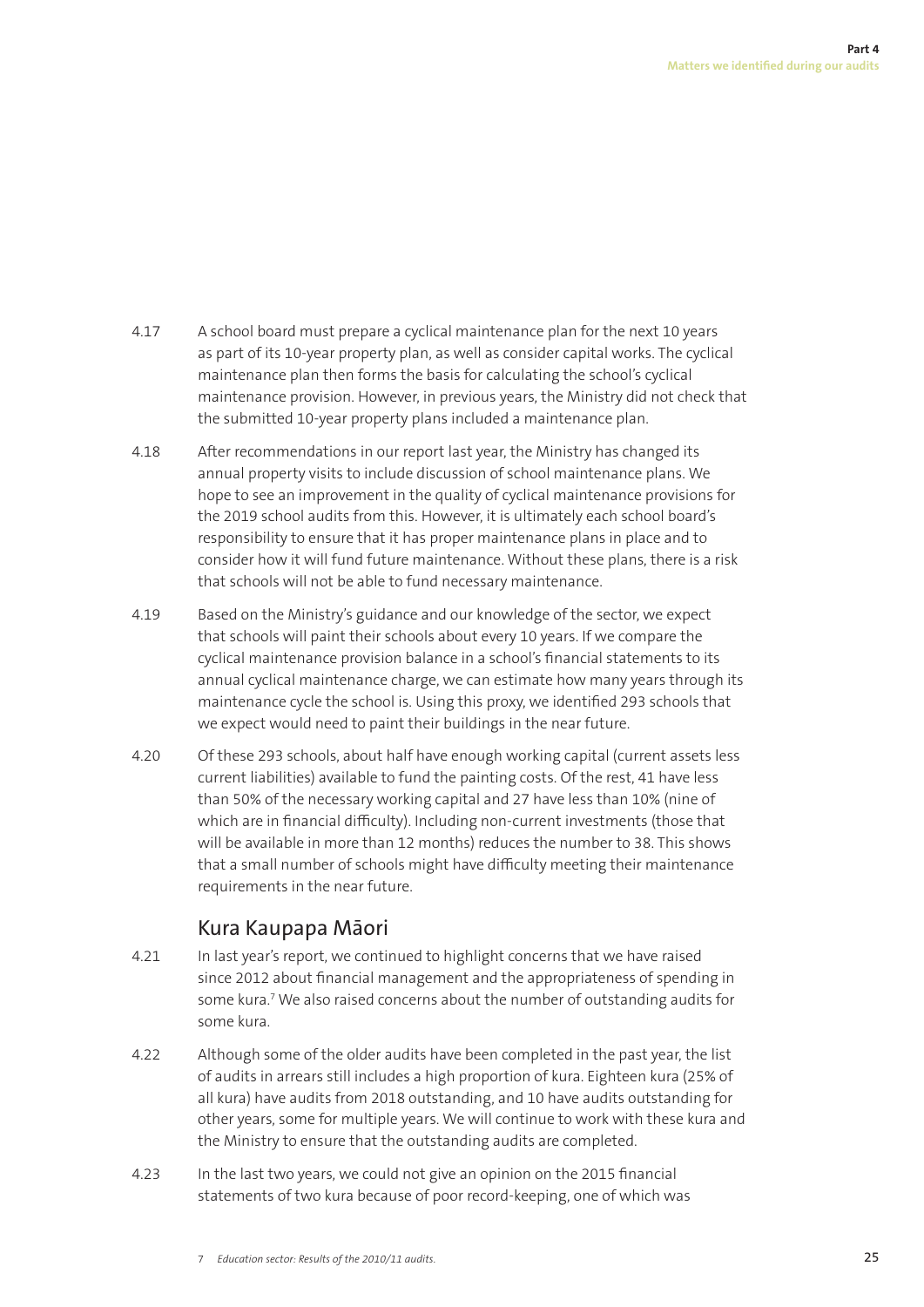because of a fraud. When schools have not reported for several years, they are not properly accountable to their community. There is also a lack of visibility of the school's processes and controls.

- 4.24 Weaknesses in controls can increase the risk of inappropriate spending or fraud. Although our audits are not designed to identify fraud, they do identify weaknesses in controls that are relevant to the audit and recommend improvements to controls that can help the school prevent against fraud.
- 4.25 We have recommended for several years that the Ministry monitor how effectively kura and other small schools follow its guidance on financial matters and, if necessary, provide more targeted guidance. We still have concerns about the financial reporting of some kura, so we repeat that recommendation below.
- 4.26 The Ministry told us that it is working with Te Runanga Nui (the national collective body of Kura Kaupapa Māori Te Aho Matua communities) to better support kura with financial matters. We would like to work with Te Runanga Nui and the Ministry to better understand what is preventing kura from completing their audits and help facilitate their completion. We would like to see agreed time frames for completing the audits put in place in the first half of next year, to allow the kura to bring their audits up to date (including the 2019 audits) by the end of 2020.

### **Recommendation 3**

We recommend that the Ministry of Education:

- monitor how effectively kura follow the Ministry of Education's guidance and, if necessary, provide more targeted guidance; and
- continue to work with those kura that have audits outstanding to help facilitate the completion of those audits.

# Sensitive payments

4.27 We refer to some sensitive payments in Part 2 where we considered them significant enough to mention in the school's audit report. If an auditor does not consider a matter significant enough or it relates mainly to school policies and procedures, the auditor will raise the matter in the school's management letter. This year, auditors brought fewer matters about sensitive payments to our attention, and our auditors referred to fewer of these types of matters in their audit reports.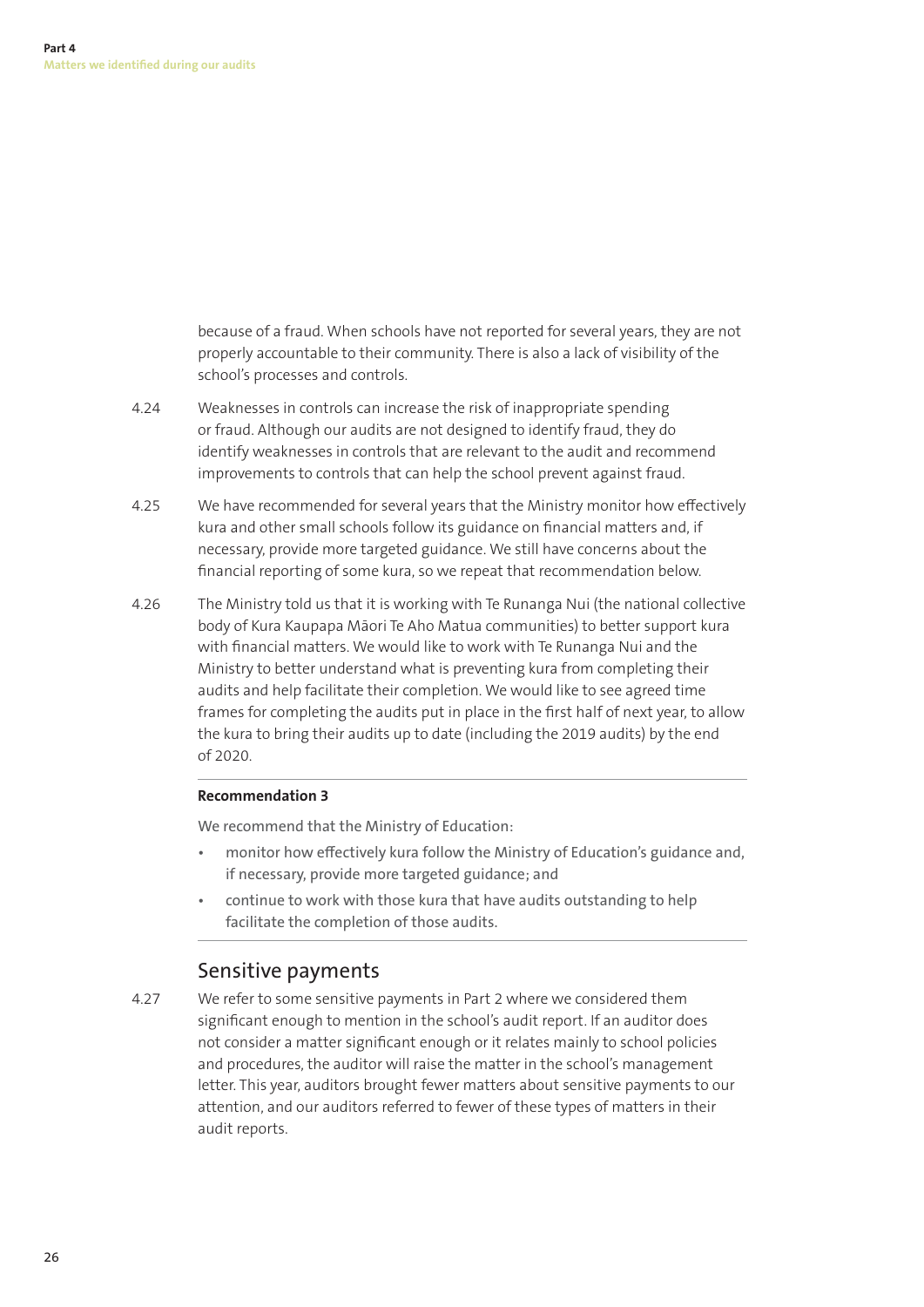- 4.28 Although auditors continue to raise concerns about sensitive payments in school management letters, the incidences and amounts involved have reduced, consistent with last year. Concerns that auditors raised included:
	- gifts to staff that were either without board approval or inconsistent with the school's gift policy; and
	- hospitality and entertainment expenses that seemed excessive.
- 4.29 Our auditors have referred to poor controls over credit cards in many school management letters (we also mentioned this in last year's report). Credit cards are susceptible to error and fraud or to being used for inappropriate expenditure, such as personal expenditure. We are seeing an increase in the use of credit and other cards in schools. In many schools, we noted that:
	- there was no review and approval of the Principal's credit card; and/or
	- receipts for amounts spent on the school credit card were not being kept.
- 4.30 Credit card payments might not go through a school's normal payment processes because schools often pay credit card balances directly from their bank account. Also, the money is spent before any approval. However, it is important that expenditure on credit cards is subject to the same controls as other spending.
- 4.31 We recommend that schools use a "one-up" principle when approving expenses, including credit card spending. This means the board chairperson would need to approve the Principal's expenses. It is also important that credit card users provide supporting receipts for the approver and an explanation for the expenditure. This also applies to fuel cards or store cards.

### **Overseas travel**

- 4.32 The Ministry updated its guidance on overseas travel in early 2018. It asked that schools complete a checklist to document their decisions on overseas travel and disclose details of the travel in their financial statements. The Ministry expects a board to approve all overseas travel in line with the school's travel policy. As well as considering the educational outcomes of any travel, the board needs to consider whether the proposed travel is the best use of the funds available.
- 4.33 Although we drew attention to spending on overseas trips in two audit reports (one was for a 2017 audit), fewer of these matters were referred to us for consideration during our 2018 audits. Details of any significant overseas travel by a school are disclosed in the notes to its financial statements, usually under the locally raised funds note for student trips, the learning resources note for professional development trips, or the international students note for marketing trips. This should give details of the trip, the costs, and how it was funded.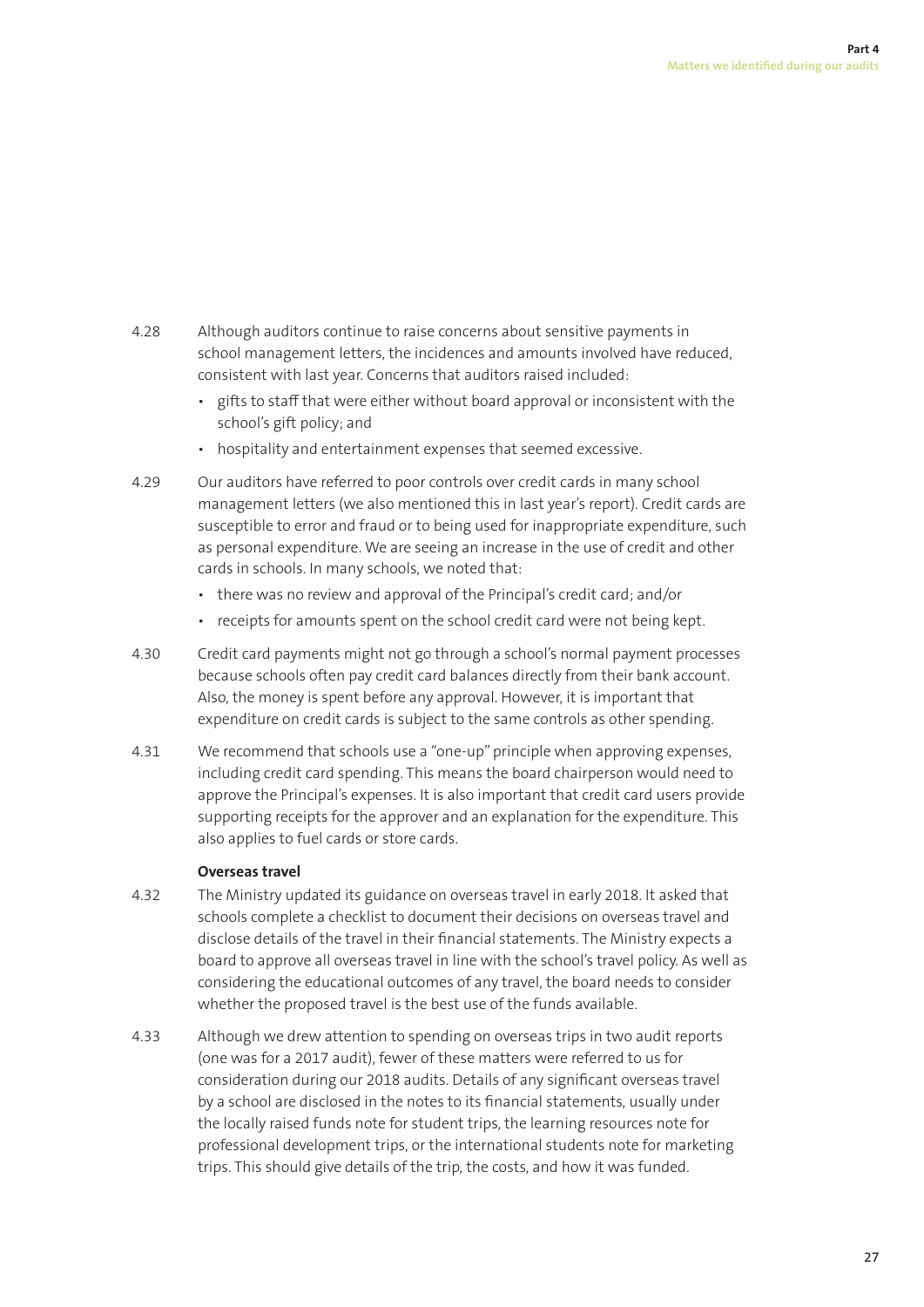4.34 Our auditors identified instances of some schools providing either cash or a pre-loaded foreign currency card for use abroad. As with all school expenditure, receipts should be kept where possible. A reconciliation of amounts spent should be provided after the trip and any unspent funds returned directly to the school. Auditors noticed that this sometimes was not done in a timely way.

# Borrowing

- 4.35 Boards are allowed to borrow from any source, as long as the annual repayment cost (principal and interest) is less than 10% of their operations grant. If they wish to borrow more than this, boards need the approval of the Ministers of Finance and Education.<sup>8</sup> This is to ensure that schools do not over-commit and get into financial difficulty.
- 4.36 The number of schools breaching the borrowing limit each year is relatively small. Although the number of breaches did go down slightly this year, it has been increasing in the past few years. Breaches usually happen because a school has several different types of borrowing. Common types of borrowing for schools can include loans, finance leases, and painting contracts (where the school pays for the painting of its school over several years). The digitalisation of education means that schools are entering into more leases for equipment. Our auditors find that most of these are finance leases, which is a type of borrowing.
- 4.37 Annual finance lease payments as a proportion of payments for all school borrowing due in the next 12 months have increased in the past few years. In 2015, annual finance lease payments as a proportion of all borrowing due in the next 12 months was 74%. In 2018, it was 94%. The value of annual finance lease payments increased from \$13.4 million in 2015 to \$43.2 million in 2018. We saw a significant increase in the value of finance lease payments in 2016 to \$34.5 million, because many leases that were previously considered to be operating leases were reclassified as finance leases.
- 4.38 If schools breach the borrowing limit, this does not mean they will get into financial difficulty. Schools might have other sources of funds to pay the debt with. However, schools need to be cautious if these sources of funds are discretionary.
- 4.39 We have also found that some schools have entered into lease agreements without following proper delegations. This means that the board might not be aware of the amount the school has committed to and that it has breached legislation until the audit identifies this.
- 4.40 Appendix 4 includes the 42 schools that breached the borrowing limit in 2018.

<sup>8</sup> Clause 29 of Schedule 6 of the Education Act and Regulation 12 of the Crown Entities (Financial powers) Regulations 2005.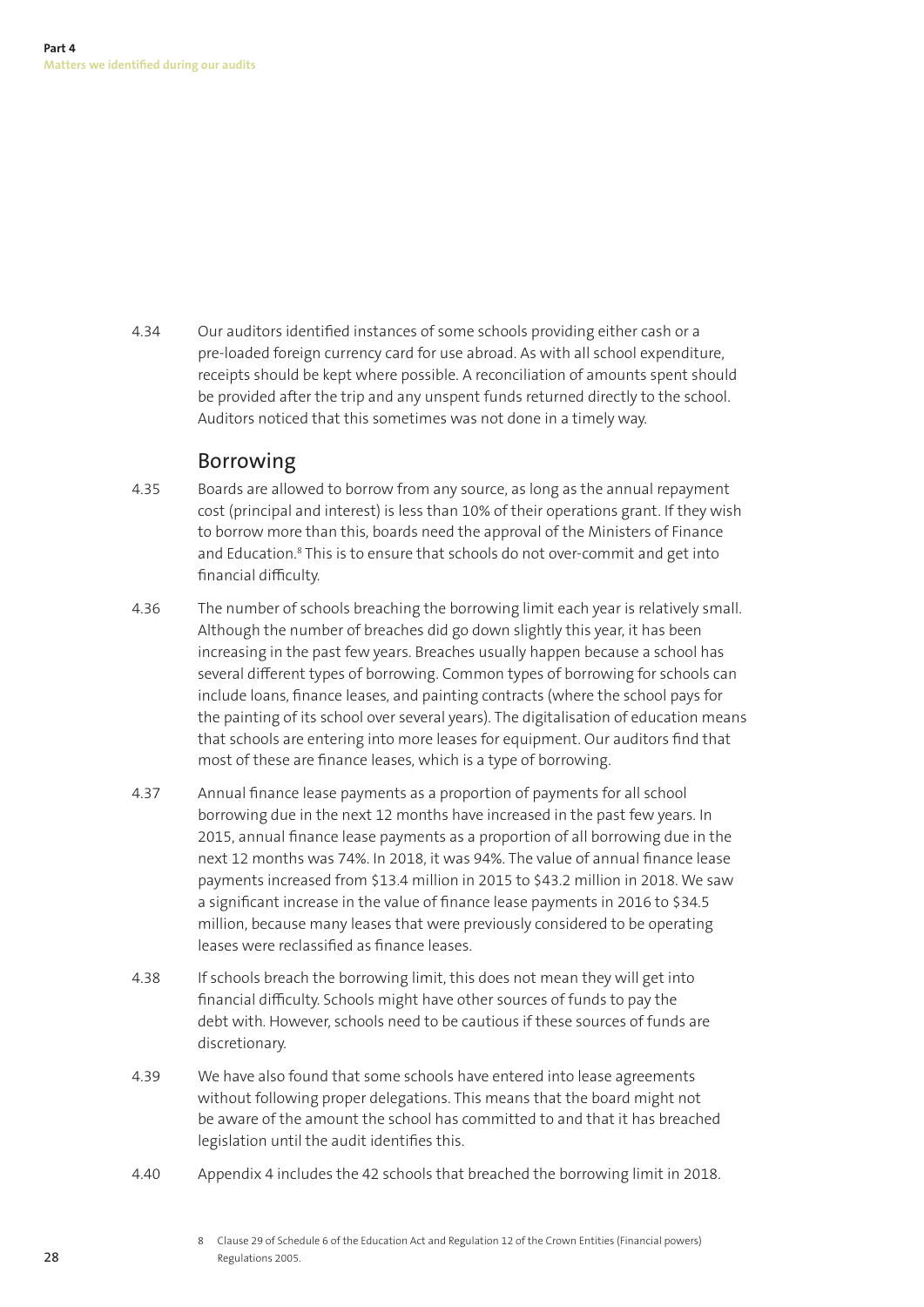4.41 By looking at the payments due on all types of borrowing in the next 12 months compared with the operations grant for all schools, we identified that 66 schools could exceed their borrowing limit in 2019. We predict that half of those schools will breach the borrowing limit by less than 1.5% of their operations grant, so these schools might not go on to actually commit a breach. For those that have potentially larger breaches, they will not commit a breach if they obtain ministerial approval for the borrowing.

# Budgeting

- 4.42 Section 87(3)(i) of the Education Act requires a school to include budgeted figures in its financial statements. Our auditors commonly find that many schools prepare only a budgeted income statement of their revenue and expenditure for the year. Schools must also produce a budgeted Statement of Financial Position (their assets and liabilities) and a budgeted Statement of Cash Flows.
- 4.43 These statements are required by legislation, and they are important for good financial management. As noted above, if a school does not monitor its working capital position (its cash available less its current liabilities), it might find itself unable to make payments when they fall due. It is also important for schools to understand when cash flows will occur.
- 4.44 Many schools also do not include teachers' salaries in their budget. Although teachers' salaries are funded by the Ministry, the school needs to ensure that its employee costs are budgeted for and monitored, because this is part of the school's financial picture.

### **Recommendation 4**

We recommend that the Ministry of Education provide additional guidance to schools on how to budget effectively, including how to prepare a budgeted balance sheet and cash flow budget.

# Fraud

4.45 As part of our audit, we collect information every year on fraud or suspected fraud in schools that we are told about. Many incidences are relatively minor, such as the theft of small amounts of cash or equipment. However, there have been several more significant frauds in the past few years. We report on fraud trends on our website each year. This includes details of the methods and reasons for fraud, types of fraud, and how the frauds were detected.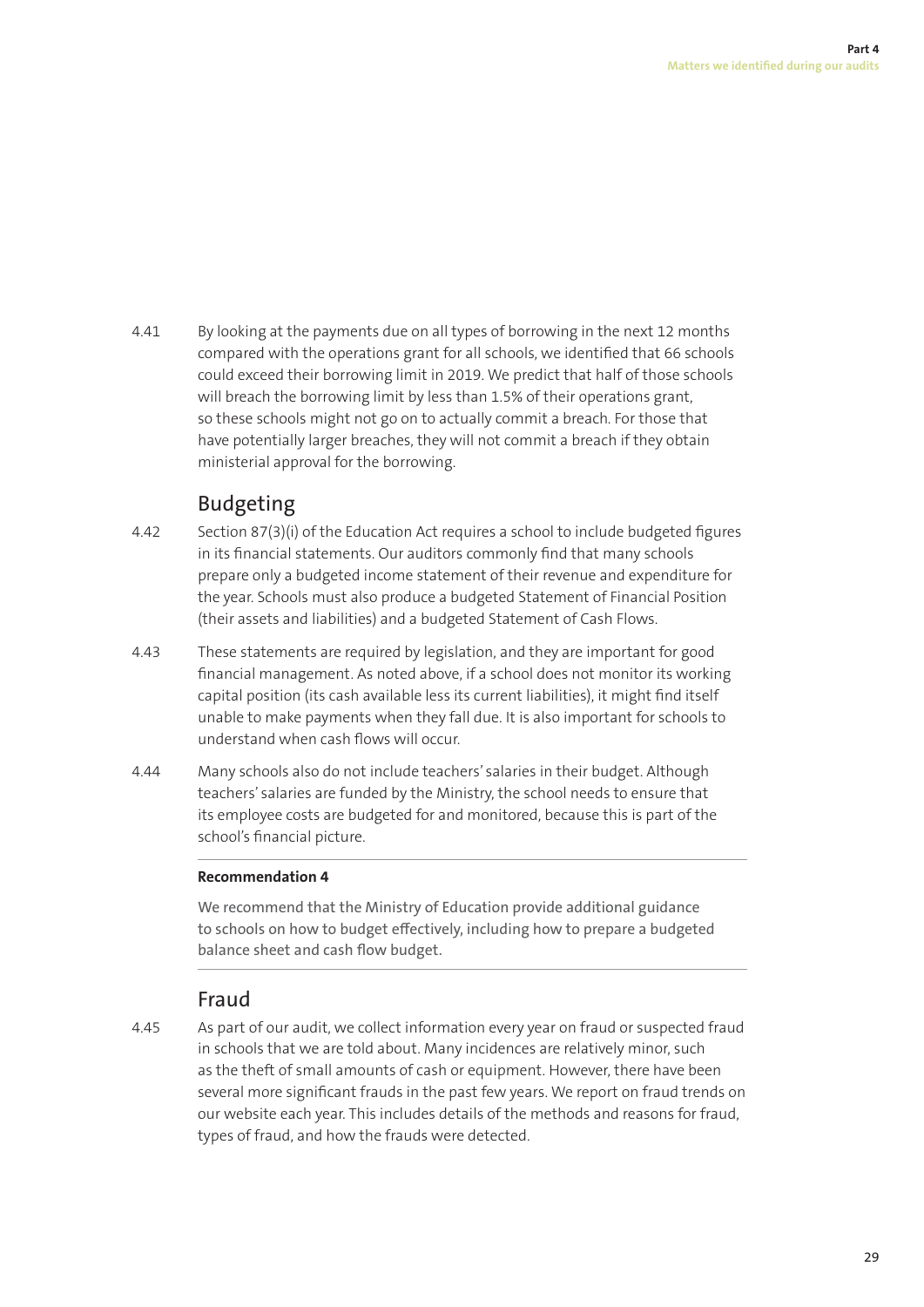- 4.46 We find that most fraud happens because a person has overridden an internal control or policies and procedures have not been followed. However, many types of fraud are found eventually by schools' internal controls.
- 4.47 Effective controls require good segregation of duties (needing more than one person to complete a task). Schools, particularly small schools, can find it difficult to segregate duties. This is often because they have few administration staff. such as staff to deal with receipting locally raised funds through the school office. These situations require careful monitoring and oversight by management.
- 4.48 The most common fraud reported to us is the theft of small amounts of cash by staff at schools, because there are weak physical controls and a lack of segregation of duties. We recommend that schools:
	- encourage electronic payment for fees or large invoices, rather than cash payments;
	- store cash in a secure location that few employees have access to; and
	- minimise the time they hold cash on their premises.
- 4.49 Procurement-related theft, carried out mainly through false invoices, is less common, but the amounts involved tend to be larger. To mitigate against false invoices, a board needs to ensure that it has adequate internal controls. Schools should:
	- require a second person to authorise all changes to supplier bank accounts after confirming the change with the supplier;
	- have adequate supporting documentation for all expenditure; and
	- investigate all suspicious invoices.
- 4.50 During our audits, we look at controls that are relevant to the audit. If auditors identify weaknesses in controls, they mention these in the management letter sent to the board after the audit, along with recommendations on how to make improvements. We expect boards to discuss this letter at a board meeting and the auditor will follow up the recommendations in the next year.
- 4.51 We made some recommendations to the Ministry about improving its guidance on internal controls and fraud to schools in previous reports. The Ministry told us that it would update the guidance in this area in its Financial Information for Schools Handbook. It has not done this yet, and we repeat the recommendation below.

### **Recommendation 5**

We recommend that the Ministry of Education:

- improve its guidance on what good controls look like; and
- continue to encourage schools to have fraud policies and to report suspected fraud to the appropriate authority.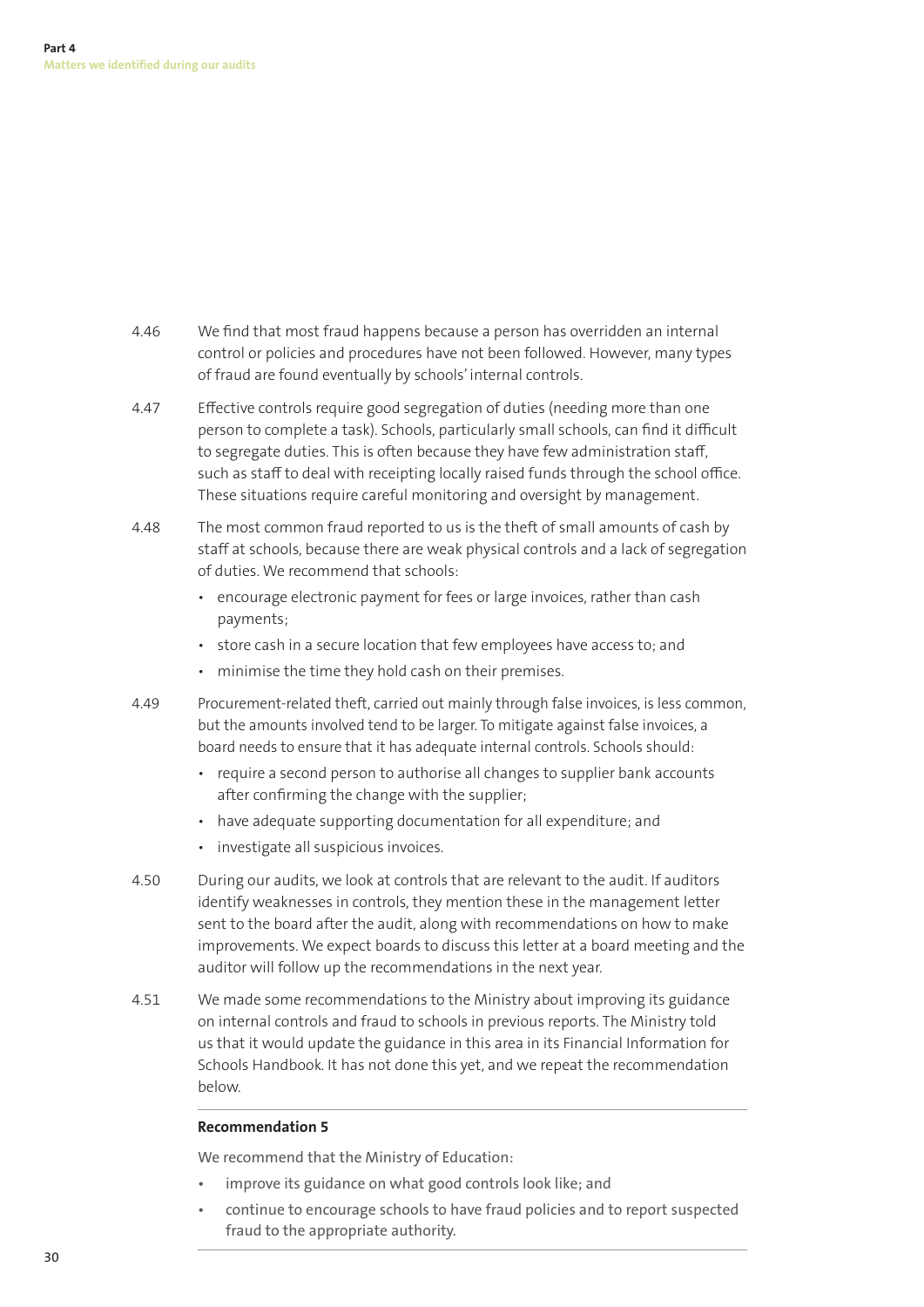# Non-compliance with the Holidays Act 2003

- 4.52 The issue of non-compliance with the Holidays Act 2003 has arisen because entities might have incorrectly interpreted clauses of the Holidays Act or employment agreements when calculating holiday entitlements.
- 4.53 The Ministry has identified that there is an issue with holiday pay for employees on the school payroll, but it has not yet quantified the issue or the schools affected. Because the Ministry could not reliably estimate the amounts owing, it disclosed this as a contingent liability in its financial statements for the year ended June 2018.
- 4.54 Even though the Ministry pays most teachers (except those funded from a school's operations grant), school boards are the employer of all teachers. Until further detailed analysis has been completed, the potential effect on any specific individual or school and any associated liability will not be known. Work in this area is still ongoing. For 2018, all school financial statements disclosed a contingent liability for non-compliance with the Holidays Act 2018.
- 4.55 As at June 2019, the Ministry has recognised a provision for holiday pay noncompliance in its financial statements. However, the effect on individual schools has yet to be determined, so schools will also be required to disclose a contingent liability in their 2019 statements.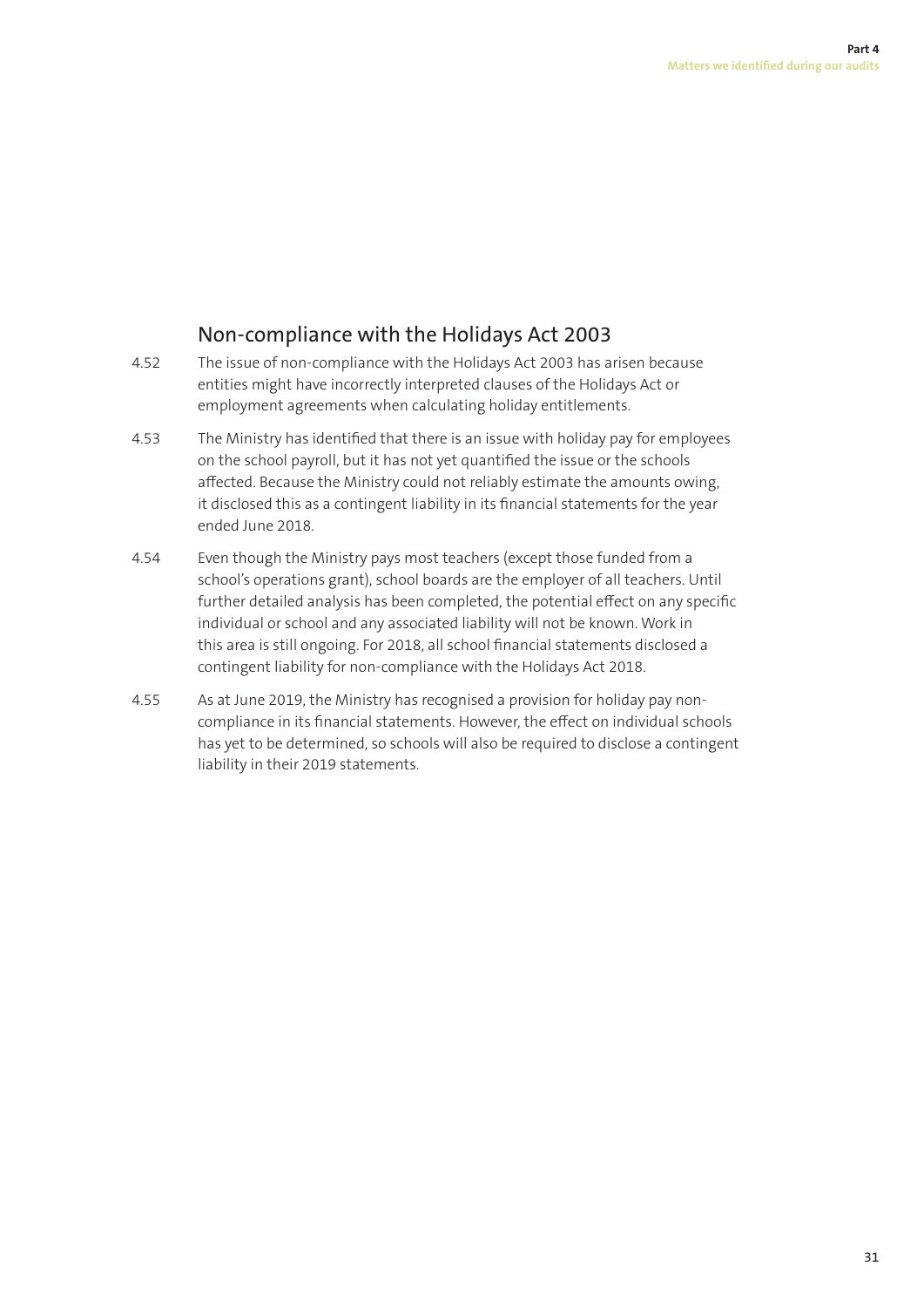# **Appendix 1 Questions for school boards**

We set out some questions for school boards to consider. The board may wish to ask the Principal to provide them with assurance on these matters.

### **Publication of annual reports**

- Are your school's 2017 and 2018 annual reports published online?
- Do you let your school community know the annual report is available?

### **School payroll**

- Are you reviewing your school's payroll reports regularly to ensure that all payroll payments are valid and consistent with expectations?
- Do you review all payroll costs as part of the financial information provided at monthly board meetings? If so, does your review include consideration of the school's banking staffing balance and salaries funded directly by the school?

### **Cyclical maintenance**

- Do you have a reasonable idea of the costs of significant future maintenance, such as painting the exterior of the school, and when this will need to be done?
- If you do have maintenance plans in place, do you review them regularly to ensure that they are still valid and that the estimated costs are still reasonable?
- Do you have plans in place for how to fund those costs when the painting is required?

### **Credit and fuel cards**

- Do you have controls in place so all expenditure on school credit cards or fuel cards is approved by someone other than the person who used the card? If so, does this follow the one-up principle (for example, the board chairperson should approve the Principal's credit or fuel card)?
- Are appropriate supporting documents and explanations provided, such as receipts or records of mileage, so the approver can ensure that the spending is appropriate and for school purposes?

### **Overseas travel**

- Do you have a policy for overseas travel? If so, does this include how to deal with requests for personal travel, such as where an employee wants to add a vacation onto the trip or take a family member with them?
- Do you receive a formal proposal to approve all overseas travel, setting out details of the travel, including the educational outcomes, the budget, and how the trip will be funded?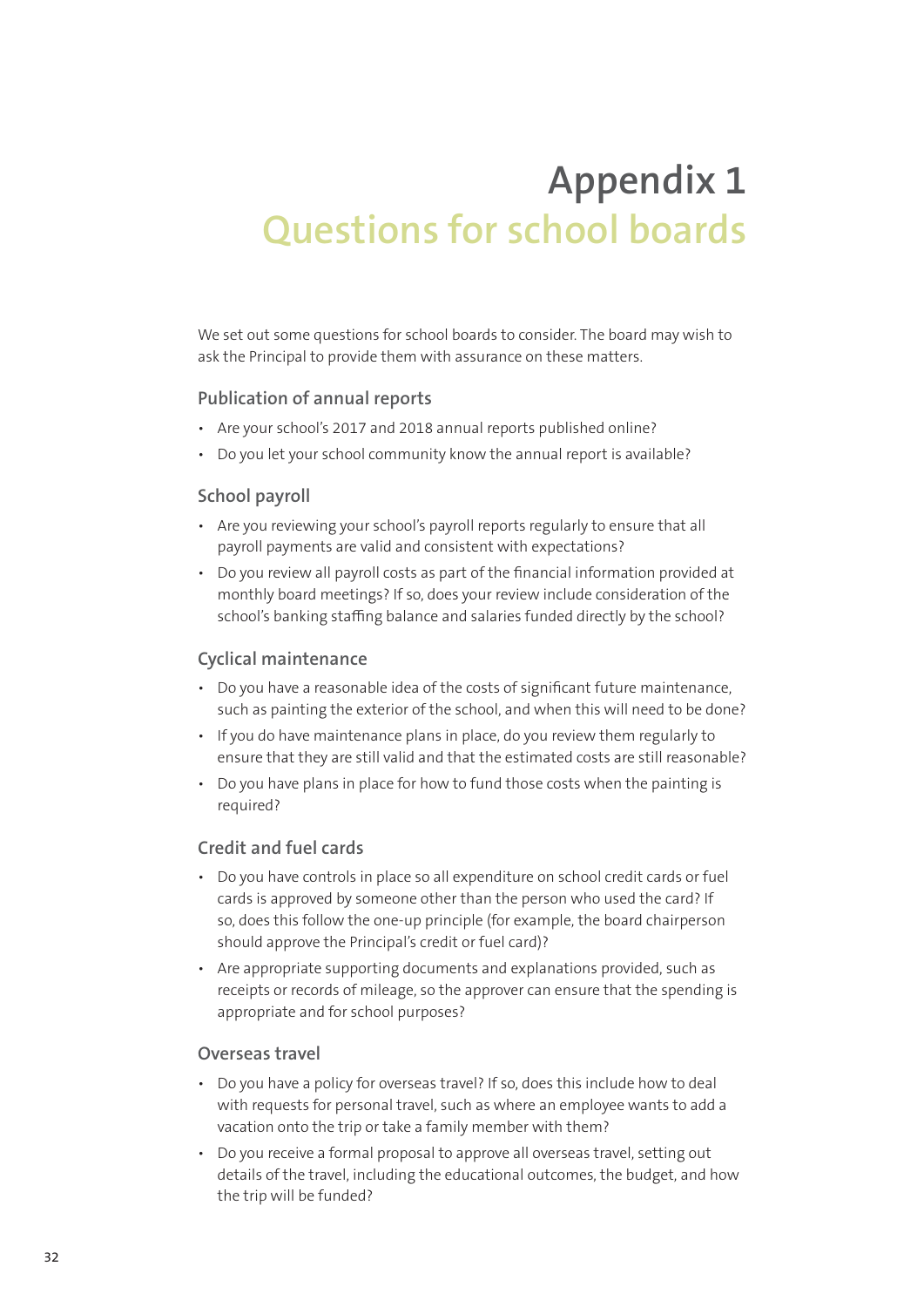• Do you receive a report on the outcomes achieved from the overseas travel after the trip and a detailed breakdown of costs against budget? If so, does this include explanations for any costs over budget and how these will be funded?

### **Borrowing**

- Does the board approve all new lease agreements? If so, is an analysis done to compare the costs of leasing and buying the equipment?
- Has your school considered using the all-of-government contracts?

### **Budgeting**

- Does the board approve the school's budget before the start of each new school year?
- Does your school's budget include a budgeted balance sheet and a cash flow budget?
- Does the board receive regular reports of actual costs against budget and explanations for any variances?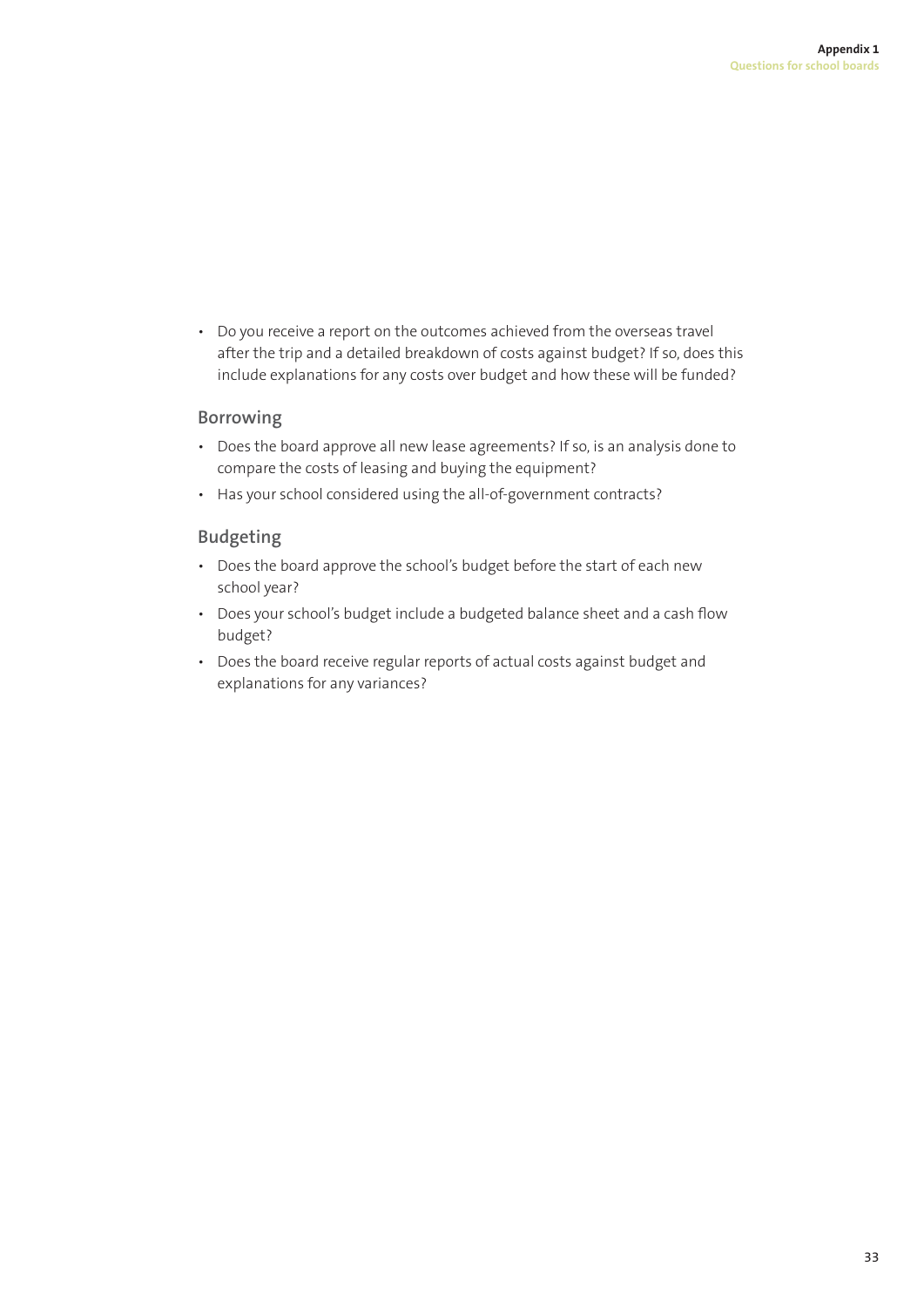# **Appendix 2 Progress with our recommendations**

In this Appendix, we provide the Ministry's progress on responding to our recommendations in our report *Results of the 2017 school audits*. We also refer to some recommendations from earlier reports that have not yet been addressed.

| Recommendation                                                                                                                                                                                                                                                                                                                                                                                                                                                                                                                                                               | The Ministry's progress                                                                                                                                                                                                                                                                                      | Our comment                                                                                              |
|------------------------------------------------------------------------------------------------------------------------------------------------------------------------------------------------------------------------------------------------------------------------------------------------------------------------------------------------------------------------------------------------------------------------------------------------------------------------------------------------------------------------------------------------------------------------------|--------------------------------------------------------------------------------------------------------------------------------------------------------------------------------------------------------------------------------------------------------------------------------------------------------------|----------------------------------------------------------------------------------------------------------|
| <b>Quality of school financial</b><br>statements<br>We recommended that the<br>Ministry provide further guidance<br>and consider providing training to<br>schools on preparing a statement<br>of cash flows.                                                                                                                                                                                                                                                                                                                                                                 | The update of the Kiwi Park model<br>will include some enhancements<br>to the cash flow calculation<br>worksheet and additional<br>guidance.<br>The regional Annual Reporting<br>Workshops will include<br>information on the purpose and<br>preparation of the cash flow<br>statement                       | Addressed.                                                                                               |
| <b>School payroll reporting</b><br>We recommended that the<br>Ministry, for the 2018 audit of the<br>school payroll:<br>make resources available to<br>meet the agreed timetable,<br>including enough time<br>for the Ministry's internal<br>quality assurance processes;<br>keep a record of actions<br>agreed at payroll stakeholder<br>meetings: and<br>continue to encourage<br>schools to prepare draft<br>financial statements when<br>they receive the payroll<br>information, and provide<br>those draft financial<br>statements to auditors as<br>soon as possible. | The Ministry led a project team<br>that included representatives<br>from Education Payroll Limited,<br>the Office of the Auditor-<br>General, and Ernst & Young (the<br>Ministry's appointed auditor)<br>that successfully delivered payroll<br>reports and guidance to schools<br>by the agreed time frame. | $Addressed - a$<br>similar approach and<br>time frame will be<br>followed for the 2019<br>school audits. |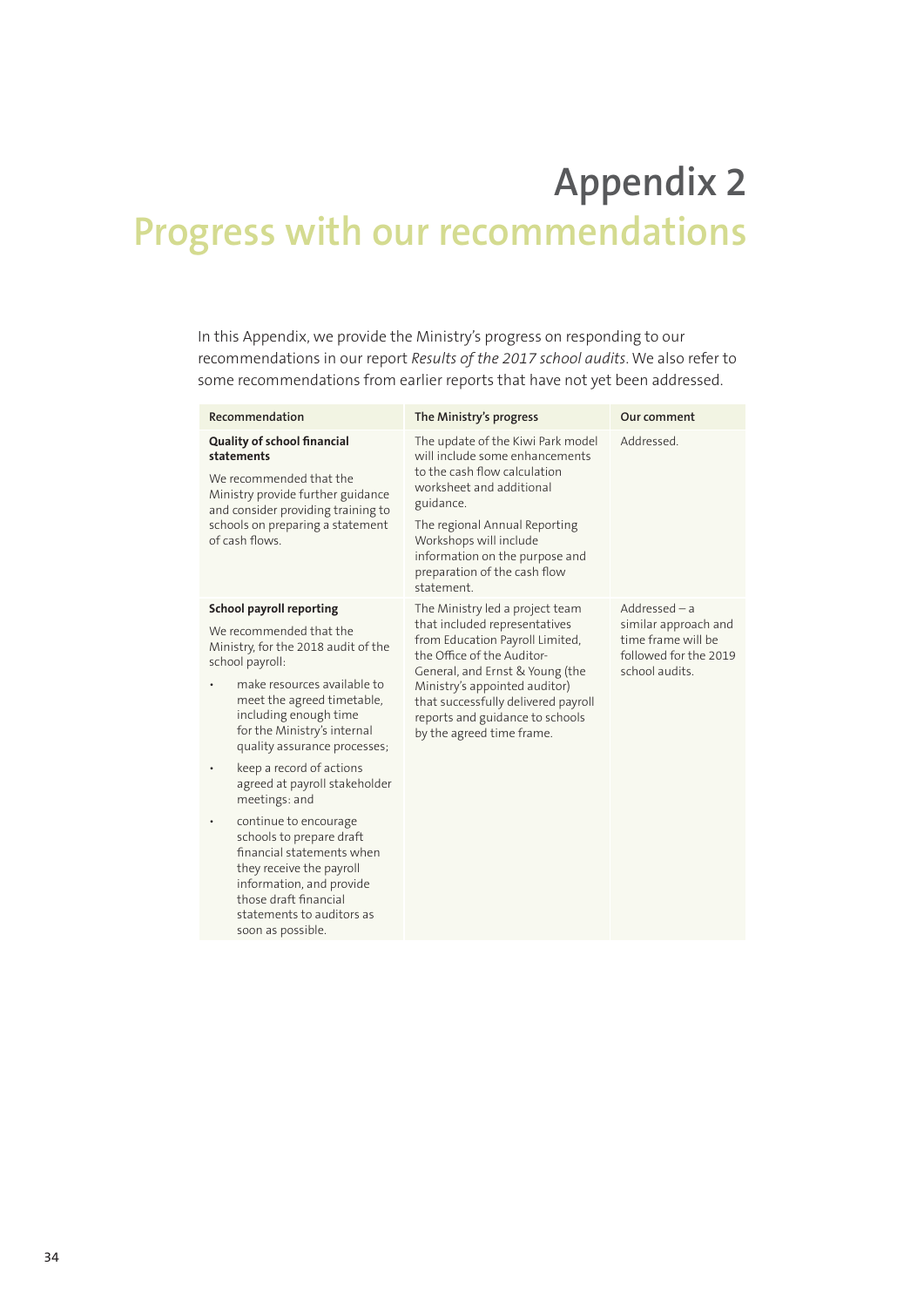#### **School annual reports**

We recommended that the Ministry reinforce its guidance to schools on publishing their annual report, and consider how it can confirm that schools are reporting to their communities by publishing their annual reports online, in a timely manner.

#### **Cyclical maintenance**

We recommended that the Ministry ensure that schools are complying with its property planning requirements by having an up-to-date cyclical maintenance plan. The Ministry's review of a school's 10-year property plan should include a review of the cyclical maintenance plan, to ensure that it is reasonable and consistent with the school's condition assessment and any planned capital works.

#### **Kura Kaupapa Māori**

We recommended that the Ministry support kura by:

- monitoring how effectively kura follow its guidance and, if necessary, provide more targeted guidance; and
- continuing to work with those kura that have audits outstanding to help facilitate the completion of those audits.

#### **Sensitive payments**

We recommended that the Ministry consider providing guidance to schools on the suitability of funding transport services for students who live outside the immediate area of the school.

#### **Recommendation The Ministry's progress Our comment**

The Ministry has again included the requirement for schools to publish their annual report online in all annual reporting communications for 2018. The Ministry has also added a reminder when schools submit their financial statements to the Ministry's portal on completion of their audit.

The School Financial Advisors team will monitor schools' compliance. The Ministry is also considering whether it can publish all schools' annual reports on their behalf, given not all schools have the capability to do so.

The Ministry's property team has implemented improvements to processes and guidance from 1 June 2019. This includes school property advisors talking to schools about their maintenance obligations during school visits and a requirement for them to review the school's maintenance plans at that visit.

The Ministry is working with Te Runanga Nui to address these issues. To date the Ministry has had initial discussions with Te Runanga Nui.

A small number of the outstanding audits have been completed, but progress is slow.

To be included in the regional

Annual Reporting workshops.

Addressed.

We will follow up as part of our 2019 school audits.

We will follow up as part of our 2019 school audits.

See paragraph 4.22. The recommendation has been repeated.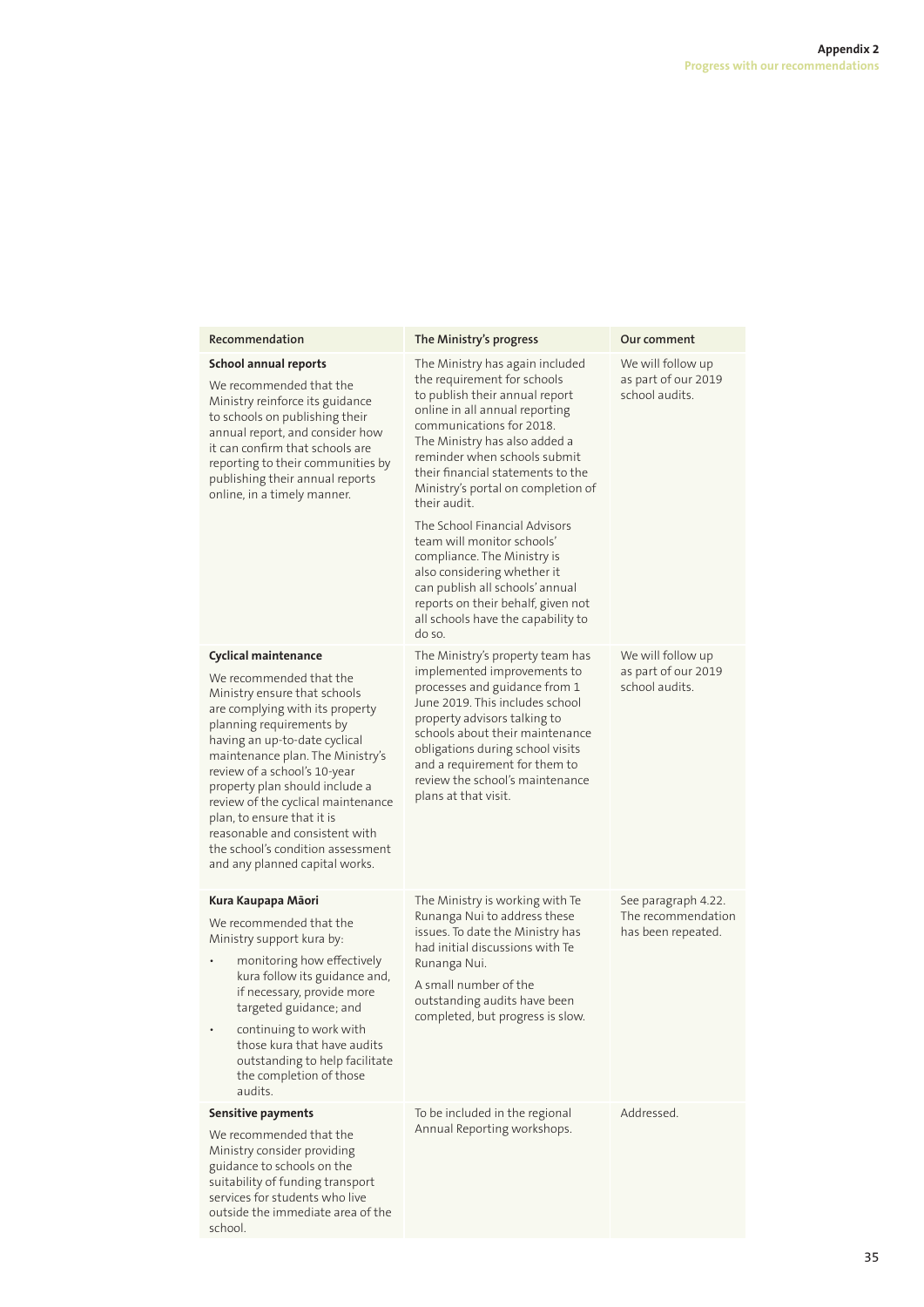| Recommendation                                                                                                                                                                                                                                                                                                                                                                                                               | The Ministry's progress                                                                                                                                                                                                                                                                                                                                                                                                                                                                  | Our comment                                                |
|------------------------------------------------------------------------------------------------------------------------------------------------------------------------------------------------------------------------------------------------------------------------------------------------------------------------------------------------------------------------------------------------------------------------------|------------------------------------------------------------------------------------------------------------------------------------------------------------------------------------------------------------------------------------------------------------------------------------------------------------------------------------------------------------------------------------------------------------------------------------------------------------------------------------------|------------------------------------------------------------|
| Leasing school equipment<br>We recommended that the<br>Ministry provide guidance to<br>schools to help them:<br>decide whether to lease or<br>buy equipment: and<br>ensure that they get value<br>$\bullet$<br>for money if they decide<br>to lease, including how to<br>access all-of-government<br>contracts.                                                                                                              | A "Lease vs Buy" model has been<br>developed to help schools with<br>purchasing decisions. The Ministry<br>have told us that this is in the final<br>stages of development and should<br>be released by January 2020.                                                                                                                                                                                                                                                                    | We will follow up<br>as part of our 2019<br>school audits. |
| <b>Schools leasing IT equipment to</b><br>students<br>We recommended that the<br>Ministry consider the adequacy of<br>the guidance available to schools<br>on managing laptop schemes for<br>their students, including through<br>a third party.                                                                                                                                                                             | We have agreed to share<br>examples of this with the Ministry<br>from the 2018 school audits, to<br>help it develop the guidance.<br>The risks of this will be covered<br>in the regional Annual Reporting<br>Workshops.                                                                                                                                                                                                                                                                 | We will provide<br>information to the<br>Ministry.         |
| Principal's remuneration -<br>concurrence<br>We recommended that the<br>Ministry give schools practical<br>guidance on how to assess<br>the extent of private benefit<br>for a sensitive payment to a<br>Principal, and how it evidences<br>this assessment, so the school<br>complies with the Ministry's<br>circular.                                                                                                      | The circular on Principal's<br>Concurrence is to be updated by<br>December 2019.<br>This will also be covered at the<br>regional 2020 Annual Reporting<br>workshops.                                                                                                                                                                                                                                                                                                                     | We will follow up<br>as part of our 2019<br>school audits. |
| <b>Accounting for "other activities"</b><br>We recommended that the<br>Ministry:<br>provide guidance to schools<br>on accounting for "other<br>activities" (including<br>Resource Teacher: Learning &<br>Behaviour clusters) that they<br>receive funding for; and<br>consider whether the<br>funding schools receive for<br>Communities of Learning<br>should be disclosed<br>separately in school financial<br>statements. | The Ministry is still considering<br>the financial reporting<br>requirements for the 40 Resource<br>Teacher: Learning & Behaviour<br>(RTLB) clusters, and is preparing a<br>scoping paper for discussion with<br>the OAG in early 2020.<br>As an interim measure additional<br>disclosure has been incorporated<br>into the Kiwi Park model financial<br>statements to ensure that the<br>activities of the RTLB clusters<br>are disclosed in the host schools'<br>financial statements. | We will follow up<br>as part of our 2019<br>school audits. |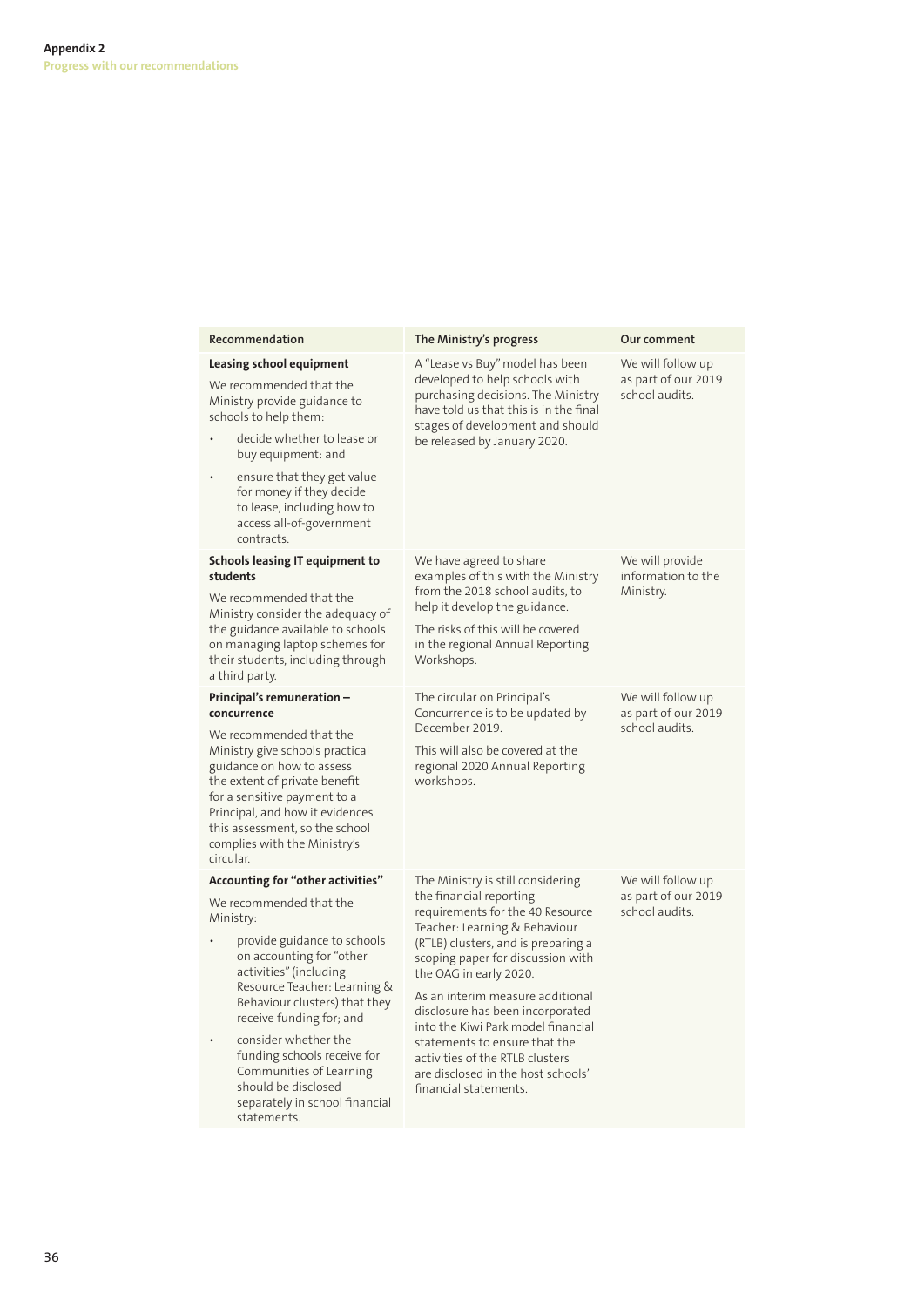| Recommendation                                                                           | The Ministry's progress                                                                                   | Our comment                             |
|------------------------------------------------------------------------------------------|-----------------------------------------------------------------------------------------------------------|-----------------------------------------|
| Internal controls                                                                        | The Ministry told us that it<br>would update guidance on                                                  | We have repeated<br>the recommendation. |
| In our report Results of the 2016<br>school audits, we recommended<br>that the Ministry: | internal controls in its Financial<br>Information for Schools Handbook<br>in 2018. This has not been done |                                         |
| improve its guidance on<br>$\bullet$<br>what good controls look like;                    | yet.<br>The Ministry has been actively                                                                    |                                         |
| continue to encourage<br>$\bullet$<br>schools to have fraud<br>policies; and             | working alongside schools<br>who have reported instances<br>of suspected fraud to ensure                  |                                         |
| encourage schools to report<br>$\bullet$<br>suspected fraud.                             | effective internal controls are put<br>in place.                                                          |                                         |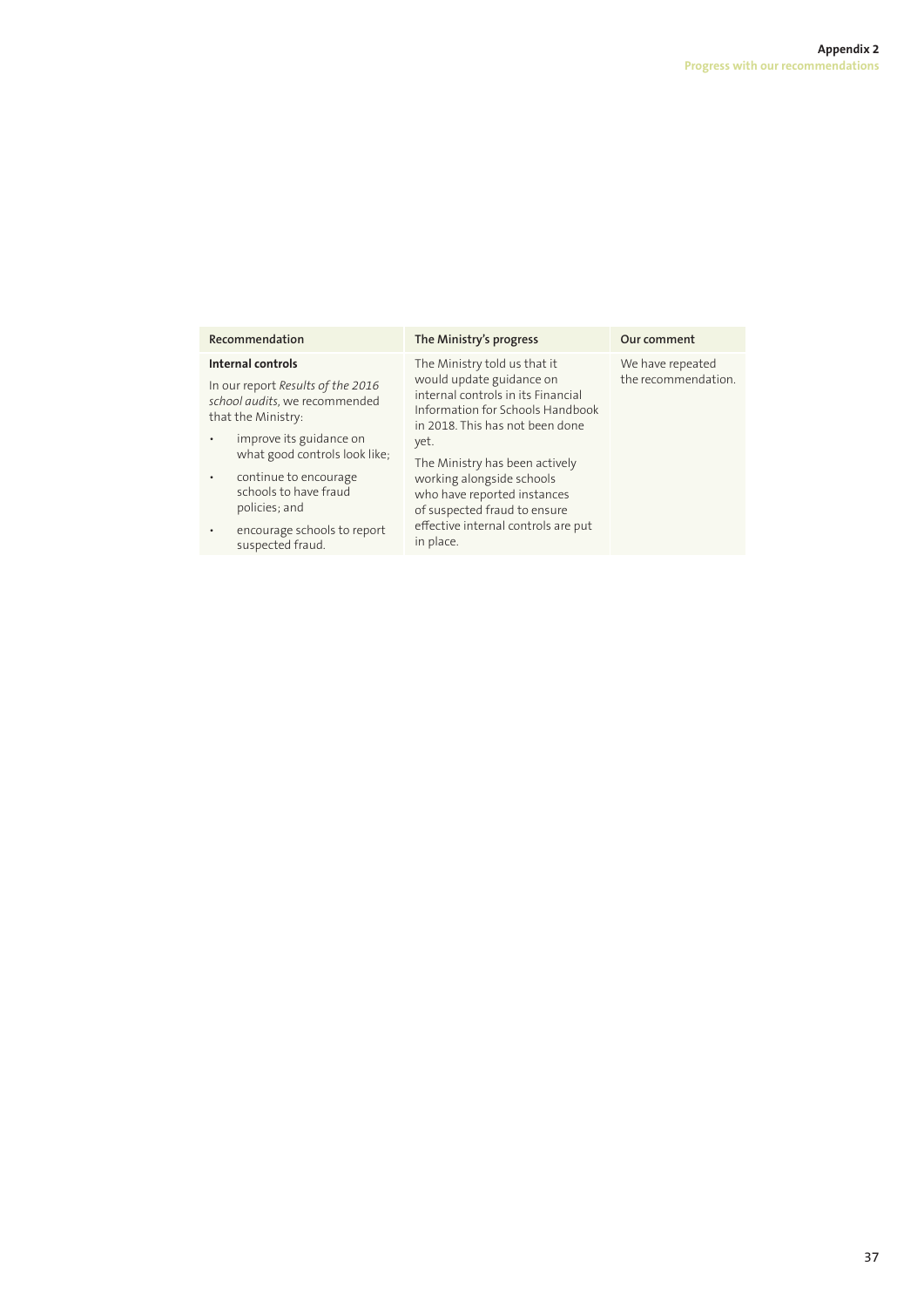# **Appendix 3 Incomplete school audits by region**

The table sets outs the school audits not completed as at 30 September 2019 by region.

### **Auckland**

| School                               | <b>Audit outstanding</b>   |
|--------------------------------------|----------------------------|
| Al Madinah School                    | 2018                       |
| Beachlands School                    | 2018                       |
| Central Auckland Specialist School   | 2016, 2017, and 2018       |
| Hato Petera College                  | 2016 and 2017              |
| Izard Rodney College Trust           | 2018                       |
| Laingholm School                     | 2018                       |
| Manurewa West School                 | 2017 and 2018              |
| Matipo Road School                   | 2018                       |
| Otahuhu Intermediate                 | 2018                       |
| Otara Boards Forum Incorporated      | 2015 and 2016              |
| Pukekohe Intermediate                | 2018                       |
| Sacred Heart College (Auckland)      | 2017 and 2018              |
| Te Kura Kaupapa Māori o Manurewa     | 2018                       |
| Te Kura Kaupapa Māori o Te Kotuku    | 2015, 2016, 2017, and 2018 |
| Te Kura Kaupapa Māori o Waiuku       | 2015, 2016, 2017, and 2018 |
| Te Kura Māori o Nga Tapuwae          | 2018                       |
| Te Wharekura o Manurewa              | 2018                       |
| Tomarata School                      | 2018                       |
| Westlake Boys' High School           | 2018                       |
| Westlake Boys High School Foundation | 2018                       |
| Wiri Central School                  | 2018                       |

### **Bay of Plenty**

| School                       | Audit outstanding |
|------------------------------|-------------------|
| Apanui School                | 2018              |
| Ashbrook School              | 2018              |
| Galatea School               | 2018              |
| Kawerau Putauaki School      | 2017 and 2018     |
| Kea Street Specialist School | 2018              |
| Kutarere School              | 2018              |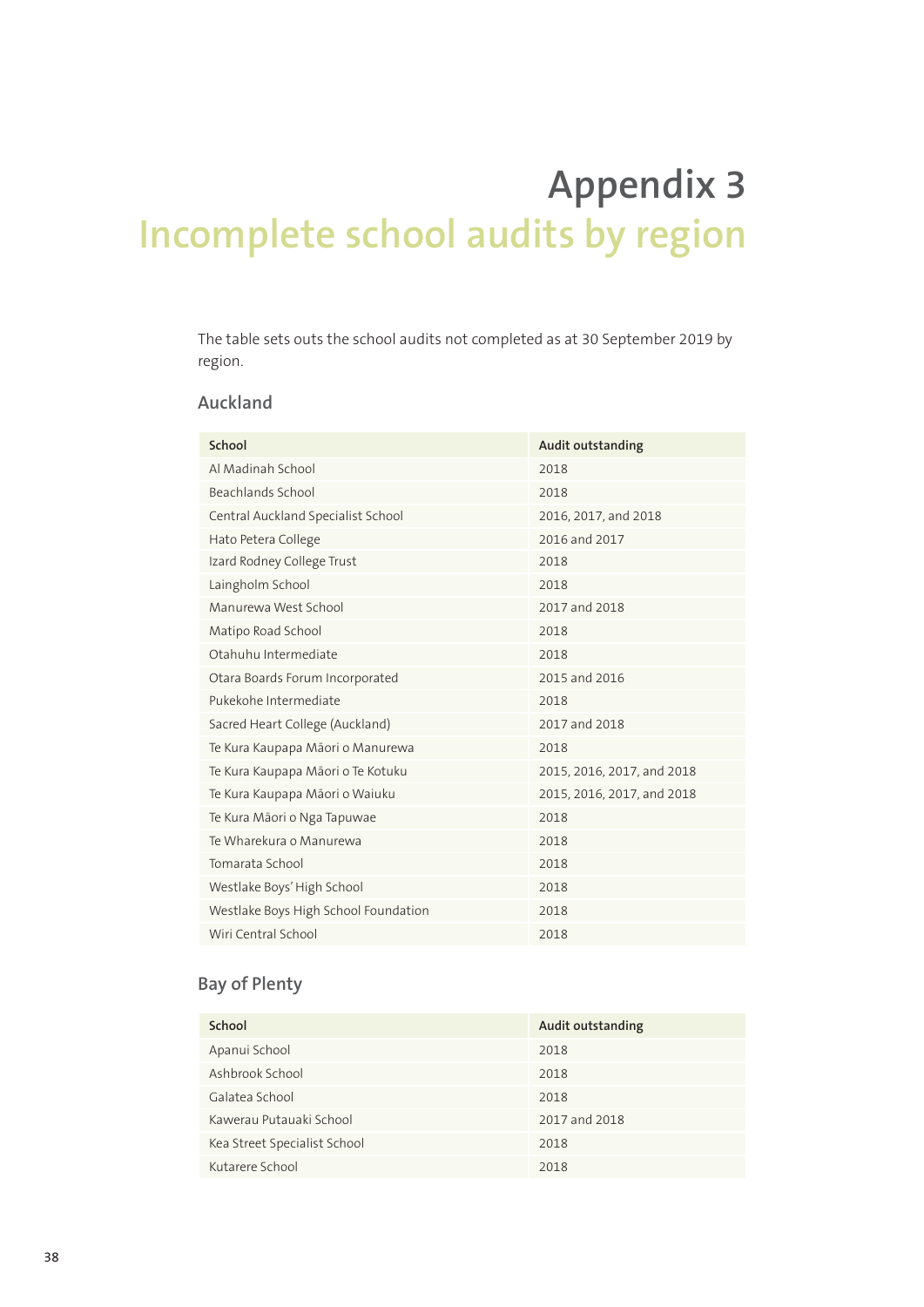| School                                        | Audit outstanding                |
|-----------------------------------------------|----------------------------------|
| Lake Rotoma School                            | 2018                             |
| Ngamuwahine Camp Trust                        | 2018                             |
| Omarumutu School                              | 2018                             |
| Rotokawa School                               | 2018                             |
| Sunset Primary School                         | 2017 and 2018                    |
| Tahatai Coast School                          | 2018                             |
| Tawera Bilingual School                       | 2018                             |
| Te Kura Kaupapa Māori o Te Koutu              | 2018                             |
| Te Kura Kaupapa Māori o Te Kura Kokiri        | 2014, 2015, 2016, 2017, and 2018 |
| Te Kura Kaupapa Māori o Te Orini ki Ngati Awa | 2016, 2017, and 2018             |
| Te Kura o Te Whānau-a-Apanui                  | 2018                             |
| Te Kura Toitu o Te Whaiti-nui-a-toi           | 2018                             |
| Te Wharekura o Ruatoki                        | 2018                             |
| Thornton School                               | 2018                             |
| Waimana School                                | 2018                             |
| Whangamarino School                           | 2017 and 2018                    |

# **Canterbury**

| School                                          | <b>Audit outstanding</b> |
|-------------------------------------------------|--------------------------|
| Albury School                                   | 2018                     |
| Chertsey School                                 | 2018                     |
| Geraldine High/Carew Peel Forest - Combined BOT | 2018                     |
| Methven School                                  | 2018                     |
| Morven School                                   | 2016                     |
| Mountainview High School                        | 2018                     |
| Rangiora High School Education Trust            | 2018                     |
| Saint Joseph's School (Pleasant Point)          | 2018                     |
| Timaru Boys' High School                        | 2018                     |
| Timaru Boys' High School Development Trust      | 2018                     |
| Tinwald School                                  | 2018                     |
| Waimate Centennial School                       | 2018                     |
| Wainoni School                                  | 2016                     |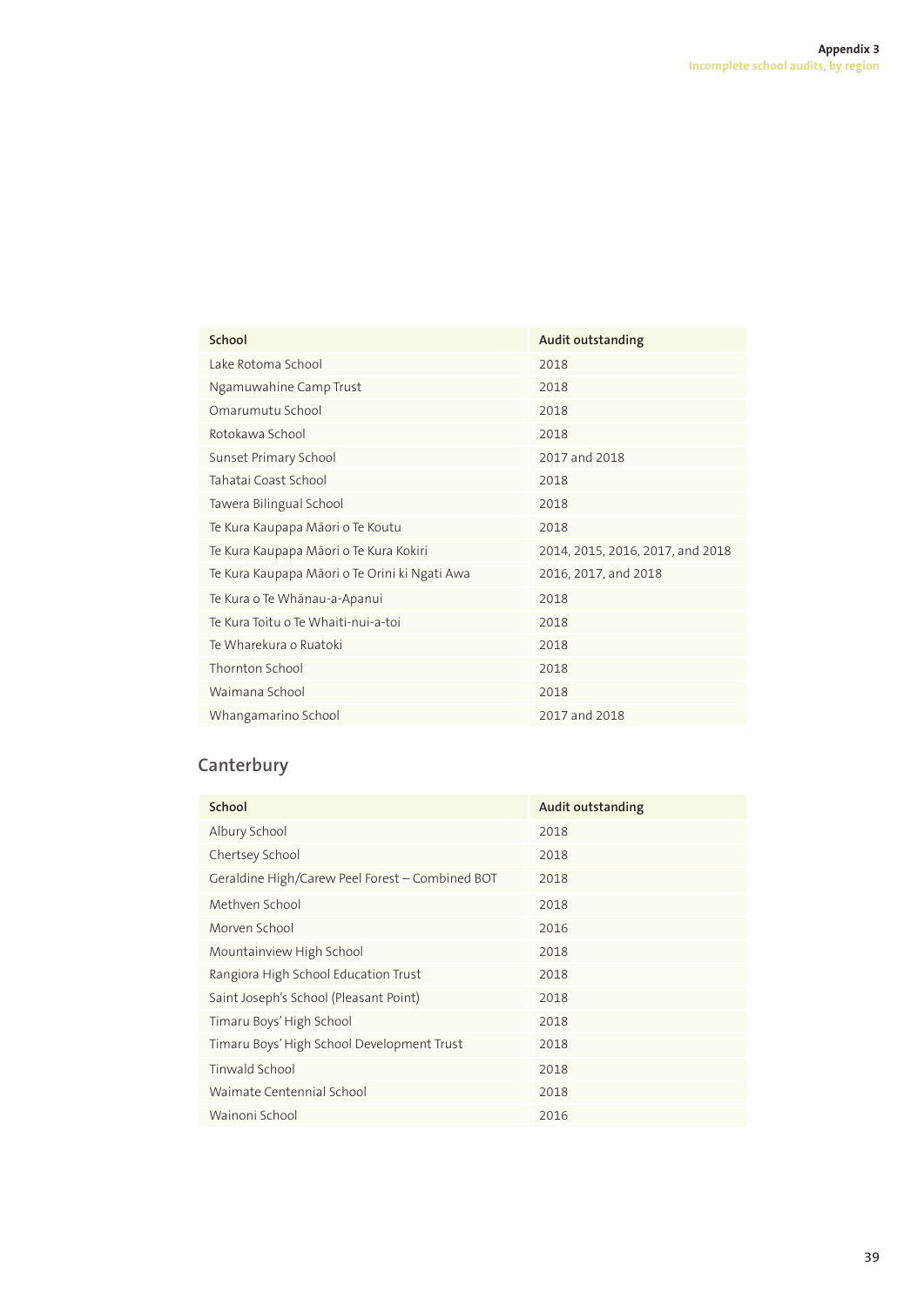### **Gisborne**

| School                            | Audit outstanding |
|-----------------------------------|-------------------|
| Makarika School                   | 2018              |
| Mangapapa School                  | 2018              |
| Motu School                       | 2018              |
| Ngata Memorial College            | 2018              |
| Te Kura Kaupapa Māori o Mangatuna | 2017 and 2018     |
| Waipaoa Station School            | 2013              |

# **Hawke's Bay**

| School                                                   | Audit outstanding          |
|----------------------------------------------------------|----------------------------|
| Central Hawkes Bay College                               | 2018                       |
| Hastings Boys' High School                               | 2017 and 2018              |
| Kowhai School                                            | 2018                       |
| Putorino School                                          | 2018                       |
| Ruakituri School                                         | 2018                       |
| Saint Joseph's Māori Girls' College                      | 2018                       |
| Tareha School                                            | 2014                       |
| Te Kura Kaupapa Māori o Ngati Kahungunu Ki<br>Heretaunga | 2018                       |
| Te Kura Kaupapa Māori o Ngati Kahungunu o Te<br>Wairoa   | 2017 and 2018              |
| Te Kura Kaupapa Māori o Takapau                          | 2016, 2017, and 2018       |
| Te Kura o Pakipaki                                       | 2015, 2016, 2017, and 2018 |
| Te Kura o Waikaremoana                                   | 2015, 2016, 2017, and 2018 |
| Tiaho Primary School                                     | 2018                       |
| Wairoa Primary School                                    | 2018                       |

# **Manawatu-Wanganui**

| School                  | Audit outstanding |
|-------------------------|-------------------|
| Dannevirke South School | 2018              |
| Marco School            | 2017 and 2018     |
| Newbury School          | 2018              |
| Russell Street School   | 2018              |
| Taumarunui High School  | 2017 and 2018     |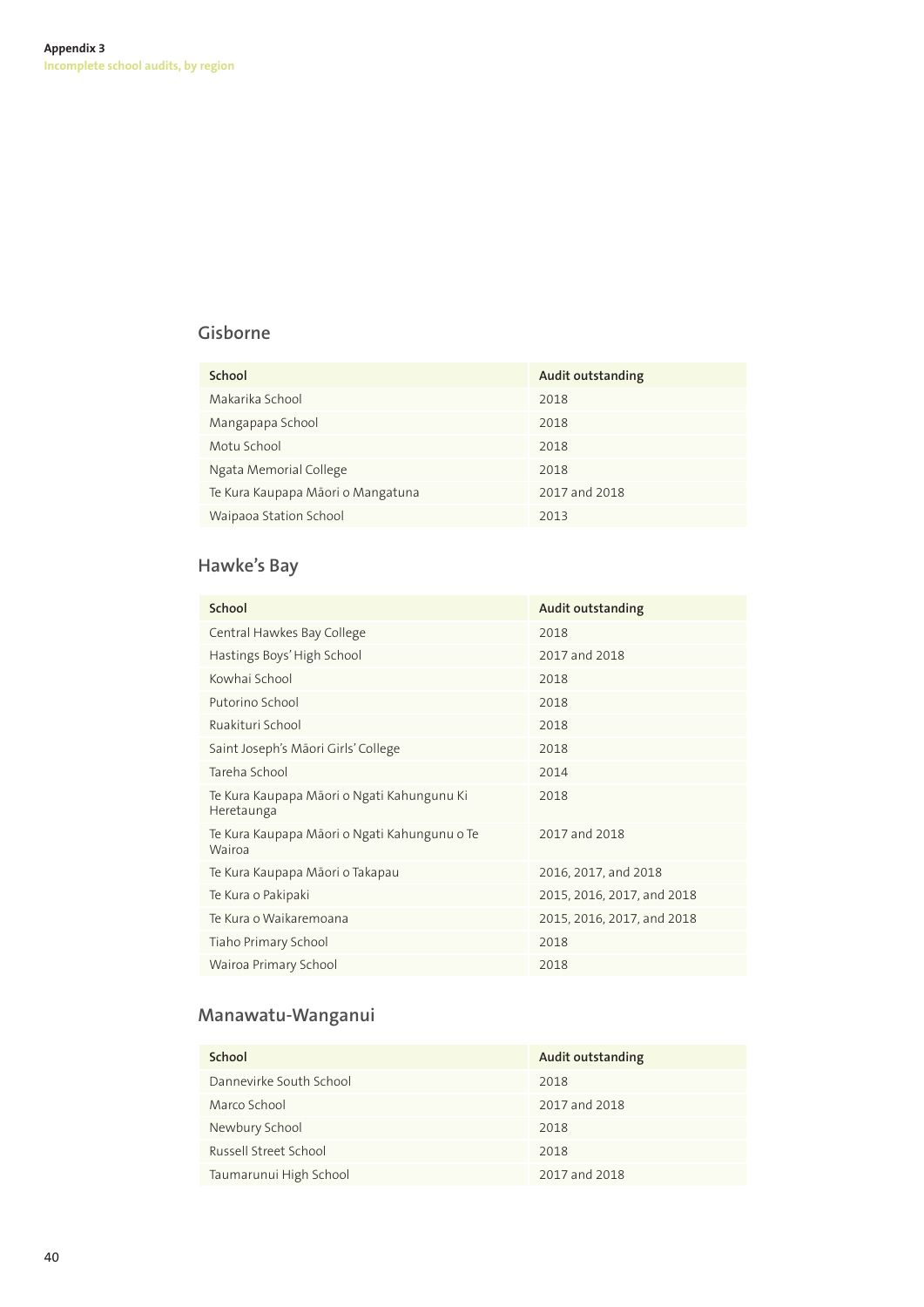### **Nelson**

| School                   | Audit outstanding |
|--------------------------|-------------------|
| Enner Glynn School       | 2018              |
| Nelson Christian Academy | 2018              |
| Nelson College           | 2018              |

### **Northland**

| School                                      | Audit outstanding    |
|---------------------------------------------|----------------------|
| Te Kura Kaupapa Māori o Te Rawhiti Roa      | 2016, 2017, and 2018 |
| Te Kura Kaupapa Māori o Te Tonga o Hokianga | 2016, 2017, and 2018 |
| Te Rangi Aniwaniwa                          | 2018                 |

### **Otago**

| School                        | <b>Audit outstanding</b> |
|-------------------------------|--------------------------|
| Hampden School                | 2018                     |
| Romahapa School               | 2018                     |
| Saint Kevins College (Oamaru) | 2018                     |

# **Southland**

| School                                     | Audit outstanding |
|--------------------------------------------|-------------------|
| Isla Bank School                           | 2018              |
| Knapdale School                            | 2018              |
| Mataura School                             | 2018              |
| Newfield Park School                       | 2018              |
| Saint Peter's College (Gore)               | 2018              |
| St Peter's College Foundation              | 2018              |
| St Peter's College Hostel Charitable Trust | 2018              |
| St Peter's College Hostel Limited          | 2018              |
| Thornbury School                           | 2018              |
| <b>Trinity School</b>                      | 2018              |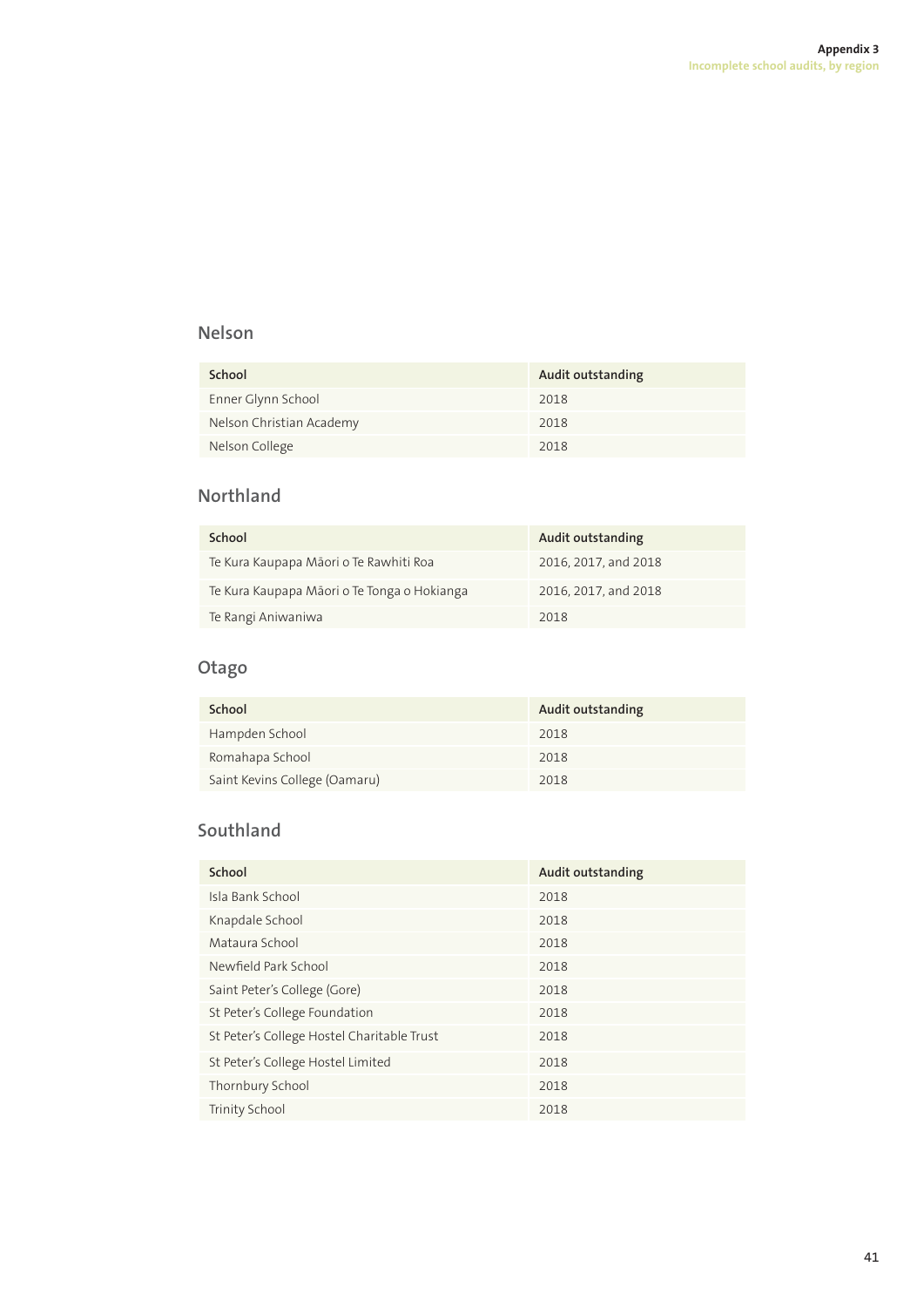### **Taranaki**

| School                            | Audit outstanding |
|-----------------------------------|-------------------|
| Lepperton School                  | 2018              |
| Te Kura Kaupapa Māori o Tamarongo | 2017 and 2018     |

### **Tasman**

| School         | Audit outstanding |
|----------------|-------------------|
| Appleby School | 2018              |
| Ranzau School  | 2018              |

### **Waikato**

| School                                     | <b>Audit outstanding</b> |
|--------------------------------------------|--------------------------|
| Harrisville School                         | 2017 and 2018            |
| Mangakino Area School                      | 2018                     |
| Mapiu School                               | 2018                     |
| Matangi School                             | 2018                     |
| Otorohanga South School                    | 2018                     |
| Pekerau School                             | 2018                     |
| Pukemiro School                            | 2018                     |
| <b>Putaruru Education Services Trust</b>   | 2015                     |
| Raglan Area School                         | 2018                     |
| Reporoa College                            | 2018                     |
| Roto-o-Rangi School                        | 2018                     |
| Saint Joseph's Catholic School (Te Kuiti)  | 2018                     |
| Tatuanui School                            | 2018                     |
| Taupo nui-a-Tia College                    | 2018                     |
| Te Aroha Primary School                    | 2018                     |
| Te Kura Kaupapa Māori o Te Puaha o Waikato | 2018                     |
| Te Pahu School                             | 2018                     |
| Te Poi School                              | 2018                     |
| Te Wharekura o Maniapoto                   | 2018                     |
| Waerenga School                            | 2018                     |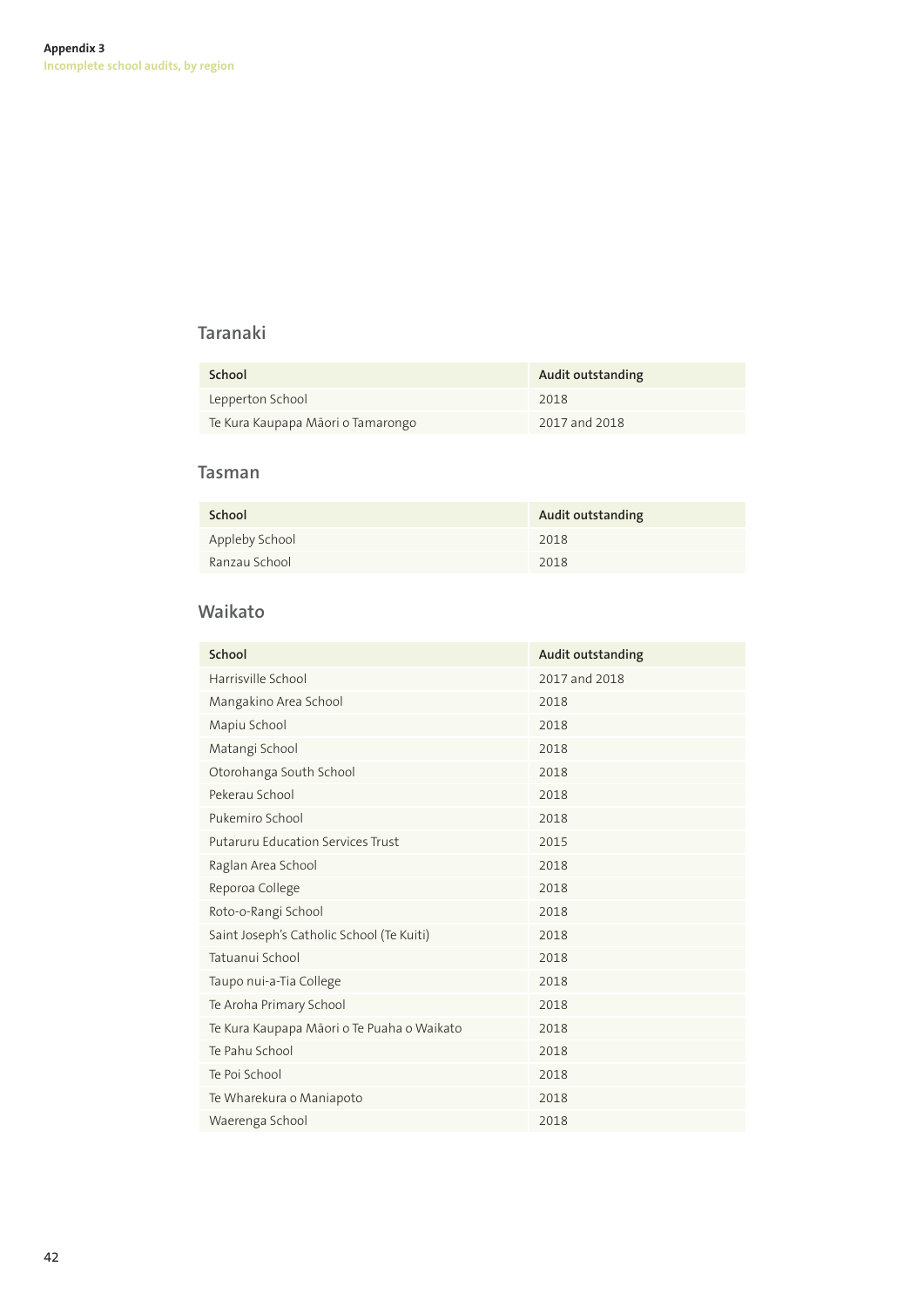# **Wellington**

| School                   | Audit outstanding |
|--------------------------|-------------------|
| Paekākāriki School       | 2018              |
| South Featherston School | 2018              |
| Te Ra School             | 2018              |
| Wainuiomata High School  | 2018              |

### **West Coast**

| School                     | Audit outstanding |
|----------------------------|-------------------|
| Franz Josef Glacier School | 2018              |
| Inangahua Junction School  | 2018              |

Some of the 2018 audits that are outstanding are because of non-performance of our auditor.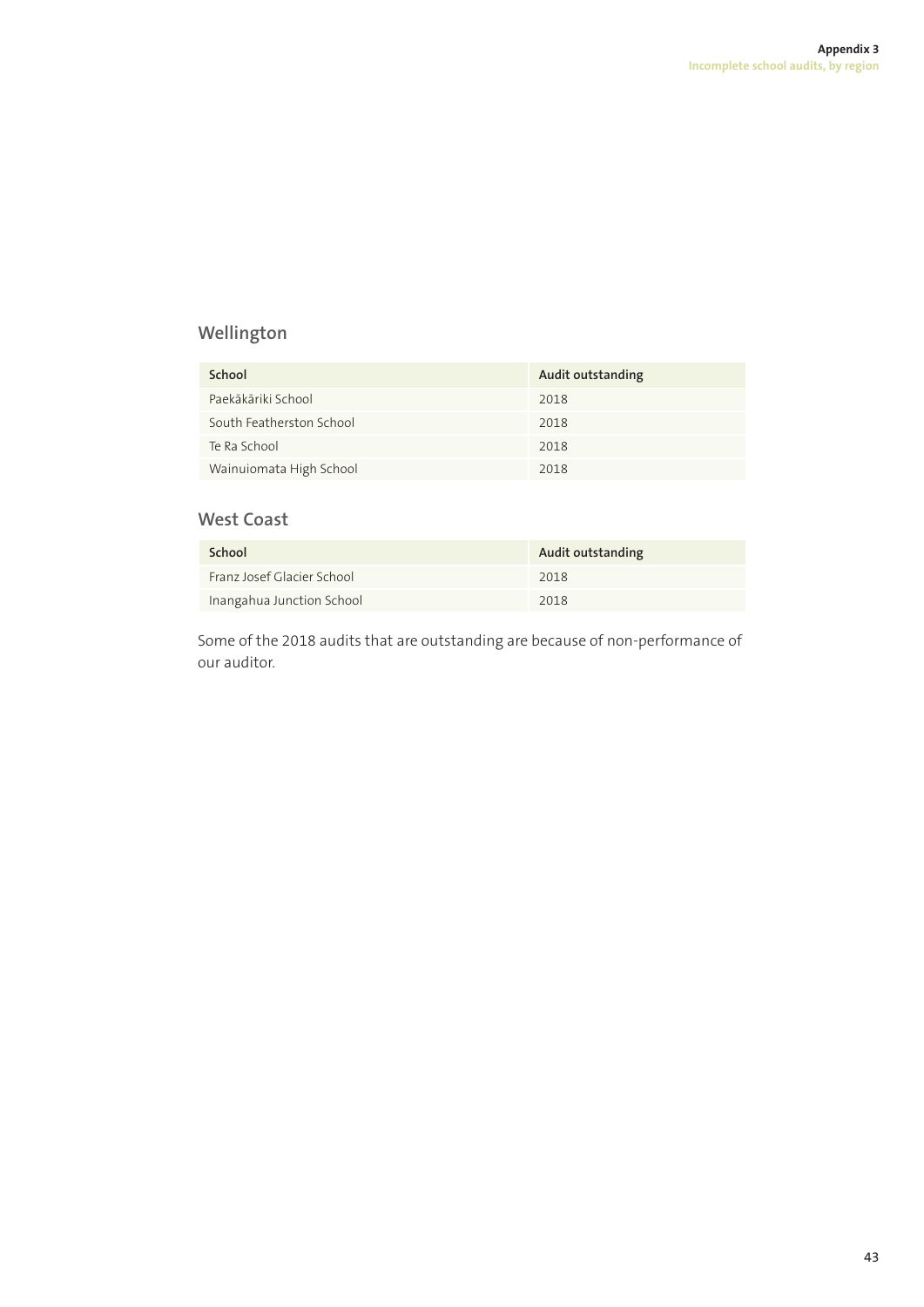# **Appendix 4 What we reported**

In the following tables, "Yes" in the "Audit report" column means the matter is included in our audit report. "No" means the school has disclosed it in its financial statements and we have not mentioned it in our audit report.

### **Auckland**

| School                          | Year | <b>Type</b>                   | Audit<br>report | Description                                                                                                                                                                                                                                                                                                                                                                                                                                                                                                                                                                         |
|---------------------------------|------|-------------------------------|-----------------|-------------------------------------------------------------------------------------------------------------------------------------------------------------------------------------------------------------------------------------------------------------------------------------------------------------------------------------------------------------------------------------------------------------------------------------------------------------------------------------------------------------------------------------------------------------------------------------|
| Albany Junior<br>High School    | 2018 | Financial<br>difficulty       | Yes             | We drew attention to the fact that the<br>school is in serious financial difficulty.<br>The school is reliant on the continued<br>support of the Ministry of Education to<br>meet its obligations as they fall due.                                                                                                                                                                                                                                                                                                                                                                 |
| Baradene<br>College             | 2018 | Borrowing                     | No              | The school failed to comply with the<br>Education Act 1989. The school did<br>not get permission from the Ministers<br>of Education and Finance before it<br>borrowed money, which, in aggregate,<br>involves repayments of more than 10%<br>of the school's operations grant.                                                                                                                                                                                                                                                                                                      |
| Bayview<br>School               | 2018 | Borrowing                     | No              | The school failed to comply with the<br>Education Act 1989. The school did<br>not get permission from the Ministers<br>of Education and Finance before it<br>borrowed money, which, in aggregate,<br>involves repayments of more than 10%<br>of the school's operations grant.                                                                                                                                                                                                                                                                                                      |
| Belmont<br>School<br>(Auckland) | 2018 | Borrowing                     | No              | The school failed to comply with the<br>Education Act 1989. The school did<br>not get permission from the Ministers<br>of Education and Finance before it<br>borrowed money, which, in aggregate,<br>involves repayments of more than 10%<br>of the school's operations grant.                                                                                                                                                                                                                                                                                                      |
| Brookby<br>School               | 2018 | Donation to<br>private entity | Yes             | We drew attention to the fact that<br>the school made a donation during<br>the year, which was used to renovate<br>a church building that belongs to<br>a Church Trust. The Church Trust is<br>independent from the school and<br>is not a public entity. The donation<br>of \$53,329 was raised by the school<br>from the school community and the<br>school's Parent Teachers' Association.<br>The school had a long-standing<br>relationship with the Church Trust, but<br>there was no agreement in place that<br>guarantees the school's future use of<br>the church building. |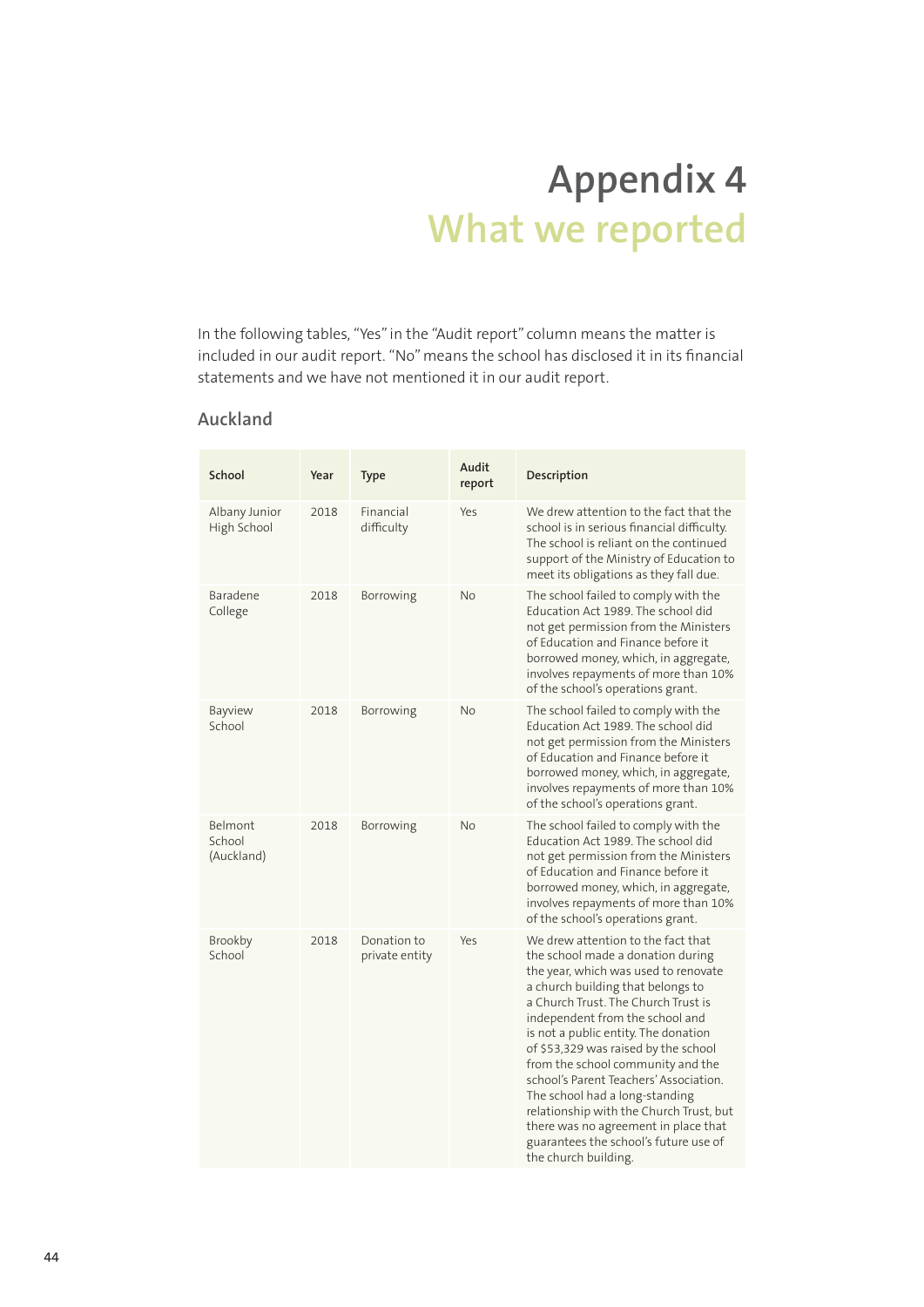| School                                                                       | Year | <b>Type</b>                             | <b>Audit</b><br>report | Description                                                                                                                                                                                                                                                                                                                                                                                                                                                                                                                                                                        |
|------------------------------------------------------------------------------|------|-----------------------------------------|------------------------|------------------------------------------------------------------------------------------------------------------------------------------------------------------------------------------------------------------------------------------------------------------------------------------------------------------------------------------------------------------------------------------------------------------------------------------------------------------------------------------------------------------------------------------------------------------------------------|
| Clendon Park<br>School                                                       | 2018 | Overseas<br>travel                      | Yes                    | We drew attention to \$153,580 spent<br>on sending 26 students (including<br>three who do not attend the school),<br>17 parents/caregivers, and seven staff<br>to Hawaii as part of the school's Urban<br>Hapuu Initiative. The students and<br>families contributed \$100,209 and<br>the school contributed \$53,371 from<br>its normal educational funding. The<br>school's contribution is significant<br>considering the small number of<br>students and their families involved.<br>It was inappropriate for the school to<br>fund travel for students from other<br>schools. |
| Combined<br>Board of<br>Kelston and<br>Van Asch Deaf<br>Education<br>Centres | 2017 | Missed<br>statutory<br>deadlines        | Yes                    | The Board of Trustees breached the<br>law by failing to submit its audited<br>financial statements to the Ministry of<br>Education by 31 May 2018.                                                                                                                                                                                                                                                                                                                                                                                                                                 |
| Dominion<br>Road School                                                      | 2018 | Borrowing                               | <b>No</b>              | The school failed to comply with the<br>Education Act 1989. The school did<br>not get permission from the Ministers<br>of Education and Finance before it<br>borrowed money, which, in aggregate,<br>involves repayments of more than 10%<br>of the school's operations grant.                                                                                                                                                                                                                                                                                                     |
| Jean Batten<br>School                                                        | 2018 | Borrowing                               | <b>No</b>              | The school failed to comply with the<br>Education Act 1989. The school did<br>not get permission from the Ministers<br>of Education and Finance before it<br>borrowed money, which, in aggregate,<br>involves repayments of more than 10%<br>of the school's operations grant.                                                                                                                                                                                                                                                                                                     |
| Jireh School                                                                 | 2018 | Limitation<br>- cyclical<br>maintenance | Yes                    | Our audit was limited because the<br>school has not recorded a provision for<br>cyclical maintenance. The school did<br>not have a 10-year property plan, and<br>it was not possible to ascertain the<br>amount of the provision because of<br>limited information and explanations.                                                                                                                                                                                                                                                                                               |
| Kadimah<br>School                                                            | 2018 | Financial<br>difficulty                 | Yes                    | We drew attention to the fact that the<br>school is experiencing serious financial<br>difficulties because the school has<br>incurred several deficits over recent<br>years. The school is reliant on the<br>continued support of the Ministry of<br>Education to meet its obligations as<br>they fall due.                                                                                                                                                                                                                                                                        |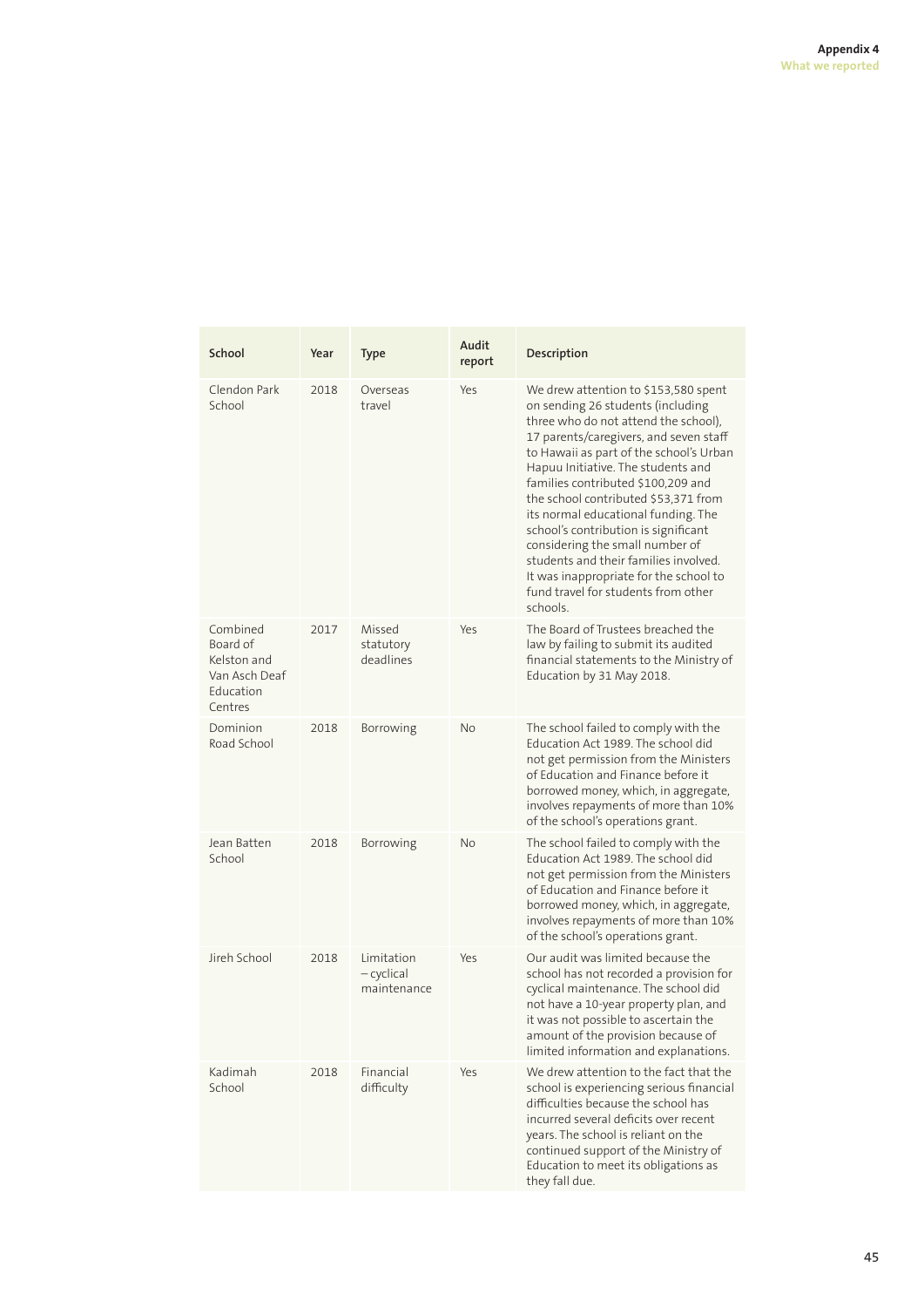| School                     | Year | <b>Type</b>    | Audit<br>report | Description                                                                                                                                                                                                                                                                                           |
|----------------------------|------|----------------|-----------------|-------------------------------------------------------------------------------------------------------------------------------------------------------------------------------------------------------------------------------------------------------------------------------------------------------|
| Macleans<br>College        | 2018 | Borrowing      | No              | The school failed to comply with the<br>Education Act 1989. The school did<br>not get permission from the Ministers<br>of Education and Finance before it<br>borrowed money, which, in aggregate,<br>involves repayments of more than 10%<br>of the school's operations grant.                        |
| Meadowbank<br>School       | 2018 | Loans to staff | <b>No</b>       | The school failed to comply with the<br>law because it paid advances to its<br>employees without authority from the<br>Minister of Education.                                                                                                                                                         |
| Orere School               | 2018 | Borrowing      | Yes             | We highlighted that the school<br>failed to comply with the Education<br>Act 1989. The school did not get<br>permission from the Ministers of<br>Education and Finance before it<br>borrowed money, which, in aggregate,<br>involves repayments of more than 10%<br>of the school's operations grant. |
| Panmure<br>District School | 2018 | Loans to staff | <b>No</b>       | The school failed to comply with the<br>law because it paid advances to its<br>employees without authority from the<br>Minister of Education.                                                                                                                                                         |
| Papatoetoe<br>East School  | 2018 | Concurrence    | No              | We noted that concurrence was not<br>obtained for the previous Principal's<br>use of the school vehicle. This was a<br>breach of section 75 of the State Sector<br>Act 1988                                                                                                                           |
| Rodney<br>College          | 2018 | Borrowing      | <b>No</b>       | The school failed to comply with the<br>Education Act 1989. The school did<br>not get permission from the Ministers<br>of Education and Finance before it<br>borrowed money, which, in aggregate,<br>involves repayments of more than 10%<br>of the school's operations grant.                        |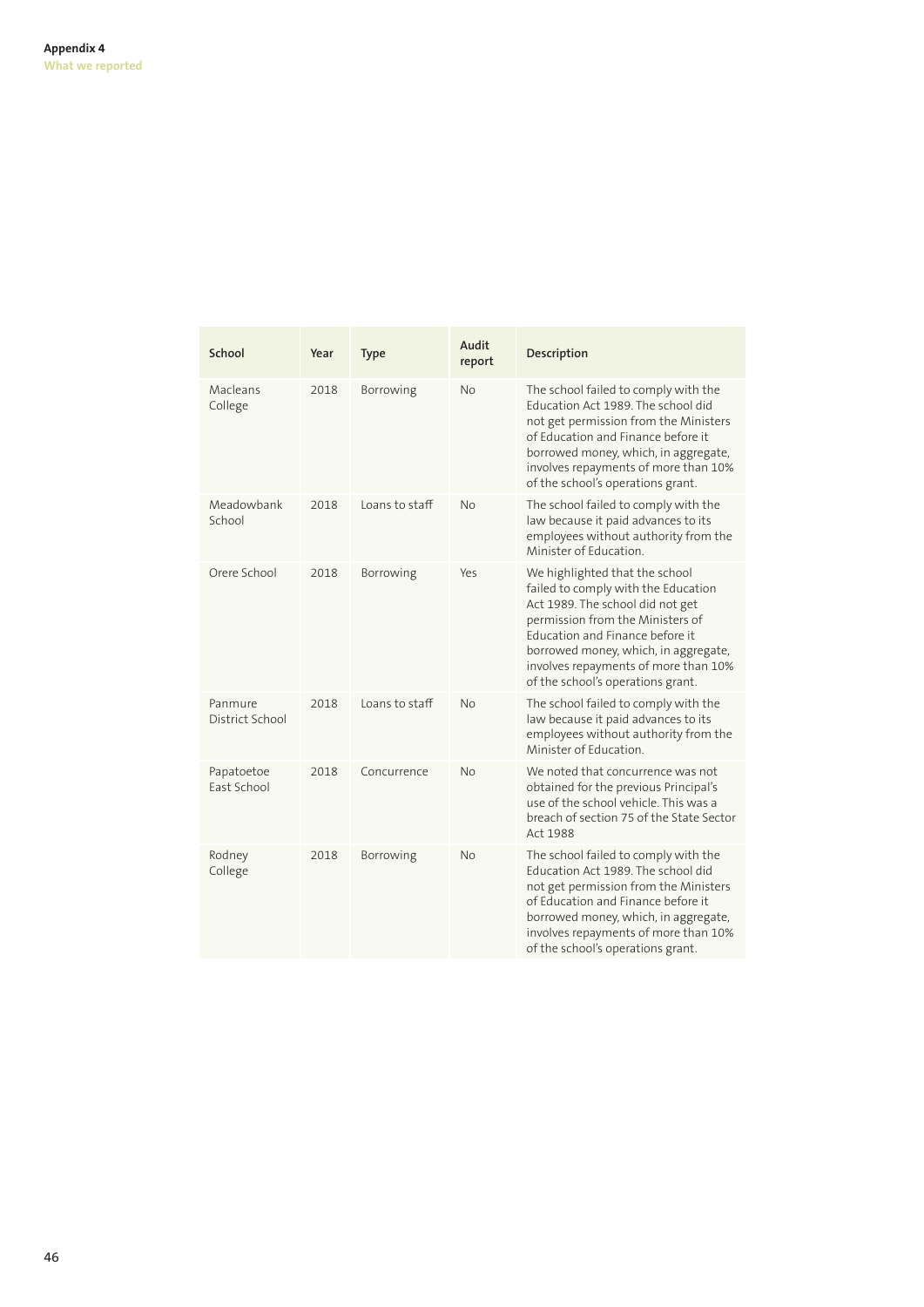| School                                  | Year | <b>Type</b>                                                  | Audit<br>report | Description                                                                                                                                                                                                                                                                                                                                                                                                                                                                                                                                                                                                                               |
|-----------------------------------------|------|--------------------------------------------------------------|-----------------|-------------------------------------------------------------------------------------------------------------------------------------------------------------------------------------------------------------------------------------------------------------------------------------------------------------------------------------------------------------------------------------------------------------------------------------------------------------------------------------------------------------------------------------------------------------------------------------------------------------------------------------------|
| Sacred Heart<br>College<br>(Auckland)   | 2016 | Conflicts<br>Hospitality<br>Missed<br>statutory<br>deadlines | Yes             | We drew attention to the following in<br>our audit report:<br>There are close relationships<br>between the school and its related<br>organisations, which are not public<br>entities. They all have trustees in<br>common, which may give rise to<br>conflicts of interest.<br>The school incurred expenditure<br>using public funds to enable the<br>Sacred Heart Foundation, which<br>is a private entity, to maintain its<br>relationships with old boys and to<br>raise revenue from them, without<br>any clear expectation that the school<br>would receive any benefits from this<br>expenditure.<br>The school breached the law by |
|                                         |      |                                                              |                 | failing to submit its audited financial<br>statements to the Ministry of<br>Education by 31 May 2017.                                                                                                                                                                                                                                                                                                                                                                                                                                                                                                                                     |
| Saint Joseph's<br>School (Grey<br>Lynn) | 2018 | Financial<br>difficulty                                      | Yes             | We drew attention to the serious<br>financial difficulties facing the school.<br>The school is reliant on the continued<br>support of the Ministry of Education to<br>meet its obligations as they fall due.                                                                                                                                                                                                                                                                                                                                                                                                                              |
|                                         | 2018 | Borrowing                                                    | No              | The school failed to comply with the<br>Education Act 1989. The school did<br>not get permission from the Ministers<br>of Education and Finance before it<br>borrowed money, which, in aggregate,<br>involves repayments of more than 10%<br>of the school's operations grant.                                                                                                                                                                                                                                                                                                                                                            |
| Saint Mary's<br>College<br>(Ponsonby)   | 2018 | <b>Borrowing</b>                                             | No              | The school failed to comply with the<br>Education Act 1989. The school did<br>not get permission from the Ministers<br>of Education and Finance before it<br>borrowed money, which, in aggregate,<br>involves repayments of more than 10%<br>of the school's operations grant.                                                                                                                                                                                                                                                                                                                                                            |
| Shelly Park<br>School                   | 2018 | Borrowing                                                    | No              | The school failed to comply with the<br>Education Act 1989. The school did<br>not get permission from the Ministers<br>of Education and Finance before it<br>borrowed money, which, in aggregate,<br>involves repayments of more than 10%<br>of the school's operations grant.                                                                                                                                                                                                                                                                                                                                                            |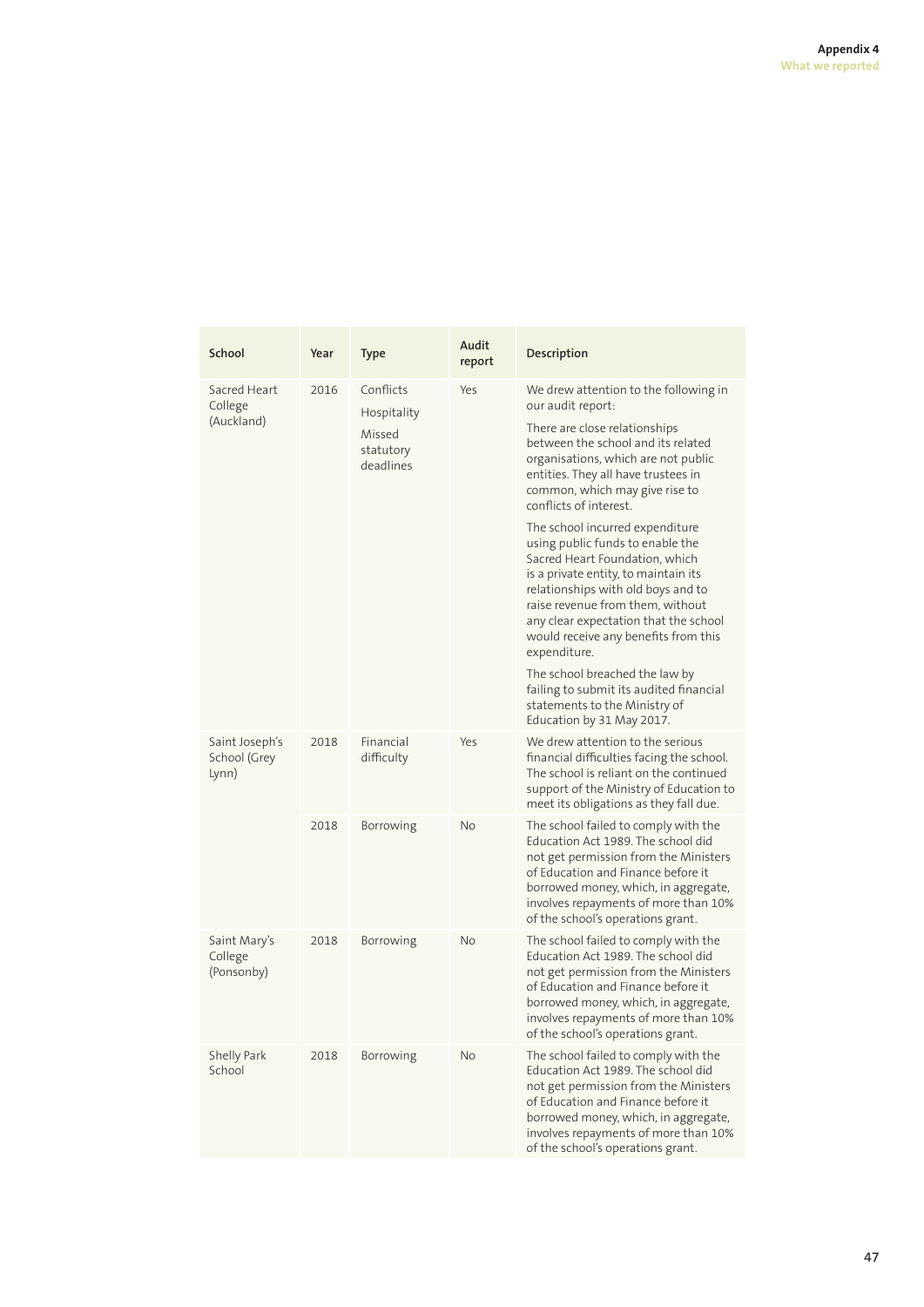| School                                                  | Year | Type                     | <b>Audit</b><br>report | Description                                                                                                                                                                                                                                                                                                                          |
|---------------------------------------------------------|------|--------------------------|------------------------|--------------------------------------------------------------------------------------------------------------------------------------------------------------------------------------------------------------------------------------------------------------------------------------------------------------------------------------|
| South<br>Auckland<br>Seventh Day<br>Adventist<br>School | 2018 | Borrowing                | No                     | The school failed to comply with the<br>Education Act 1989. The school did<br>not get permission from the Ministers<br>of Education and Finance before it<br>borrowed money, which, in aggregate,<br>involves repayments of more than 10%<br>of the school's operations grant.                                                       |
| Te Kura<br>Kaupapa<br>Māori o<br>Mangere                | 2018 | Loans to staff           | <b>No</b>              | The Board of Trustees had breached<br>the law because it had failed to<br>get permission from the Ministers<br>of Education and Finance before it<br>acquired securities.                                                                                                                                                            |
| Te Kura<br>Kaupapa<br>Mãori o Otara                     | 2018 | <b>Budgets</b>           | No                     | The school has been operating in 2019<br>without a complete and approved<br>budget. This is required by section 87<br>of the Education Act 1989. Delays in<br>finalising the annual budget means<br>that the benefits of regular monitoring<br>of the school's financial performance<br>against budget are significantly<br>reduced. |
|                                                         | 2018 | Financial<br>difficulty  | Yes                    | We drew attention to the serious<br>financial difficulties facing the school.<br>The school is reliant on the continued<br>support of the Ministry of Education to<br>meet its obligations as they fall due.                                                                                                                         |
| Te Matauranga<br>School                                 | 2018 | Borrowing                | <b>No</b>              | The school failed to comply with the<br>Education Act 1989. The school did<br>not get permission from the Ministers<br>of Education and Finance before it<br>borrowed money, which, in aggregate,<br>involves repayments of more than 10%<br>of the school's operations grant.                                                       |
| Waiheke High<br>School                                  | 2018 | Conflicts of<br>interest | <b>No</b>              | The school had breached section 103A<br>of the Education Act 1989. This section<br>requires the Board of Trustees to<br>obtain approval from the Secretary of<br>the Ministry of Education for any Board<br>member who enters into contracts<br>with the school in any one financial<br>year that are in excess of \$25,000.         |
| Waterview<br>School                                     | 2018 | Borrowing                | No                     | The school failed to comply with the<br>Education Act 1989. The school did<br>not get permission from the Ministers<br>of Education and Finance before it<br>borrowed money, which, in aggregate,<br>involves repayments of more than 10%<br>of the school's operations grant.                                                       |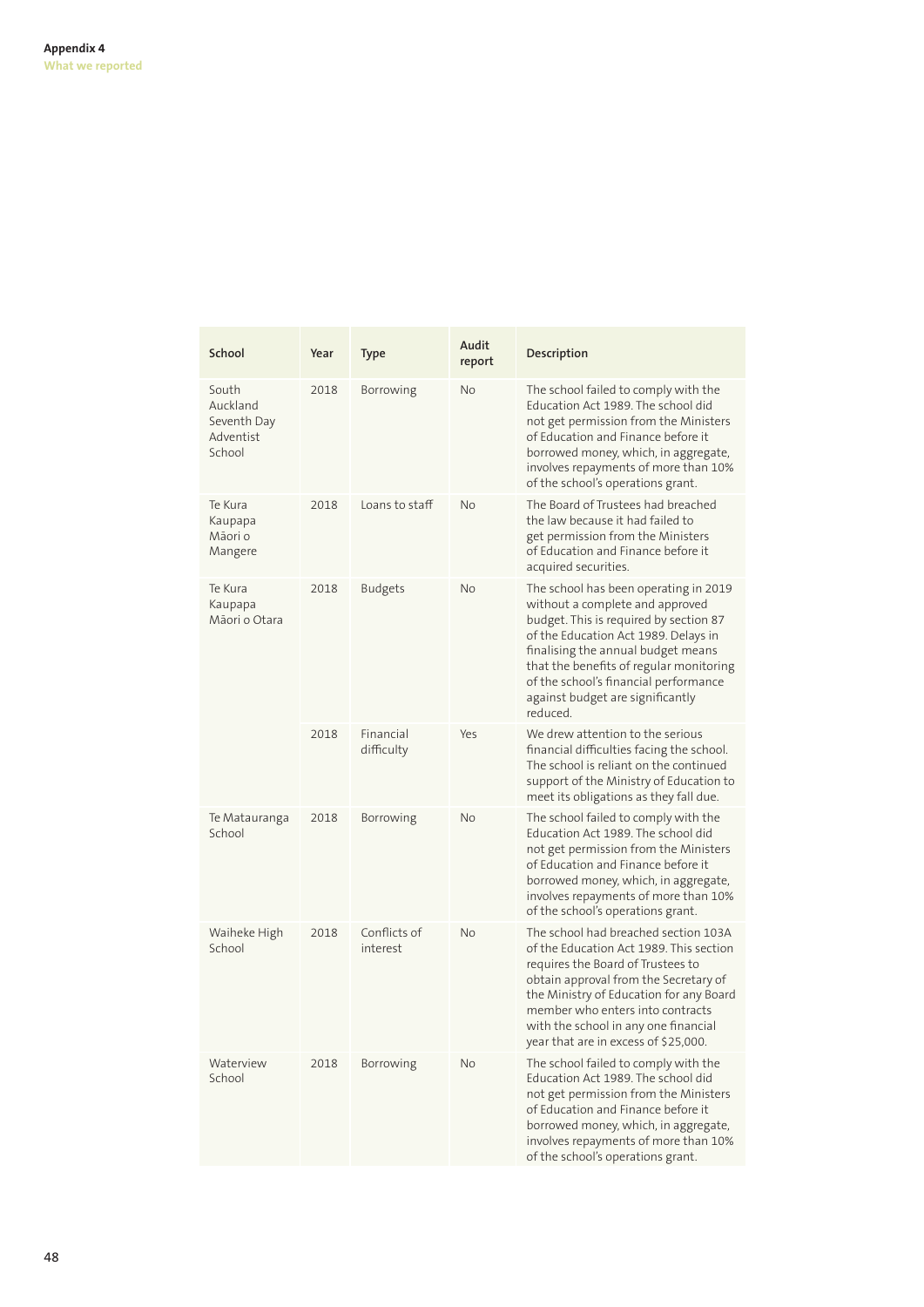| School                             | Year | Type       | Audit<br>report | Description                                                                                                                                                               |
|------------------------------------|------|------------|-----------------|---------------------------------------------------------------------------------------------------------------------------------------------------------------------------|
| Westminster<br>Christian<br>School | 2018 | Securities | No.             | The Board of Trustees had breached<br>the law because it had failed to<br>get permission from the Ministers<br>of Education and Finance before it<br>acquired securities. |

# **Bay of Plenty**

| School                           | Year | <b>Type</b>                      | Audit<br>report | Description                                                                                                                                                                                                                                                                                           |
|----------------------------------|------|----------------------------------|-----------------|-------------------------------------------------------------------------------------------------------------------------------------------------------------------------------------------------------------------------------------------------------------------------------------------------------|
| Bellevue<br>School<br>(Tauranga) | 2018 | Borrowing                        | Yes             | We highlighted that the school<br>failed to comply with the Education<br>Act 1989. The school did not get<br>permission from the Ministers of<br>Education and Finance before it<br>borrowed money, which, in aggregate,<br>involves repayments of more than 10%<br>of the school's operations grant. |
| Bethlehem<br>College             | 2018 | Financial<br>difficulty          | Yes             | We drew attention to serious financial<br>difficulties facing the school. As a<br>result, the school is reliant on the<br>continued support of the Ministry of<br>Education to meet its obligations as<br>they fall due.                                                                              |
|                                  | 2017 | Missed<br>statutory<br>deadlines | Yes             | The Board of Trustees breached the<br>law by failing to submit its audited<br>financial statements to the Ministry of<br>Education by 31 May 2018.                                                                                                                                                    |
| Oropi School                     | 2018 | Financial<br>difficulty          | Yes             | We drew attention to the serious<br>financial difficulties facing the school.<br>The school is reliant on the continued<br>support of the Ministry of Education to<br>meet its obligations as they fall due.                                                                                          |
| Owhata<br>School                 | 2018 | Loans to staff                   | <b>No</b>       | The school failed to comply with the<br>Education Act 1989. Loans have been<br>made to staff to purchase personal<br>laptops and iPads. This is a breach of<br>clause 28 of Schedule 6 (acquisition of<br>securities).                                                                                |
|                                  | 2018 | Financial<br>difficulty          | Yes             | We drew attention to the serious<br>financial difficulties facing the school.<br>The school is reliant on the continued<br>support of the Ministry of Education to<br>meet its obligations as they fall due.                                                                                          |
| Pahoia School                    | 2018 | Financial<br>difficulty          | Yes             | We drew attention to the serious<br>financial difficulties facing the school.<br>The school is reliant on the continued<br>support of the Ministry of Education to<br>meet its obligations as they fall due.                                                                                          |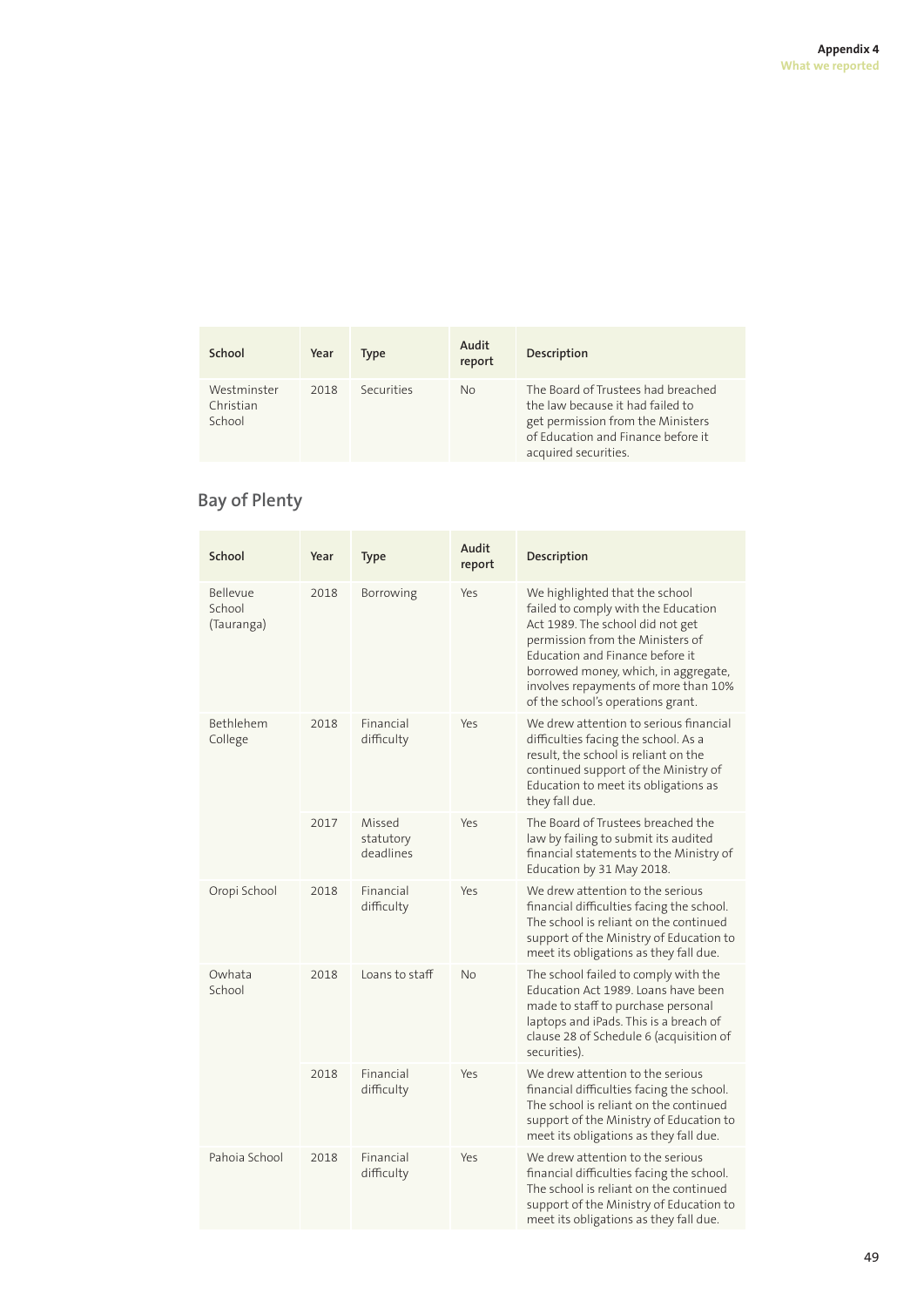| School                                              | Year | <b>Type</b>                                                        | Audit<br>report | Description                                                                                                                                                                                                                                                                                                                                                                                                                                                                                                                                                                                                                                            |
|-----------------------------------------------------|------|--------------------------------------------------------------------|-----------------|--------------------------------------------------------------------------------------------------------------------------------------------------------------------------------------------------------------------------------------------------------------------------------------------------------------------------------------------------------------------------------------------------------------------------------------------------------------------------------------------------------------------------------------------------------------------------------------------------------------------------------------------------------|
| Pukehina<br>School                                  | 2018 | Financial<br>difficulty                                            | Yes             | We drew attention to the serious<br>financial difficulties facing the school.<br>The school is reliant on the continued<br>support of the Ministry of Education to<br>meet its obligations as they fall due.                                                                                                                                                                                                                                                                                                                                                                                                                                           |
| Saint Joseph's<br>Catholic<br>School<br>(Matata)    | 2018 | Limitation<br>- cyclical<br>maintenance<br>Financial<br>difficulty | Yes             | We disagreed with the Board of<br>Trustees not recording a provision for<br>cyclical maintenance. The proprietor<br>paid for the painting of the buildings<br>during 2018. Because the school had<br>not recorded the cost of painting<br>or the associated revenue, being a<br>donation from the proprietor, the<br>property expenditure in the financial<br>statements could be materially<br>understated. We also drew attention to<br>the fact that the school is experiencing<br>financial difficulties. The school is<br>reliant on the continued financial<br>support of the Ministry of Education to<br>meet its obligations as they fall due. |
| Saint Joseph's<br>Catholic<br>School<br>(Whakatane) | 2018 | Limitation<br>$-cyclical$<br>maintenance                           | Yes             | Our audit was limited because<br>we were unable to obtain enough<br>evidence to support the provision for<br>cyclical maintenance that had been<br>recognised in the financial statements.                                                                                                                                                                                                                                                                                                                                                                                                                                                             |
| Te Kura<br>Kaupapa<br>Māori o<br>Hurungaterangi     | 2018 | Borrowing                                                          | <b>No</b>       | The school failed to comply with the<br>Education Act 1989. The school did<br>not get permission from the Ministers<br>of Education and Finance before it<br>borrowed money, which, in aggregate,<br>involves repayments of more than 10%<br>of the school's operations grant for<br>the year.                                                                                                                                                                                                                                                                                                                                                         |
| Te Kura<br>Kaupapa<br>Māori o Rotoiti               | 2018 | Borrowing                                                          | <b>No</b>       | The school failed to comply with the<br>Education Act 1989. The school did<br>not get permission from the Ministers<br>of Education and Finance before it<br>borrowed money, which, in aggregate,<br>involves repayments of more than 10%<br>of the school's operations grant for<br>the year.                                                                                                                                                                                                                                                                                                                                                         |
| Te Kura<br>Kaupapa<br>Māori o Te<br>Koutu           | 2017 | Overseas<br>travel<br>Missed<br>statutory<br>deadlines             | Yes             | We drew attention to spending<br>on an educational trip to Mexico.<br>This trip cost \$105,425 more than<br>expected, which the school funded by<br>locally raised funds and other funds<br>controlled by the Board of Trustees.<br>The Board of Trustees also breached<br>the law by failing to submit its audited<br>financial statements to the Ministry of<br>Education by 31 May 2018.                                                                                                                                                                                                                                                            |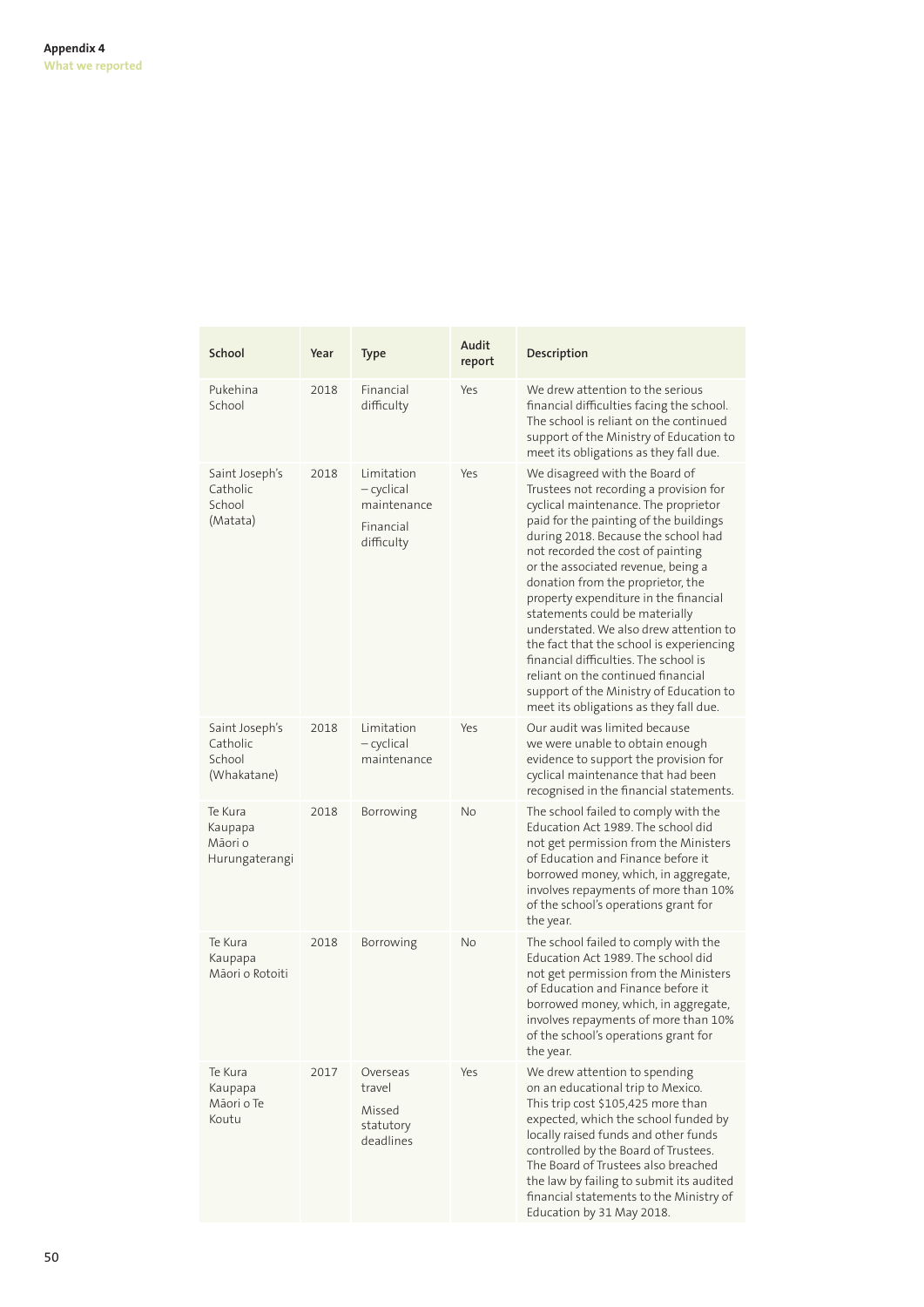| School                                       | Year | Type                                                        | Audit<br>report | Description                                                                                                                                                                                                                                                                                                                                                                            |
|----------------------------------------------|------|-------------------------------------------------------------|-----------------|----------------------------------------------------------------------------------------------------------------------------------------------------------------------------------------------------------------------------------------------------------------------------------------------------------------------------------------------------------------------------------------|
| Te Kura<br>Kaupapa<br>Motuhake o<br>Tawhiuau | 2018 | Payroll                                                     | Yes             | We drew attention to fact that the<br>Board of Trustees breached the law<br>by making payments to teaching staff<br>outside of the payroll service.                                                                                                                                                                                                                                    |
| Te Kura<br>Kaupapa<br>Māori o<br>Wajoweka    | 2018 | Limitation<br>— cyclical<br>maintenance                     | Yes             | Our audit was limited because<br>we were unable to obtain enough<br>evidence to support the provision for<br>cyclical maintenance that had been<br>recognised in the financial statements.                                                                                                                                                                                             |
| Te Kura Mana<br>Maori o<br>Matahi            | 2018 | Limitation<br>$-$ cyclical<br>maintenance                   | Yes             | Our audit was limited because<br>we were unable to obtain enough<br>evidence to support the provision for<br>cyclical maintenance that had been<br>recognised in the financial statements.                                                                                                                                                                                             |
| Te Wharekura<br>o Mauao                      | 2016 | Financial<br>difficulty<br>Missed<br>statutory<br>deadlines | Yes             | We drew attention to the fact that the<br>school is experiencing serious financial<br>difficulties. The school is reliant on<br>support from the Ministry of Education<br>to meet its obligations as they fall<br>due. In addition, the Board of Trustees<br>breached the law by failing to submit<br>its audited financial statements to the<br>Ministry of Education by 31 May 2017. |
|                                              | 2017 | Financial<br>difficulty                                     | Yes             | We drew attention to the fact that the<br>school is experiencing serious financial<br>difficulties. The school is reliant on the<br>continued support of the Ministry of<br>Education to meet its obligations as<br>they fall due                                                                                                                                                      |
|                                              | 2017 | Borrowing                                                   | No              | The school failed to comply with the<br>Education Act 1989. The school did<br>not get permission from the Ministers<br>of Education and Finance before it<br>borrowed money, which, in aggregate,<br>involves repayments of more than 10%<br>of the school's operations grant.                                                                                                         |
|                                              | 2018 | Financial<br>difficulty                                     | Yes             | We drew attention to the fact the<br>school is experiencing serious financial<br>difficulties. The school is reliant on the<br>continued support of the Ministry of<br>Education to meet its obligations as<br>they fall due.                                                                                                                                                          |
|                                              | 2018 | Borrowing                                                   | No              | The school failed to comply with the<br>Education Act 1989. The school did<br>not get permission from the Ministers<br>of Education and Finance before it<br>borrowed money, which, in aggregate,<br>involves repayments of more than 10%<br>of the school's operations grant.                                                                                                         |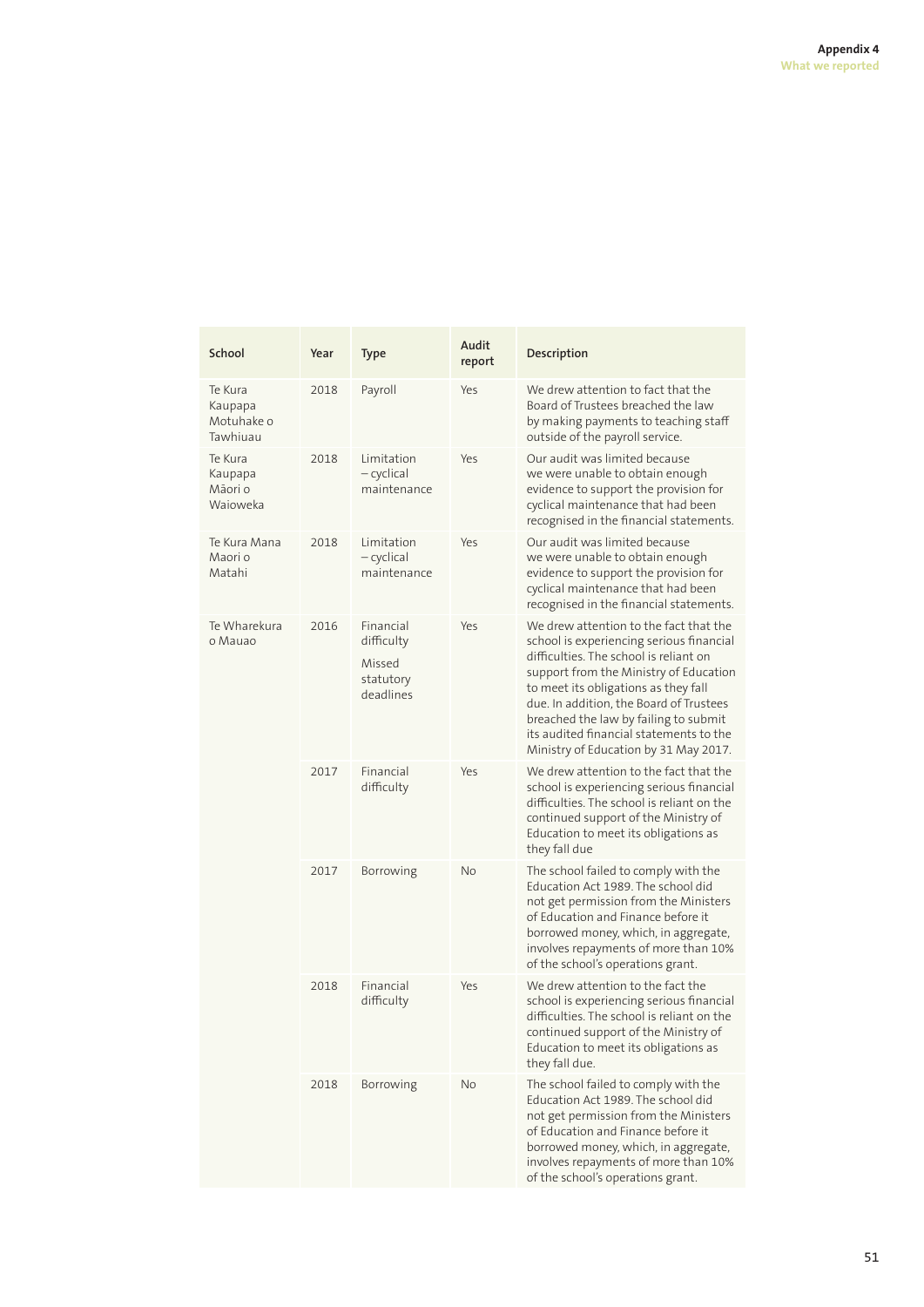| School                   | Year                            | <b>Type</b>                               | Audit<br>report | Description                                                                                                                                                                         |
|--------------------------|---------------------------------|-------------------------------------------|-----------------|-------------------------------------------------------------------------------------------------------------------------------------------------------------------------------------|
| Whakatane<br>High School | $limitation -$<br>2018<br>funds | locally raised                            | Yes             | Our audit was limited because we<br>could not get enough assurance about<br>receipts from canteen sales because<br>the Board of Trustees had limited<br>controls over that revenue. |
|                          | 2017                            | $limitation -$<br>locally raised<br>funds | Yes             | Our audit was limited because we<br>could not get enough assurance about,<br>and the Board of Trustees had limited<br>controls over, the school's canteen<br>sales revenue.         |

# **Canterbury**

| School                               | Year | <b>Type</b>      | Audit<br>report | Description                                                                                                                                                                                                                                                                    |
|--------------------------------------|------|------------------|-----------------|--------------------------------------------------------------------------------------------------------------------------------------------------------------------------------------------------------------------------------------------------------------------------------|
| Aidanfield<br>Christian<br>College   | 2018 | Borrowing        | No              | The school failed to comply with the<br>Education Act 1989 The school did<br>not get permission from the Ministers<br>of Education and Finance before it<br>borrowed money, which, in aggregate,<br>involves repayments of more than 10%<br>of the school's operations grant.  |
| Amuri Area<br>School                 | 2018 | Securities       | No              | The Board of Trustees had breached<br>the law because it had failed to<br>get permission from the Ministers<br>of Education and Finance before it<br>acquired securities.                                                                                                      |
| Ashburton<br>Intermediate            | 2018 | Borrowing        | No              | The school failed to comply with the<br>Education Act 1989. The school did<br>not get permission from the Ministers<br>of Education and Finance before it<br>borrowed money, which, in aggregate,<br>involves repayments of more than 10%<br>of the school's operations grant. |
| Avondale<br>School<br>(Christchurch) | 2017 | Disestablishment | Yes             | We drew attention to the fact<br>that the Board of Trustees used a<br>disestablishment basis of accounting<br>to prepare its financial statements<br>because the school closed on 27<br>January 2017.                                                                          |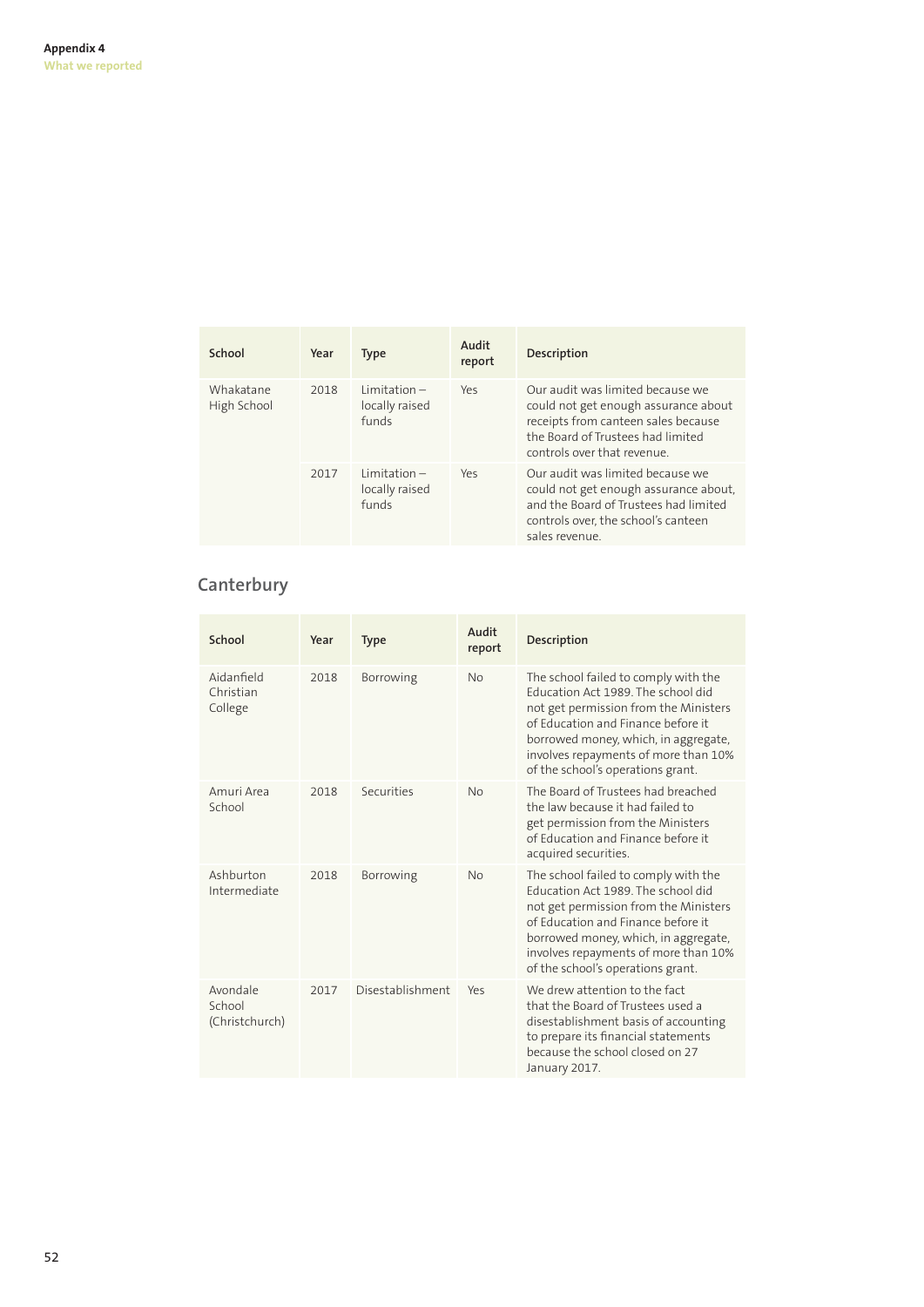| School                                        | Year | Type                                         | Audit<br>report | Description                                                                                                                                                                                                                                                                                                              |
|-----------------------------------------------|------|----------------------------------------------|-----------------|--------------------------------------------------------------------------------------------------------------------------------------------------------------------------------------------------------------------------------------------------------------------------------------------------------------------------|
| Burnside<br>Primary School                    | 2018 | Financial<br>difficulty                      | Yes             | We drew attention to the serious<br>financial difficulties facing the school.<br>The school is reliant on the continued<br>support of the Ministry of Education to<br>meet its obligations as they fall due.                                                                                                             |
|                                               | 2018 | Borrowing                                    | <b>No</b>       | The school failed to comply with the<br>Education Act 1989. The school did<br>not get permission from the Ministers<br>of Education and Finance before it<br>borrowed money, which, in aggregate,<br>involves repayments of more than 10%<br>of the school's operations grant for<br>the year.                           |
| Kaikōura High<br>School                       | 2018 | Securities                                   | <b>No</b>       | The Board of Trustees made a short-<br>term loan to the Rolfe Outdoor<br>Education Trust during 2018. Although<br>the loan was repaid in full within<br>the same reporting period, making<br>loans to third parties is a breach of<br>legislation.                                                                       |
| Marian<br>College                             | 2018 | Borrowing                                    | <b>No</b>       | The school failed to comply with the<br>Education Act 1989. The school did<br>not get permission from the Ministers<br>of Education and Finance before it<br>borrowed money, which, in aggregate,<br>involves repayments of more than 10%<br>of the school's operations grant for<br>the year.                           |
| Opihi College                                 | 2018 | $Limitation -$<br>locally raised<br>funds    | Yes             | Our audit was limited because we<br>could not get enough assurance about<br>receipts from fundraising, raffles<br>and donations because the Board of<br>Trustees had limited controls over that<br>revenue.                                                                                                              |
| Rangiora<br>High School<br>Education<br>Trust | 2015 | $Limitation -$<br>expenditure                | Yes             | Our audit was limited because<br>we were unable to obtain enough<br>evidence to confirm that payments to<br>Rangiora High School for resources and<br>scholarships had been appropriately<br>authorised by the Trustees.                                                                                                 |
|                                               | 2016 | Limitation –<br>previous year<br>expenditure | Yes             | Our audit of the comparative<br>information in the financial<br>statements was limited because, in<br>the previous year, we had been unable<br>to obtain enough evidence to confirm<br>that payments to Rangiora High School<br>for resources and scholarships, had<br>been appropriately authorised by the<br>Trustees. |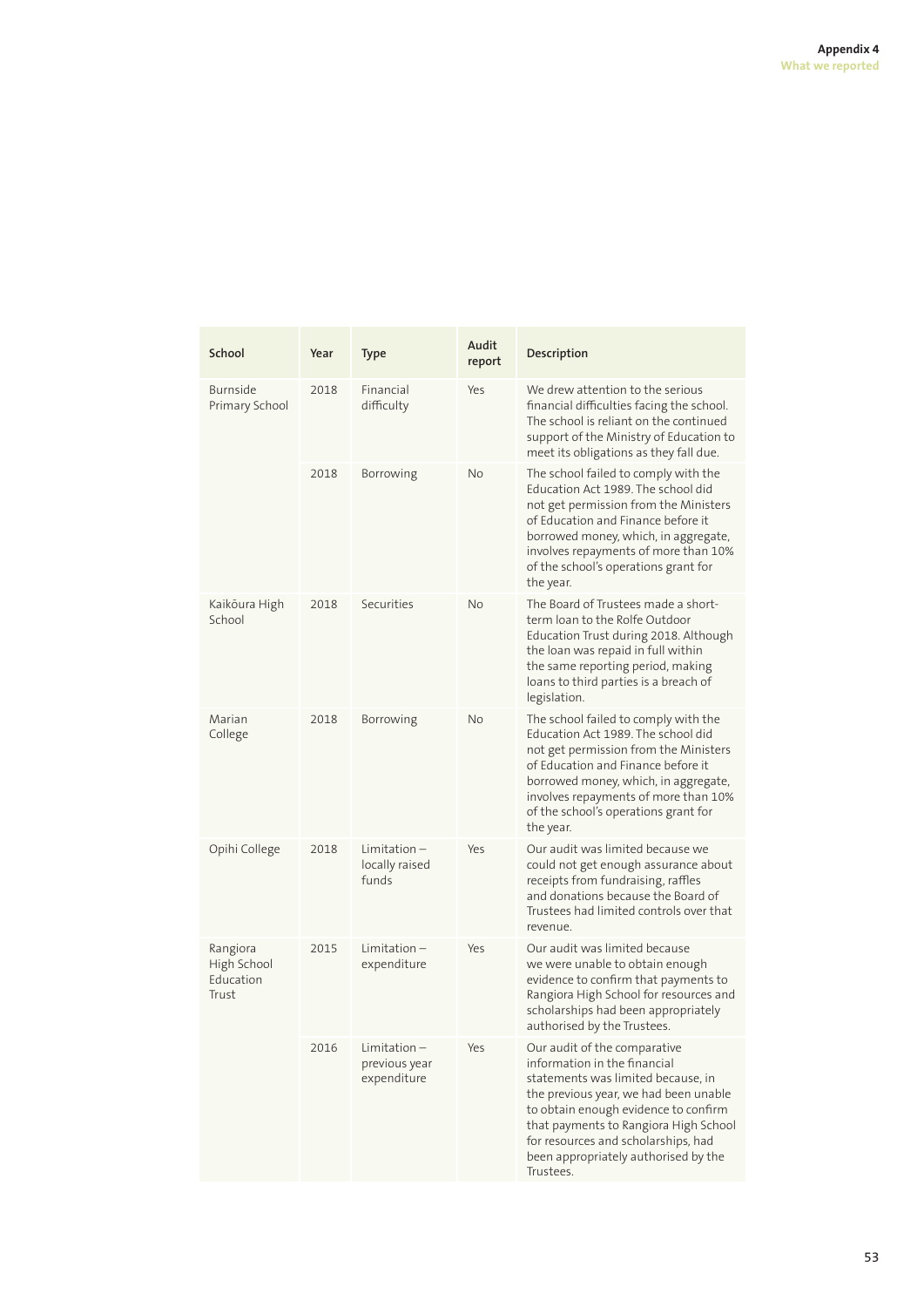| School                      | Year | <b>Type</b>                                                               | Audit<br>report | Description                                                                                                                                                                                                                                                                                                                                                                                                                             |
|-----------------------------|------|---------------------------------------------------------------------------|-----------------|-----------------------------------------------------------------------------------------------------------------------------------------------------------------------------------------------------------------------------------------------------------------------------------------------------------------------------------------------------------------------------------------------------------------------------------------|
| Timaru Boys'<br>High School | 2017 | Disposal of<br>a controlled<br>entity<br>Missed<br>statutory<br>deadlines | Yes             | The Board of Trustees breached the<br>law because it failed to submit its<br>financial statements to its auditor<br>by 31 March 2018, and its audited<br>financial statements to the Ministry<br>of Education by 31 May 2018. We<br>also highlighted that it disposed of a<br>controlled entity during the financial<br>year, Oxford Street (TU) Holdings<br>Limited, which was acquired in breach<br>of the Education Act 1989.        |
| Wajau School                | 2018 | Transfer of<br>donations for<br>pool                                      | Yes             | We drew attention to disclosures<br>outlining that the funds raised to<br>replace the school's swimming pool<br>that had been damaged by the<br>November 2016 earthquake, has been<br>transferred to the Hurunui District<br>Council. The Council will build a new<br>pool on the school grounds, and<br>own the pool. The major funders for<br>this project have been informed and<br>continue to support the building of<br>the pool. |
| Wakanui<br>School           | 2018 | Limitation<br>$-cyclical$<br>maintenance                                  | Yes             | Our audit was limited because<br>we were unable to obtain enough<br>evidence to support the provision for<br>cyclical maintenance that had been<br>recognised in the financial statements.<br>This limitation arose because the<br>Board of Trustees failed to comply<br>with the requirement to prepare and<br>annually review a 10-year property<br>maintenance plan.                                                                 |

# **Gisborne**

| School                                  | Year | <b>Type</b>                                                                   | Audit<br>report | <b>Description</b>                                                                                                                                                                                                                                                                                                                                                                                          |
|-----------------------------------------|------|-------------------------------------------------------------------------------|-----------------|-------------------------------------------------------------------------------------------------------------------------------------------------------------------------------------------------------------------------------------------------------------------------------------------------------------------------------------------------------------------------------------------------------------|
| Te Kura<br>Kaupapa Māori<br>o Mangatuna | 2016 | $Limitation -$<br>locally raised<br>funds<br>Missed<br>statutory<br>deadlines | Yes             | Our audit was limited because we<br>could not get enough assurance<br>about receipts from donations,<br>fundraising, trading, and activities<br>income because the Board of<br>Trustees had limited controls over<br>that revenue. We also drew attention<br>to the Board of Trustees breaching<br>the law by failing to submit its<br>financial statements to the Ministry<br>of Education by 31 May 2017. |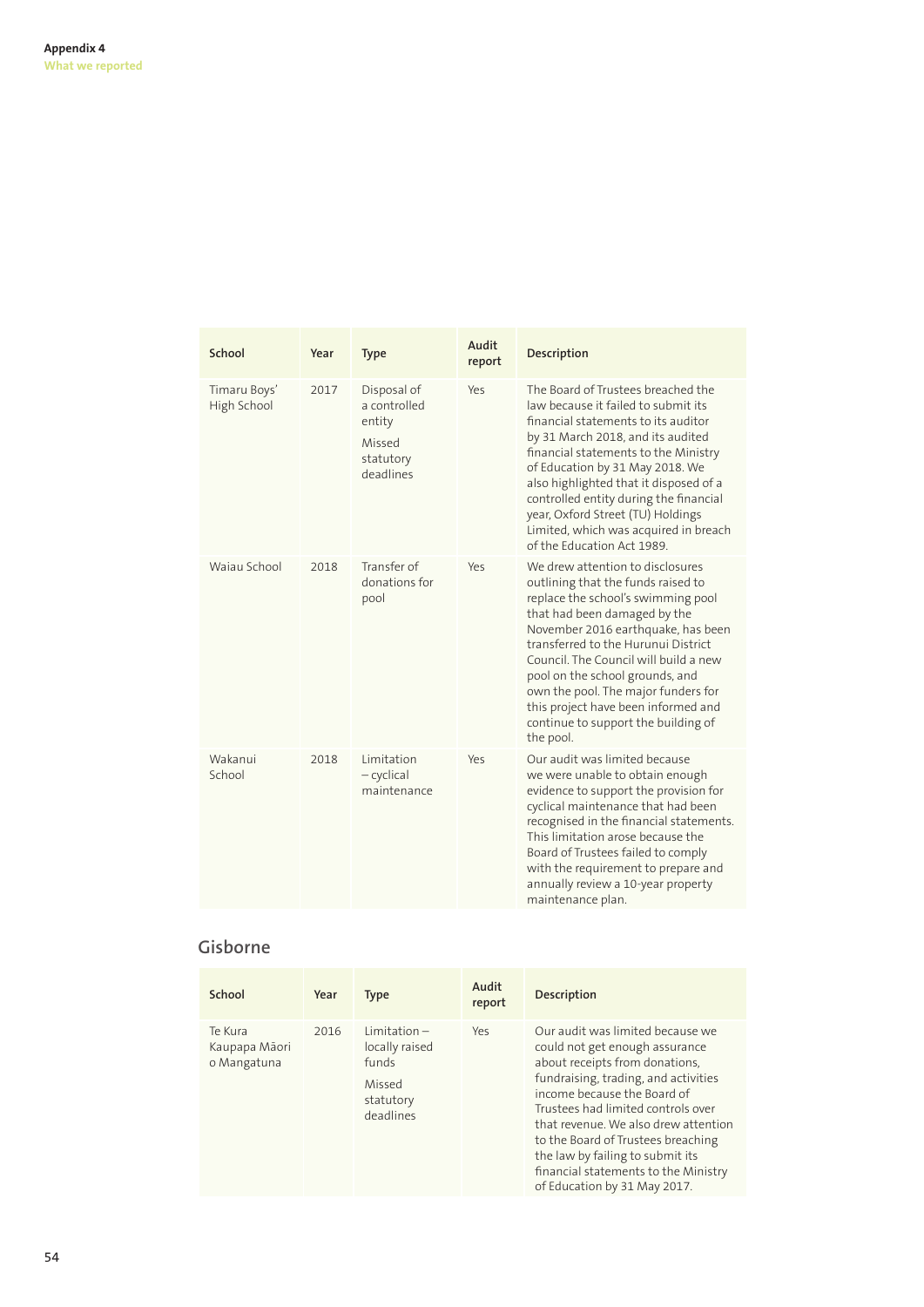| School                                                  | Year | <b>Type</b>                             | Audit<br>report | Description                                                                                                                                                                                                                                                                          |
|---------------------------------------------------------|------|-----------------------------------------|-----------------|--------------------------------------------------------------------------------------------------------------------------------------------------------------------------------------------------------------------------------------------------------------------------------------|
| Te Kura<br>Kaupapa Māori<br>o Nga Uri A<br>Maui         | 2018 | <b>Banking</b>                          | <b>No</b>       | The school failed to comply with the<br>Crown Entities Act 2004 by holding<br>funds in a bank account not under<br>the name of the School Board of<br>Trustees                                                                                                                       |
| Te Kura<br>Kaupapa Māori<br>o Tapere-Nui-A-<br>Whatonga | 2018 | Loans to staff                          | <b>No</b>       | The Board of Trustees breached<br>clause 28 of Schedule 6 of the<br>Education Act 1989 in that the kura<br>had loaned funds to staff and had<br>not recovered all of the advances as<br>at 31 December 2018. Loans to staff<br>are deemed to be acquisitions of<br>securities.       |
| Te Kura<br>Kaupapa Māori<br>o Whatatutu                 | 2017 | Missed<br>statutory<br>deadlines        | Yes             | We drew attention to the fact that<br>the Board of Trustees breached the<br>law by failing to submit its financial<br>statements to its auditor by 31<br>March 2018. It also failed to submit<br>its audited financial statements to<br>the Ministry of Education by 31 May<br>2018. |
| Te Waha o<br>Rerekohu<br>Combined<br>Schools Board      | 2018 | Limitation<br>- cyclical<br>maintenance | Y <sub>ρς</sub> | Our audit was limited because<br>we were unable to obtain enough<br>evidence to support the provision<br>for cyclical maintenance that had<br>been recognised in the financial<br>statements                                                                                         |

# **Hawke's Bay**

| School              | Year | <b>Type</b>                               | Audit<br>report | Description                                                                                                                                                                                                    |
|---------------------|------|-------------------------------------------|-----------------|----------------------------------------------------------------------------------------------------------------------------------------------------------------------------------------------------------------|
| Riverslea<br>School | 2018 | Disestablishment                          | Yes             | We drew attention to the fact<br>that the Board of Trustees used<br>a disestablishment basis of<br>accounting to prepare its financial<br>statements because the school<br>closed on 31 January 2019.          |
| Tamatea School      | 2018 | $Limitation -$<br>locally raised<br>funds | Yes             | Our audit was limited because we<br>could not get enough assurance<br>about, and the Board of Trustees<br>had limited controls over, the<br>school's revenue from its after-<br>school care/holiday programme. |
| Te Aute College     | 2018 | Loans to staff                            | <b>No</b>       | The school failed to comply with the<br>law because it paid advances to its<br>employees without authority from<br>the Minister of Education.                                                                  |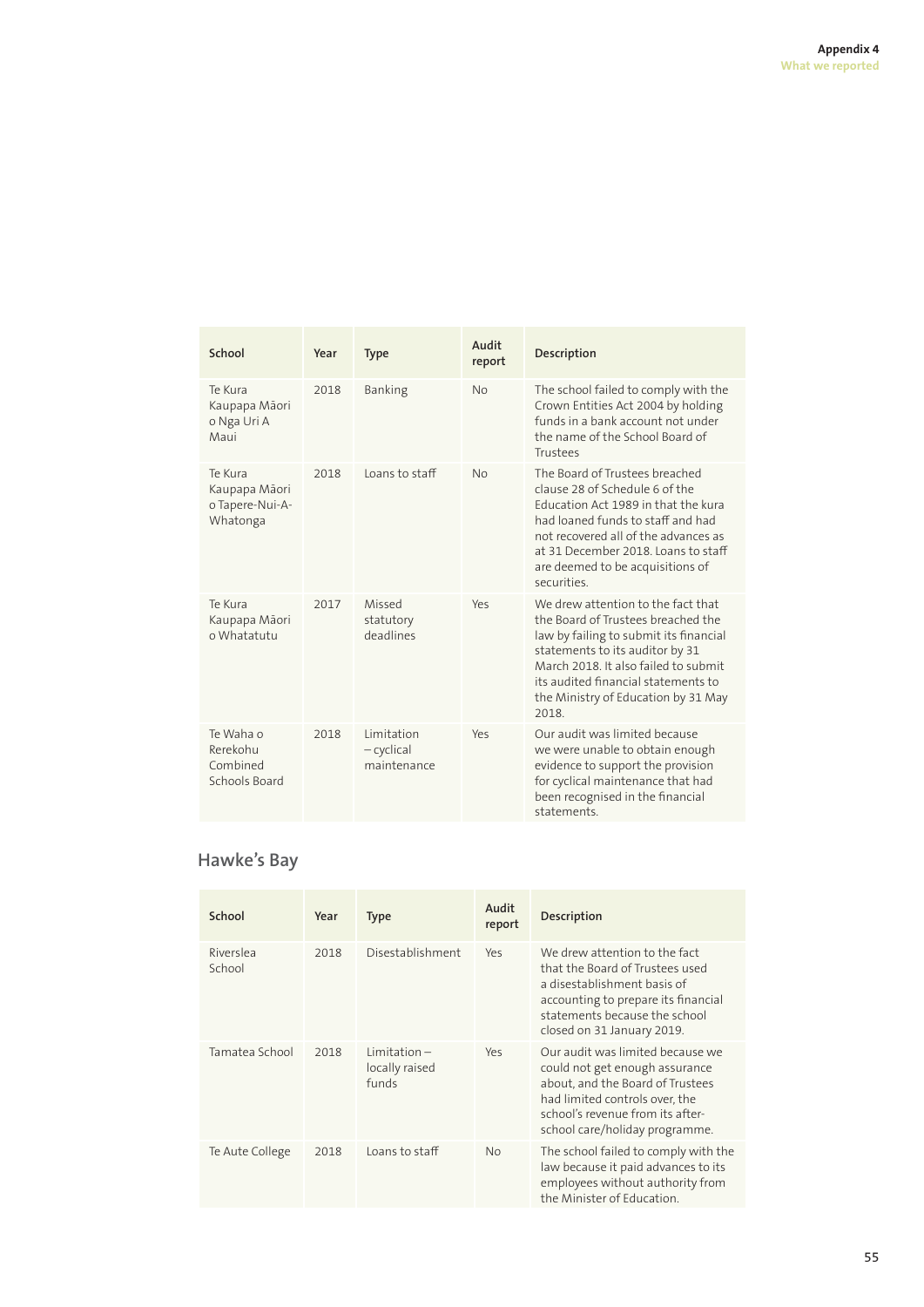| School                                                            | Year | Type                                                                                                                   | Audit<br>report | Description                                                                                                                                                                                                                                                                                                                                                                                                                                                                                                                                                                                                                                                                                                                                                                                                                                                                                                                                                                       |
|-------------------------------------------------------------------|------|------------------------------------------------------------------------------------------------------------------------|-----------------|-----------------------------------------------------------------------------------------------------------------------------------------------------------------------------------------------------------------------------------------------------------------------------------------------------------------------------------------------------------------------------------------------------------------------------------------------------------------------------------------------------------------------------------------------------------------------------------------------------------------------------------------------------------------------------------------------------------------------------------------------------------------------------------------------------------------------------------------------------------------------------------------------------------------------------------------------------------------------------------|
| Te Kura<br>Kaupapa<br>Māori o Ngati<br>Kahungunu Ki<br>Heretaunga | 2016 | Missed statutory<br>deadlines                                                                                          | Yes             | We drew attention to the fact that<br>the Board of Trustees breached the<br>law by failing to submit its financial<br>statements to the Ministry of<br>Education by 31 May 2017.                                                                                                                                                                                                                                                                                                                                                                                                                                                                                                                                                                                                                                                                                                                                                                                                  |
|                                                                   | 2017 | Missed statutory<br>deadlines                                                                                          | Yes             | We drew attention to the fact that<br>the Board of Trustees breached the<br>law by failing to submit its financial<br>statements to the Ministry of<br>Education by 31 May 2018.                                                                                                                                                                                                                                                                                                                                                                                                                                                                                                                                                                                                                                                                                                                                                                                                  |
| Te Kura o<br>Pakipaki                                             | 2014 | Disclaimer<br>Financial difficulty<br>Failure to keep<br>proper accounting<br>records<br>Missed statutory<br>deadlines | Yes             | We could not form an opinion<br>because we could not get enough<br>audit evidence about bank accounts,<br>revenue and expenditure, accounts<br>receivable and payable, and<br>property, plant and equipment. This<br>is because the school had a lack of<br>controls over cash receipting and<br>expenditure from a bank account<br>administered directly by the school,<br>and a lack of supporting documents<br>for some transactions<br>We also drew attention to:<br>the fact that the school is<br>experiencing serious financial<br>difficulties and is reliant on<br>the support of the Ministry<br>of Education to meet its<br>obligations as they fall due;<br>and<br>a number of breaches of<br>legislation, including a failure<br>to keep appropriate accounting<br>records, a failure to submit<br>financial statements for<br>audit by 31 March 2015, and<br>a failure to submit audited<br>financial statements to the<br>Ministry of Education by 31<br>May 2015. |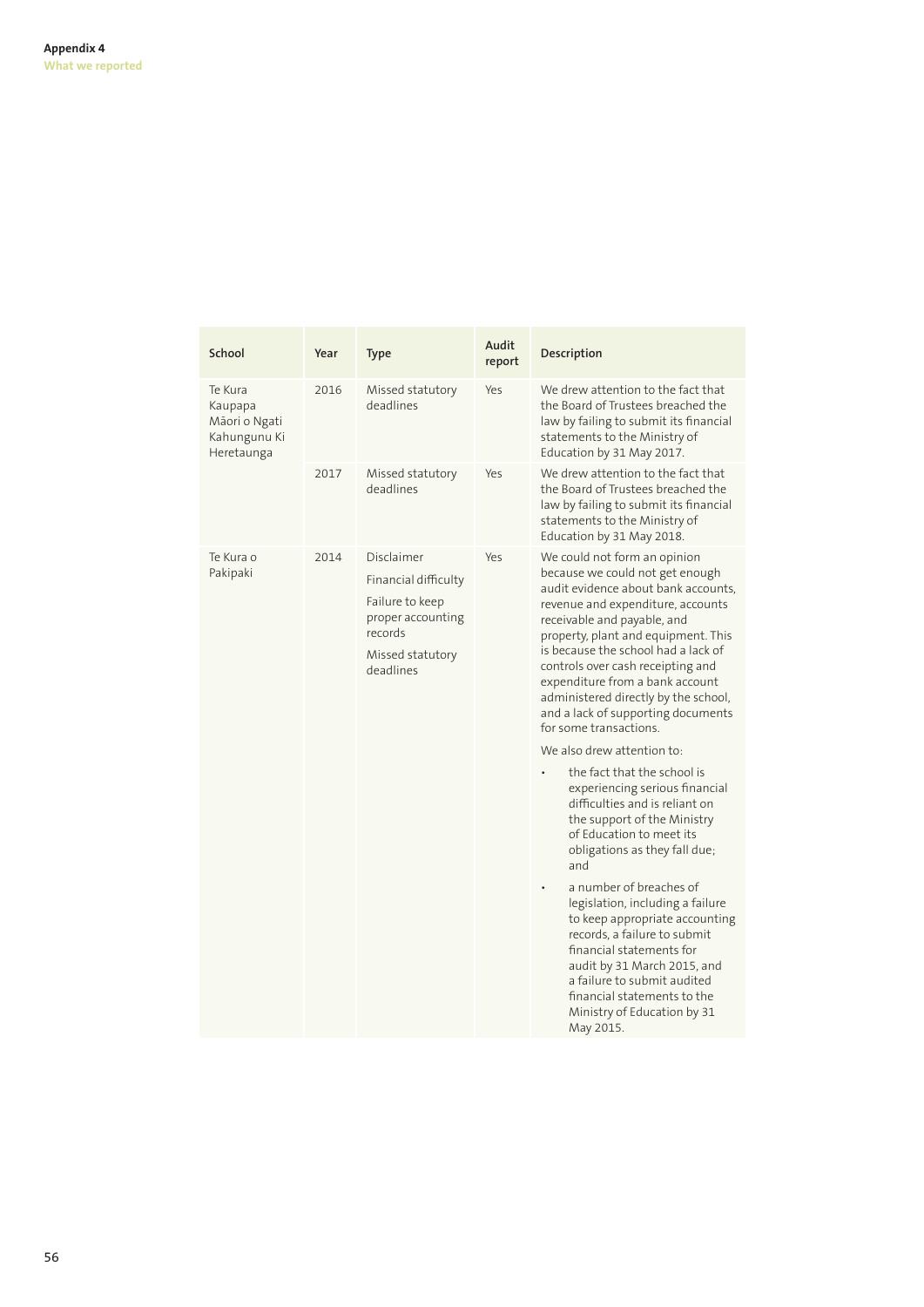| School                     | Year | <b>Type</b>                                                        | Audit<br>report | <b>Description</b>                                                                                                                                                                                                                                                                                                                                |
|----------------------------|------|--------------------------------------------------------------------|-----------------|---------------------------------------------------------------------------------------------------------------------------------------------------------------------------------------------------------------------------------------------------------------------------------------------------------------------------------------------------|
| William<br>Colenso College | 2018 | $Disagreement -$<br>non-consolidation<br>of a controlled<br>entity | Yes             | We disagreed with the Board of<br>Trustees not preparing group<br>financial statements that included<br>its subsidiary, the William Colenso<br>College Charitable Trust Board.<br>This is a departure from generally<br>accepted accounting practice, which<br>requires the Board of Trustees to<br>present consolidated financial<br>statements. |

# **Manawatu-Wanganui**

| School                          | Year | <b>Type</b>           | Audit<br>report | Description                                                                                                                                                                                                                                                                                        |
|---------------------------------|------|-----------------------|-----------------|----------------------------------------------------------------------------------------------------------------------------------------------------------------------------------------------------------------------------------------------------------------------------------------------------|
| Aokautere School                | 2018 | Conflicts of interest | <b>No</b>       | The school had breached<br>section 103(3) of the<br>Education Act 1989 because<br>it had two permanent<br>members of staff on the<br>school board.                                                                                                                                                 |
| Castlecliff School              | 2018 | Borrowing             | Yes             | The school failed to comply<br>with the Education Act<br>1989. The school did not<br>get permission from the<br>Ministers of Education and<br>Finance before it borrowed<br>money, which, in aggregate,<br>involves repayments of more<br>than 10% of the school's<br>operations grant.            |
| Cornerstone<br>Christian School | 2018 | Conflicts of interest | <b>No</b>       | The school had breached<br>section 103A of the<br>Education Act 1989. The<br>Board of Trustees must<br>obtain approval from the<br>Secretary for Education<br>for any Board member<br>who enters into contracts<br>with the school in any one<br>financial year that are in<br>excess of \$25,000. |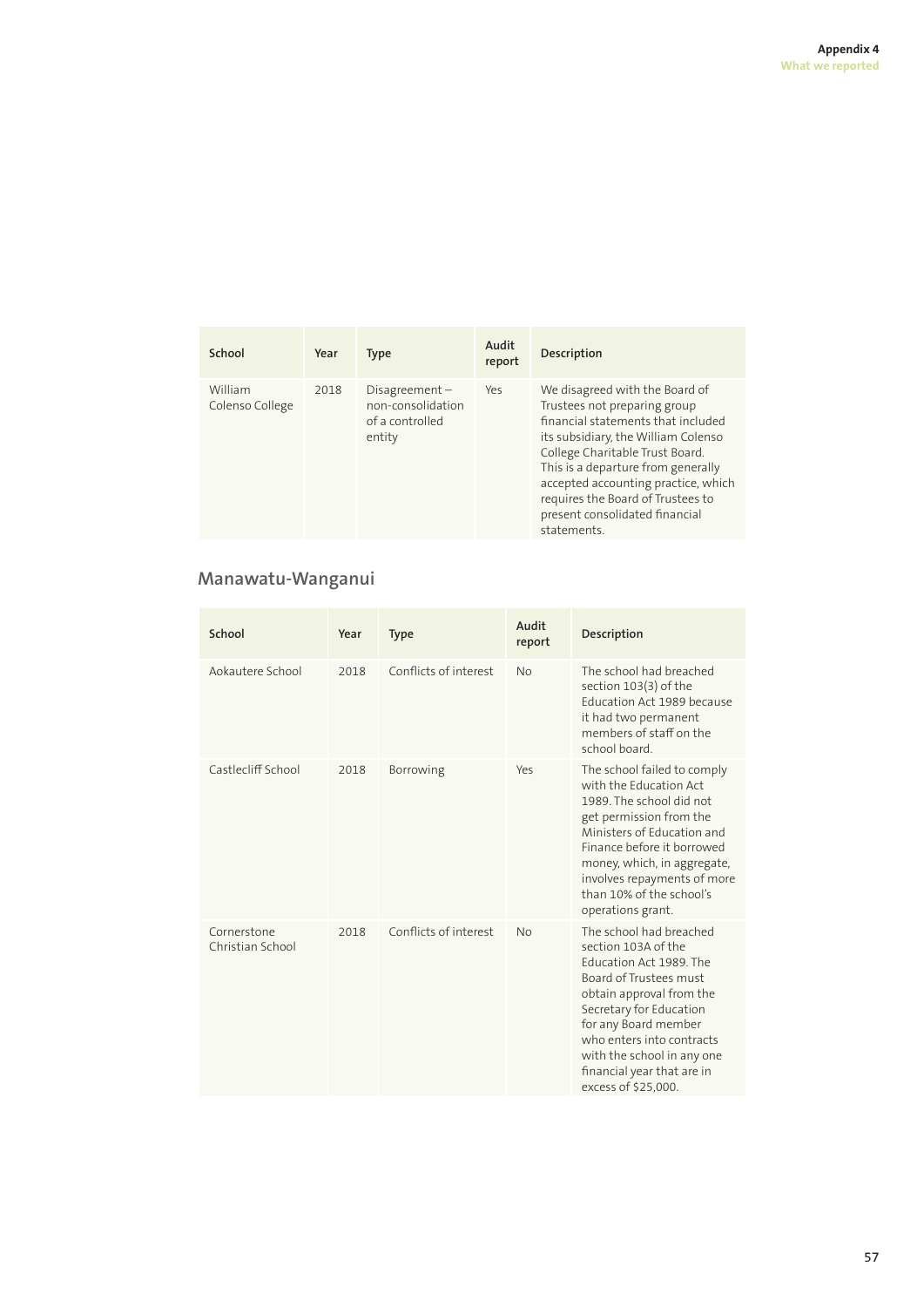| School                      | Year | Type                                                               | Audit<br>report | Description                                                                                                                                                                                                                                                                                                                                                                                                                                                                                                                                                                                                                                                                               |
|-----------------------------|------|--------------------------------------------------------------------|-----------------|-------------------------------------------------------------------------------------------------------------------------------------------------------------------------------------------------------------------------------------------------------------------------------------------------------------------------------------------------------------------------------------------------------------------------------------------------------------------------------------------------------------------------------------------------------------------------------------------------------------------------------------------------------------------------------------------|
| Hato Paora College          | 2017 | $Limitation -$<br>constitution of<br>Board<br>Financial difficulty | Yes             | Our audit was limited<br>because we could not<br>establish whether decisions<br>made by the governing<br>body of the college were<br>appropriate as the college<br>had not been managed by a<br>properly constituted Board<br>of Trustees. The governing<br>body was comprised of<br>representatives of the<br>Board of Trustees and the<br>proprietor, in breach of<br>Schedule 6, clause 4 and<br>section 94 of the Education<br>Act 1989. We drew attention<br>to that the fact that the<br>school is experiencing<br>serious financial difficulties<br>because the school has<br>ended the year in deficit.<br>The school is reliant on the<br>continued support of its<br>proprietor |
| Matiere School              | 2017 | Limitation - cyclical<br>maintenance                               | Yes             | Our audit was limited<br>because we were unable<br>to obtain enough evidence<br>to support the value of<br>the provision for cyclical<br>maintenance that had been<br>recognised in the financial<br>statements.                                                                                                                                                                                                                                                                                                                                                                                                                                                                          |
| Nga Tawa Diocesan<br>School | 2018 | Financial difficulty                                               | Yes             | We drew attention to the<br>serious financial difficulties<br>facing the school. The school<br>is reliant on the continued<br>support of its Proprietor to<br>meet its obligations as they<br>fall due.                                                                                                                                                                                                                                                                                                                                                                                                                                                                                   |
| Ngāpuke School              | 2017 | Financial difficulty                                               | Yes             | We drew attention to the<br>serious financial difficulties<br>facing the school. The school<br>is reliant on the continued<br>support of the Ministry<br>of Education to meet its<br>obligations as they fall due.                                                                                                                                                                                                                                                                                                                                                                                                                                                                        |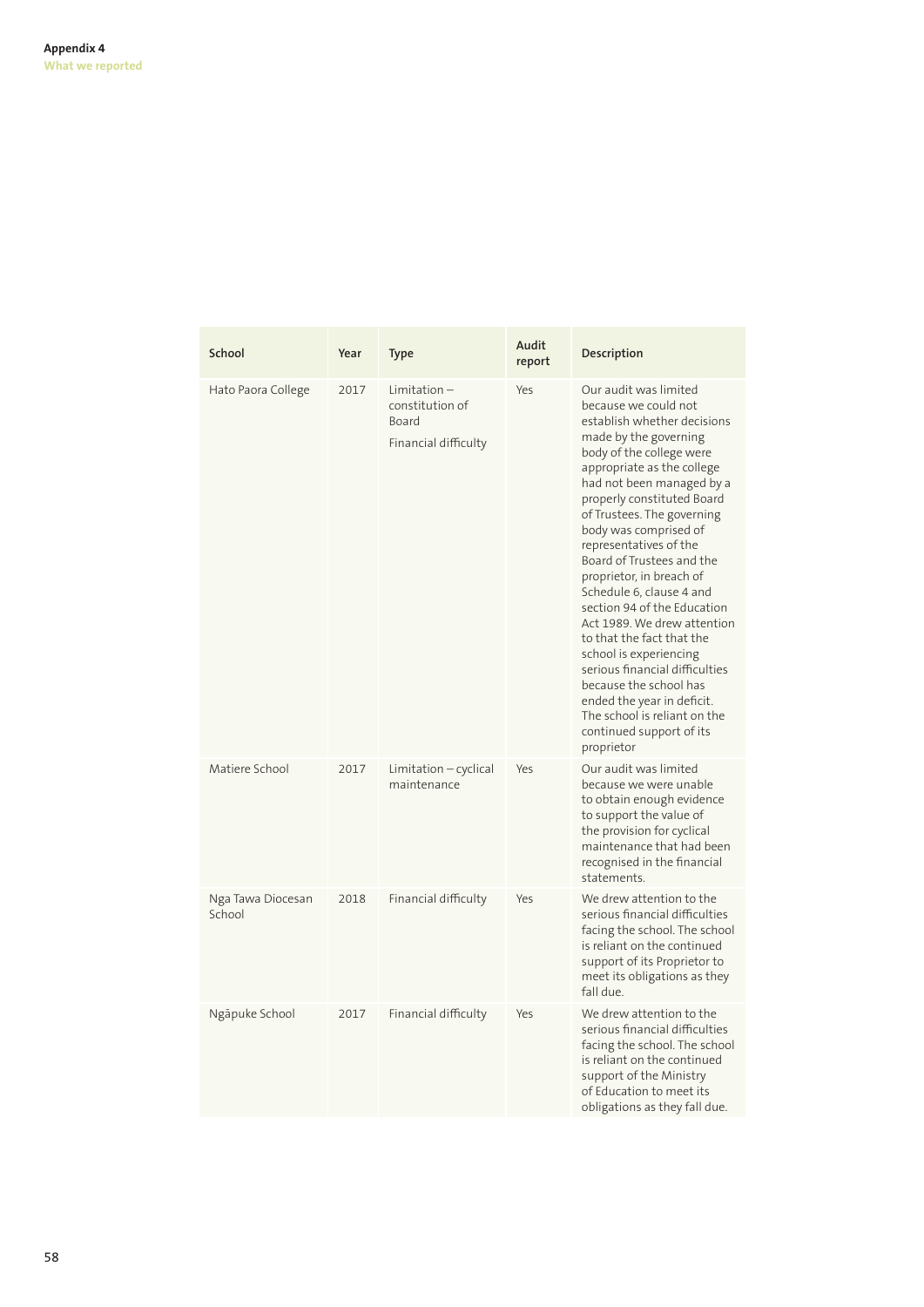| School                                         | Year | <b>Type</b>                                  | Audit<br>report | Description                                                                                                                                                                                                                                                                                                                                                                      |
|------------------------------------------------|------|----------------------------------------------|-----------------|----------------------------------------------------------------------------------------------------------------------------------------------------------------------------------------------------------------------------------------------------------------------------------------------------------------------------------------------------------------------------------|
| Raetihi Primary<br>School                      | 2017 | Missed statutory<br>deadlines                | Yes             | We drew attention to the<br>fact that the Board of<br>Trustees breached the law<br>by failing to submit its<br>financial statements to the<br>Ministry of Education by 31<br>May 2019.                                                                                                                                                                                           |
| Taihape Area School                            | 2018 | Uncertainty<br>about cyclical<br>maintenance | Yes             | We drew attention to the<br>fact that the school had<br>reversed its provision for<br>cyclical maintenance. There<br>was uncertainty about the<br>property maintenance the<br>school is obliged to carry<br>out due to significant issues<br>with its infrastructure.<br>including the roof.                                                                                     |
| Te Kura Kaupapa<br>Māori o Manawatū            | 2018 | Borrowing                                    | <b>No</b>       | The school failed to comply<br>with the Education Act<br>1989. The school did not<br>get permission from the<br>Ministers of Education and<br>Finance before it borrowed<br>money, which, in aggregate,<br>involves repayments of more<br>than 10% of the school's<br>operations grant for the year.                                                                             |
| Te Kura Kaupapa<br>Māori o Tamaki Nui<br>A Rua | 2018 | Loans to staff                               | <b>No</b>       | The school breached clause<br>28 of Schedule 6 of the<br>Education Act 1989 because<br>it loaned money to an<br>employee for the purchase<br>of a laptop.                                                                                                                                                                                                                        |
| Te Kura Kaupapa<br>Māori o<br>Taumarunui       | 2018 | Limitation - cyclical<br>maintenance         | Yes             | Our audit was limited<br>because we were unable to<br>obtain enough evidence to<br>support the provision for<br>cyclical maintenance that<br>had been recognised in the<br>financial statements. This<br>limitation arose because<br>the Board of Trustees<br>failed to comply with the<br>requirement to prepare and<br>annually review a 10-year<br>property maintenance plan. |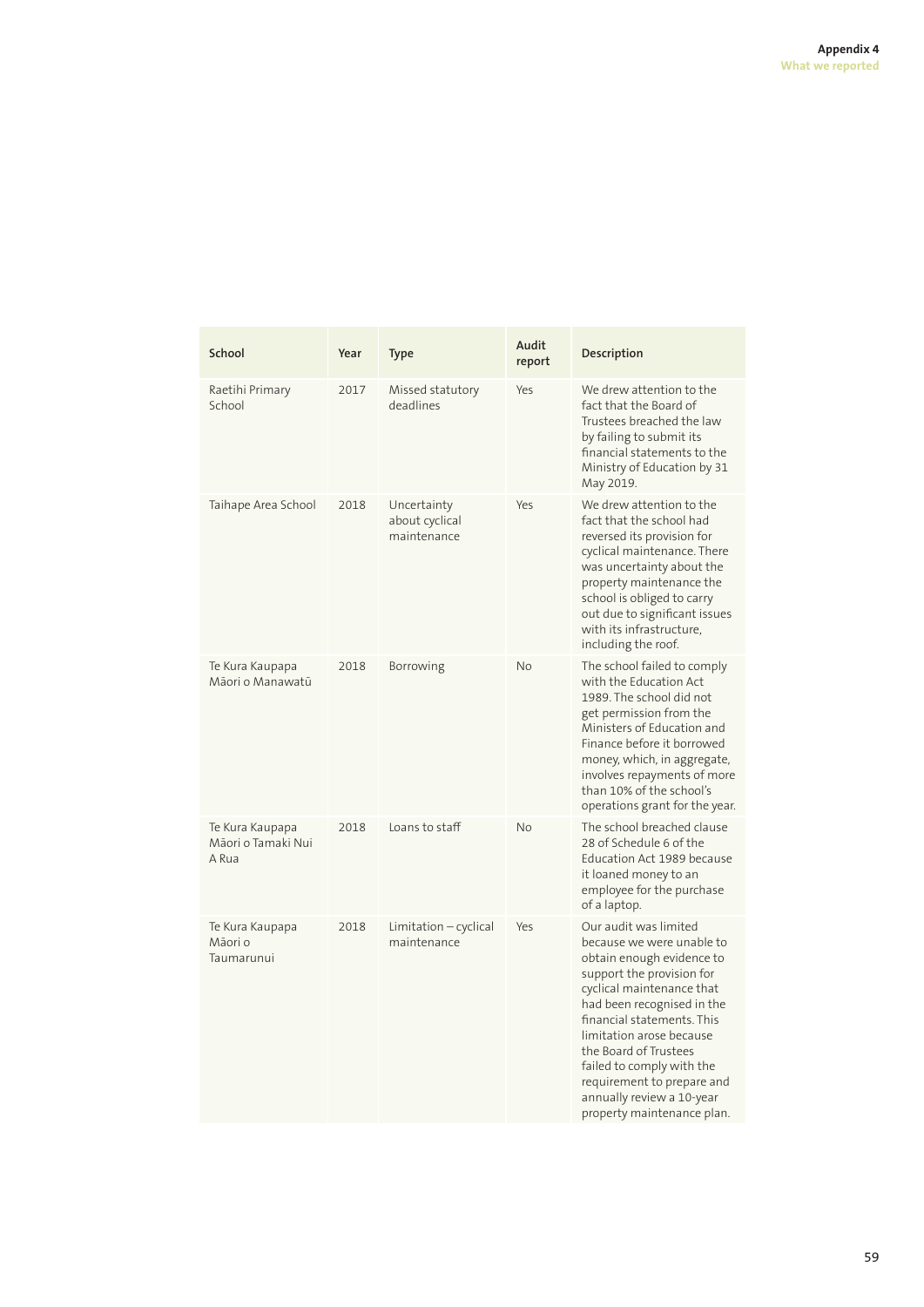| School                                                     | Year | Type                                            | Audit<br>report | Description                                                                                                                                                                                                                                                                                                                                                                                                                                                                                                                                                                                                                  |
|------------------------------------------------------------|------|-------------------------------------------------|-----------------|------------------------------------------------------------------------------------------------------------------------------------------------------------------------------------------------------------------------------------------------------------------------------------------------------------------------------------------------------------------------------------------------------------------------------------------------------------------------------------------------------------------------------------------------------------------------------------------------------------------------------|
| Te Kura Kaupapa<br>Mãori o Te<br>Atihaunui-A-<br>Paparangi | 2017 | Loans to staff<br>Missed statutory<br>deadlines | Yes             | The Board of Trustees had<br>breached clause 28 of<br>Schedule 6 of the Education<br>Act 1989 in that the<br>Principal received a loan<br>without the approval of<br>the Ministry of Education.<br>The Board of Trustees<br>did not approve the loan<br>to the Principal. It was<br>subsequently repaid after<br>balance date.<br>We drew attention to the<br>fact that the Board of<br>Trustees breached the law<br>by failing to submit its<br>financial statements to its<br>auditor by 31 March 2018.<br>It also failed to submit its<br>audited financial statements<br>to the Ministry of Education<br>by 31 May 2018. |
|                                                            | 2018 | Loans to staff                                  | Yes             | The Board of Trustees had<br>breached clause 28 of<br>Schedule 6 of the Education<br>Act 1989 in that the<br>Principal received a loan<br>without the approval of<br>the Ministry of Education.<br>The Board of Trustees<br>did not approve the loan<br>to the Principal. It was<br>subsequently repaid after<br>balance date.                                                                                                                                                                                                                                                                                               |
| Whanganui City<br>College                                  | 2018 | Banking                                         | Yes             | We highlighted that the<br>school failed to comply<br>with the Crown Entities Act<br>2004 by holding funds in a<br>bank account not under the<br>name of the School Board of<br>Trustees                                                                                                                                                                                                                                                                                                                                                                                                                                     |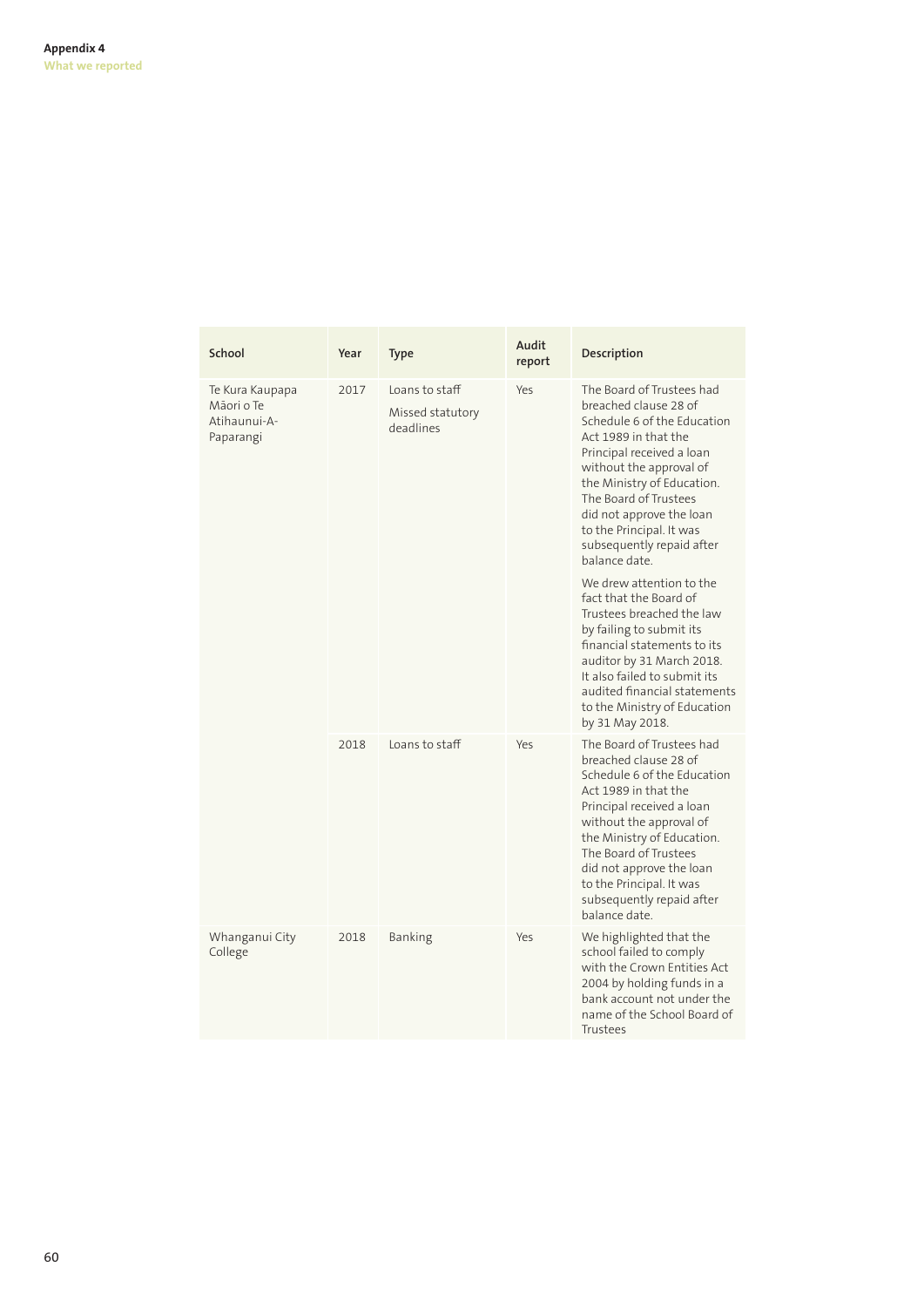| School                                  | Year | <b>Type</b> | Audit<br>report | Description                                                                                                                                                                                                                                                                                                    |
|-----------------------------------------|------|-------------|-----------------|----------------------------------------------------------------------------------------------------------------------------------------------------------------------------------------------------------------------------------------------------------------------------------------------------------------|
| West End School<br>(Palmerston North)   | 2018 | Borrowing   | <b>No</b>       | The school failed to comply<br>with the Education Act<br>1989. The school did not<br>get permission from the<br>Ministers of Education and<br>Finance before it borrowed<br>money, which, in aggregate,<br>involves repayments of more<br>than 10% of the school's<br>operations grant.                        |
| Winchester School<br>(Palmerston North) | 2018 | Borrowing   | Yes             | We highlighted that the<br>school failed to comply<br>with the Education Act<br>1989. The school did not<br>get permission from the<br>Ministers of Education and<br>Finance before it borrowed<br>money, which, in aggregate,<br>involves repayments of more<br>than 10% of the school's<br>operations grant. |

# **Marlborough**

| School                             | Year | <b>Type</b>      | Audit<br>report | Description                                                                                                                                                                                                                                                                                             |
|------------------------------------|------|------------------|-----------------|---------------------------------------------------------------------------------------------------------------------------------------------------------------------------------------------------------------------------------------------------------------------------------------------------------|
| Saint Joseph's<br>School (Picton)  | 2017 | Disestablishment | Yes             | We drew attention<br>to that fact that the<br>Board of Trustees used a<br>disestablishment basis<br>of accounting to prepare<br>its financial statements<br>because the school closed<br>on 13 October 2017.                                                                                            |
| Wairau Valley<br>School (Blenheim) | 2018 | <b>Borrowing</b> | No              | The school failed to comply<br>with the Education Act<br>1989. The school did not<br>get permission from the<br>Ministers of Education and<br>Finance before it borrowed<br>money, which, in aggregate,<br>involves repayments of more<br>than 10% of the school's<br>operations grant for the<br>year. |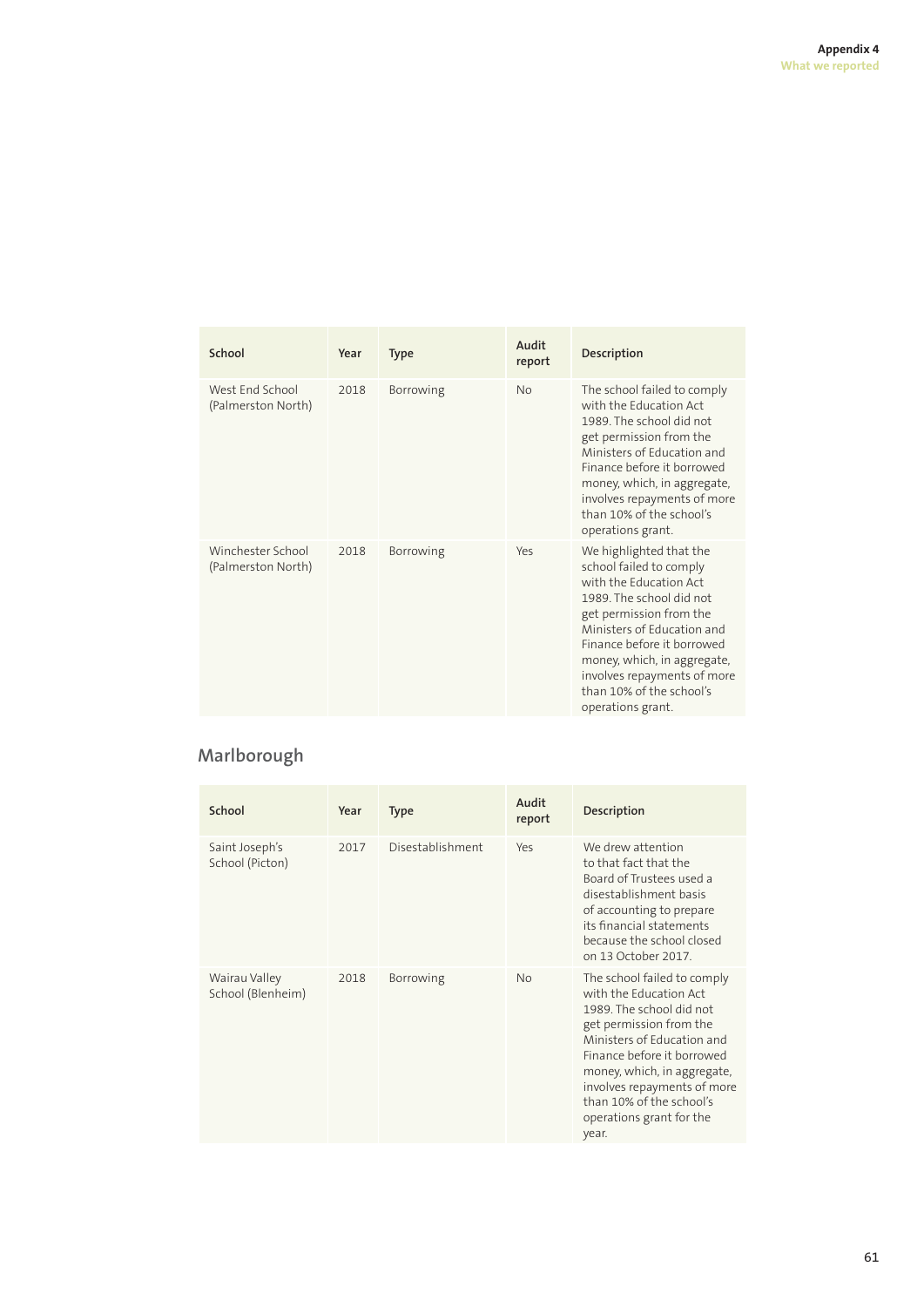### **Nelson**

| School       | Year | Type                                 | Audit<br>report | Description                                                                                                                                                                          |
|--------------|------|--------------------------------------|-----------------|--------------------------------------------------------------------------------------------------------------------------------------------------------------------------------------|
| Stoke School | 2017 | Limitation - locally<br>raised funds | Yes             | Our audit was limited because<br>we could not get enough<br>assurance about, and the Board<br>of Trustees had limited controls<br>over, the school's locally raised<br>cash revenue. |

# **Northland**

| School                      | Year | <b>Type</b>                          | Audit<br>report | Description                                                                                                                                                                                                                                                                            |
|-----------------------------|------|--------------------------------------|-----------------|----------------------------------------------------------------------------------------------------------------------------------------------------------------------------------------------------------------------------------------------------------------------------------------|
| Christian<br>Renewal School | 2018 | Limitation - cyclical<br>maintenance | Yes             | Our audit was limited because<br>the school has not recorded<br>a provision for cyclical<br>maintenance. Although the<br>school has a 10-year property<br>plan, it was not possible to<br>ascertain the amount of the<br>provision because of limited<br>information and explanations. |
| Matauri Bay<br>School       | 2018 | Financial difficulty                 | Yes             | We drew attention to the<br>serious financial difficulties<br>facing the school. The school<br>is reliant on the continued<br>support of the Ministry<br>of Education to meet its<br>obligations as they fall due.                                                                     |
| Northland<br>College        | 2018 | Securities                           | Yes             | We highlighted that the Board<br>of Trustees had breached the<br>law because it had failed to get<br>permission from the Ministers<br>of Education and Finance before<br>it acquired securities.                                                                                       |
| Omanaja<br>School           | 2018 | Financial difficulty                 | Yes             | We drew attention to the<br>serious financial difficulties<br>facing the school. The school<br>is reliant on the continued<br>support of the Ministry<br>of Education to meet its<br>obligations as they fall due.                                                                     |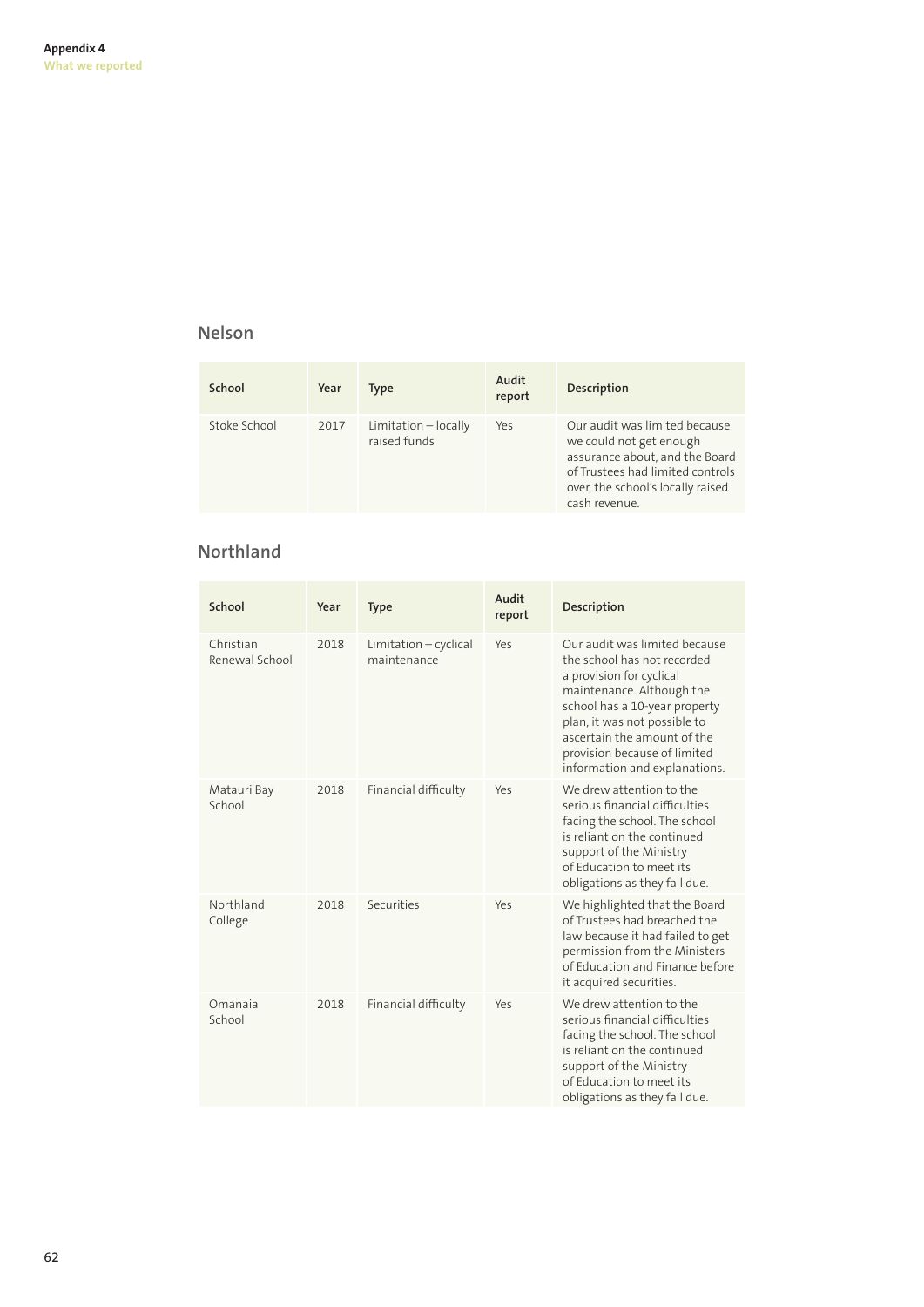# **Otago**

| School                        | Year | <b>Type</b>                       | Audit<br>report | Description                                                                                                                                                                                                                                                                                                                                                                                         |
|-------------------------------|------|-----------------------------------|-----------------|-----------------------------------------------------------------------------------------------------------------------------------------------------------------------------------------------------------------------------------------------------------------------------------------------------------------------------------------------------------------------------------------------------|
| Bathgate<br>Park School       | 2018 | Financial difficulty              | Yes             | We drew attention to the serious<br>financial difficulties facing the<br>school. The school is reliant on the<br>continued support of the Ministry<br>of Education to meet its obligations<br>as they fall due.                                                                                                                                                                                     |
| Blue<br>Mountain<br>College   | 2018 | $Limitation -$<br>overseas travel | Yes             | Our audit was limited because we<br>were unable to obtain sufficient<br>appropriate evidence to explain<br>\$52,200 of the \$306,113 that was<br>spent on an overseas trip.                                                                                                                                                                                                                         |
| Clinton<br>School             | 2018 | Borrowing                         | <b>No</b>       | The school failed to comply with<br>the Education Act 1989. The school<br>did not get permission from the<br>Ministers of Education and Finance<br>before it borrowed money, which,<br>in aggregate, involves repayments<br>of more than 10% of the school's<br>operations grant for the year.                                                                                                      |
| Green Island<br>School        | 2018 | Financial difficulty              | Yes             | We drew attention to the serious<br>financial difficulties facing the<br>school. The school is reliant on the<br>continued support of the Ministry<br>of Education to meet its obligations<br>as they fall due.                                                                                                                                                                                     |
|                               | 2018 | Borrowing                         | <b>No</b>       | The school failed to comply with<br>the Education Act 1989. The school<br>did not get permission from the<br>Ministers of Education and Finance<br>before it borrowed money, which,<br>in aggregate, involves repayments<br>of more than 10% of the school's<br>operations grant for the year.                                                                                                      |
| Halfway<br><b>Bush School</b> | 2018 | Financial difficulty              | Yes             | We drew attention to the serious<br>financial difficulties facing the<br>school. The school is reliant on the<br>continued support of the Ministry<br>of Education to meet its obligations<br>as they fall due.                                                                                                                                                                                     |
| Kings High<br>School          | 2018 | Payment of<br>fundraiser          | Yes             | We drew attention to the fact that<br>the school made payments to cover<br>the costs of contracted fundraising<br>activities for an independent entity,<br>the Kings High School Charitable<br>Trust, which is not a public entity. It<br>is not appropriate for the school to<br>use public money to pay the costs of<br>contracted fundraising activities to<br>raise funds for a private entity. |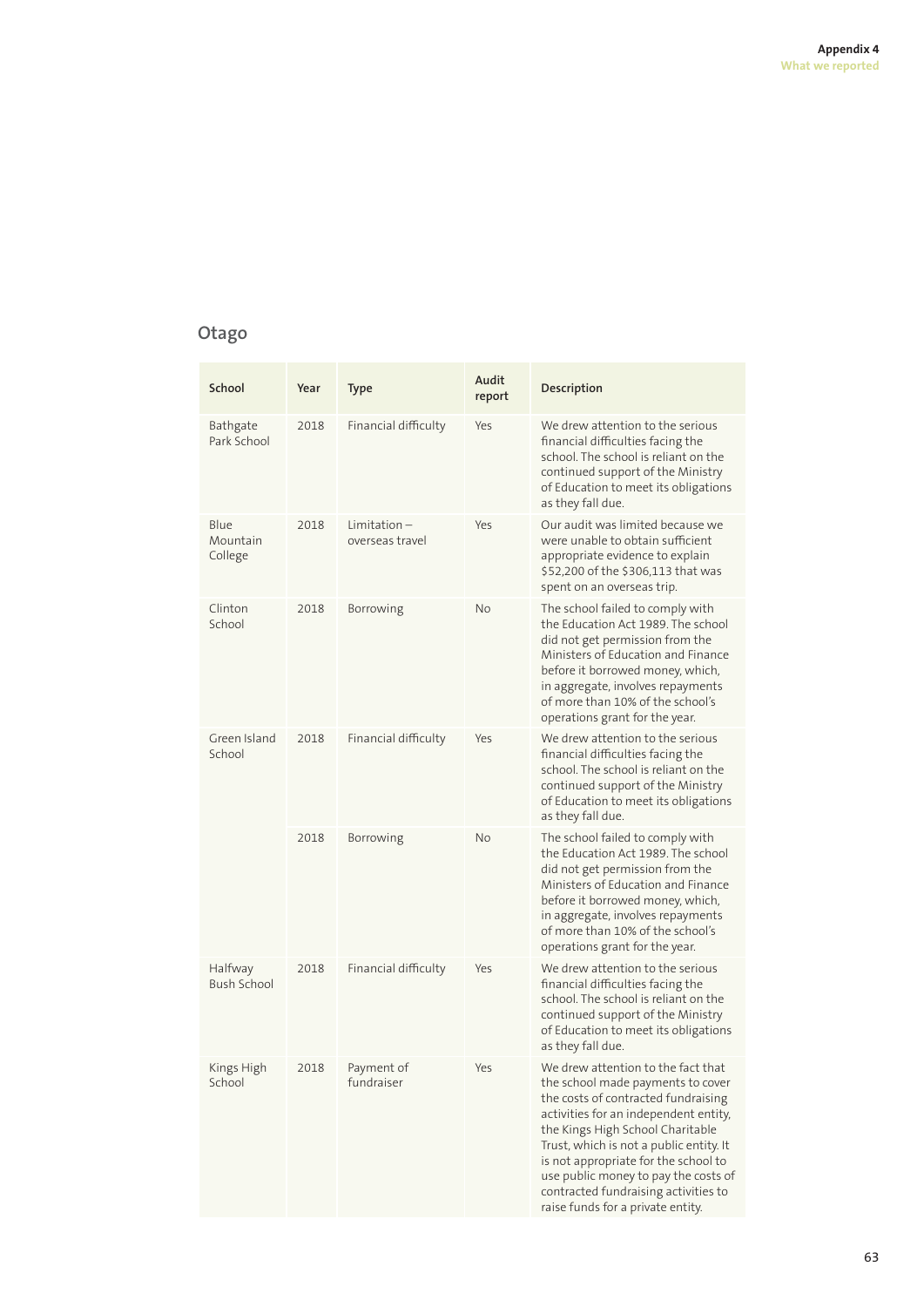| School                          | Year | <b>Type</b>                                  | Audit<br>report | Description                                                                                                                                                                                                                                                                                     |
|---------------------------------|------|----------------------------------------------|-----------------|-------------------------------------------------------------------------------------------------------------------------------------------------------------------------------------------------------------------------------------------------------------------------------------------------|
| Lawrence<br>Area School         | 2018 | Uncertainty<br>about cyclical<br>maintenance | Yes             | We drew attention to disclosures<br>outlining the uncertainties in<br>valuing the provision for cyclical<br>maintenance because it is not<br>clear what property maintenance<br>the school is required to carry<br>out, because it is part of the<br>Christchurch Schools Rebuild<br>Programme. |
| Maniototo<br>Area School        | 2018 | Uncertainty<br>about cyclical<br>maintenance | Yes             | We drew attention to disclosures<br>outlining the uncertainties in<br>valuing the provision for cyclical<br>maintenance because it is not<br>clear what property maintenance<br>the school is required to carry<br>out, because it is part of the<br>Christchurch Schools Rebuild<br>Programme. |
| Pine Hill<br>School             | 2018 | Financial difficulty                         | Yes             | We drew attention to the serious<br>financial difficulties facing the<br>school. The school is reliant on the<br>continued support of the Ministry<br>of Education to meet its obligations<br>as they fall due.                                                                                 |
| Tokomairiro<br>High School      | 2018 | Borrowing                                    | No              | The school failed to comply with<br>the Education Act 1989. The school<br>did not get permission from the<br>Ministers of Education and Finance<br>before it borrowed money, which,<br>in aggregate, involves repayments<br>of more than 10% of the school's<br>operations grant for the year.  |
| Waitaki<br>Boys' High<br>School | 2018 | Financial difficulty                         | Yes             | We drew attention to the serious<br>financial difficulties facing the<br>school. The school is reliant on the<br>continued support of the Ministry<br>of Education to meet its obligations<br>as they fall due.                                                                                 |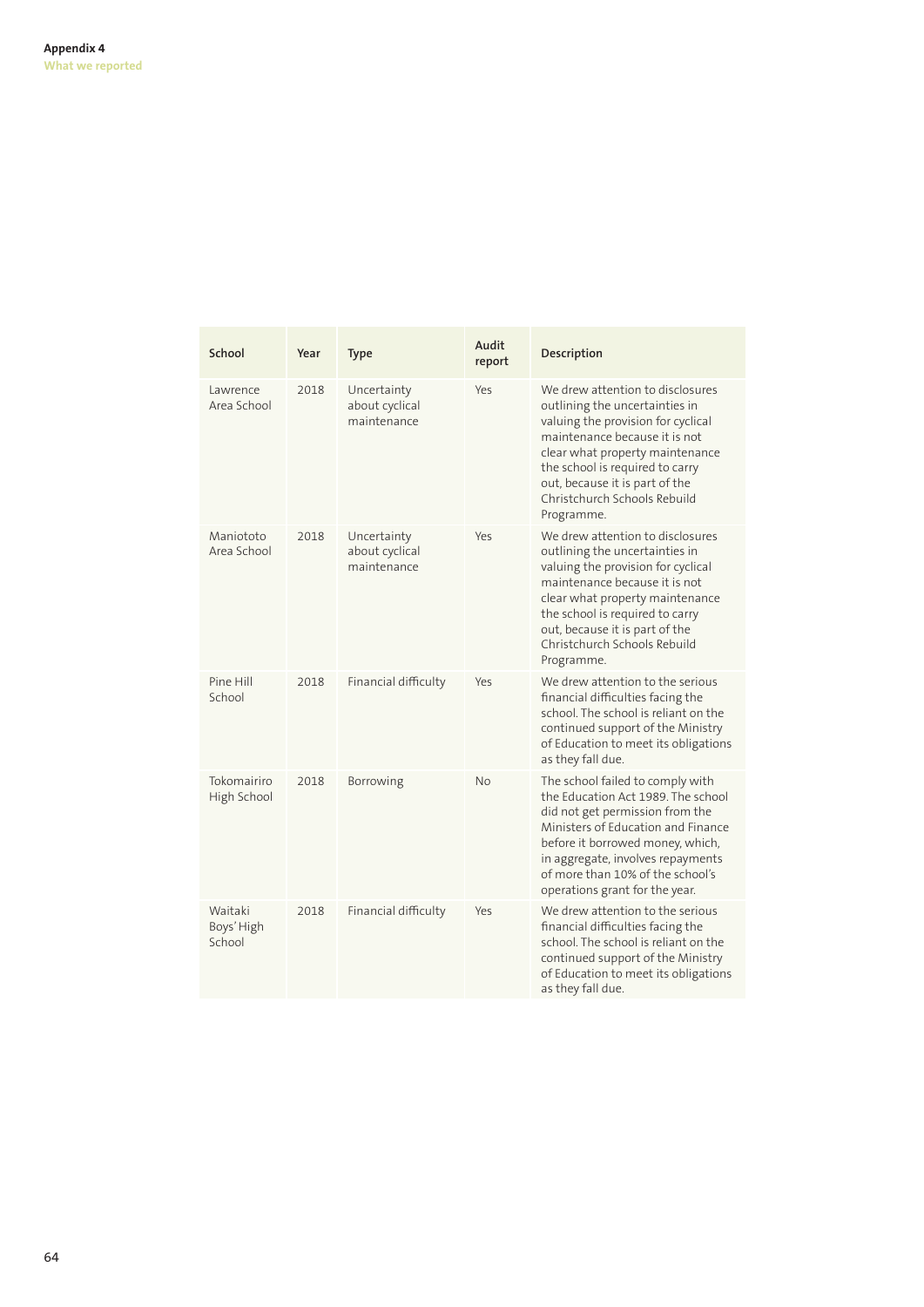# **Southland**

| School                     | Year | <b>Type</b> | Audit<br>report | <b>Description</b>                                                                                                                                                                                                                                                                                |
|----------------------------|------|-------------|-----------------|---------------------------------------------------------------------------------------------------------------------------------------------------------------------------------------------------------------------------------------------------------------------------------------------------|
| Hillside Primary<br>School | 2018 | Borrowing   | <b>No</b>       | The school failed to comply with<br>the Education Act 1989. The<br>school did not get permission<br>from the Ministers of Education<br>and Finance before it borrowed<br>money, which, in aggregate,<br>involves repayments of more<br>than 10% of the school's<br>operations grant for the year. |
| Myross Bush<br>School      | 2018 | Borrowing   | <b>No</b>       | The school failed to comply with<br>the Education Act 1989. The<br>school did not get permission<br>from the Ministers of Education<br>and Finance before it borrowed<br>money, which, in aggregate,<br>involves repayments of more<br>than 10% of the school's<br>operations grant for the year. |

# **Taranaki**

| School                | Year | <b>Type</b> | Audit<br>report | Description                                                                                                                                                                                                                                                                                    |
|-----------------------|------|-------------|-----------------|------------------------------------------------------------------------------------------------------------------------------------------------------------------------------------------------------------------------------------------------------------------------------------------------|
| Devon<br>Intermediate | 2018 | Borrowing   | Yes             | The school failed to comply with<br>the Education Act 1989. The school<br>did not get permission from the<br>Ministers of Education and Finance<br>before it borrowed money, which,<br>in aggregate, involves repayments<br>of more than 10% of the school's<br>operations grant for the year. |
| Kakaramea<br>School   | 2018 | Borrowing   | Yes             | The school failed to comply with<br>the Education Act 1989. The school<br>did not get permission from the<br>Ministers of Education and Finance<br>before it borrowed money, which,<br>in aggregate, involves repayments<br>of more than 10% of the school's<br>operations grant for the year. |
| Stratford<br>School   | 2018 | Borrowing   | Yes             | The school failed to comply with<br>the Education Act 1989. The school<br>did not get permission from the<br>Ministers of Education and Finance<br>before it borrowed money, which,<br>in aggregate, involves repayments<br>of more than 10% of the school's<br>operations grant for the year. |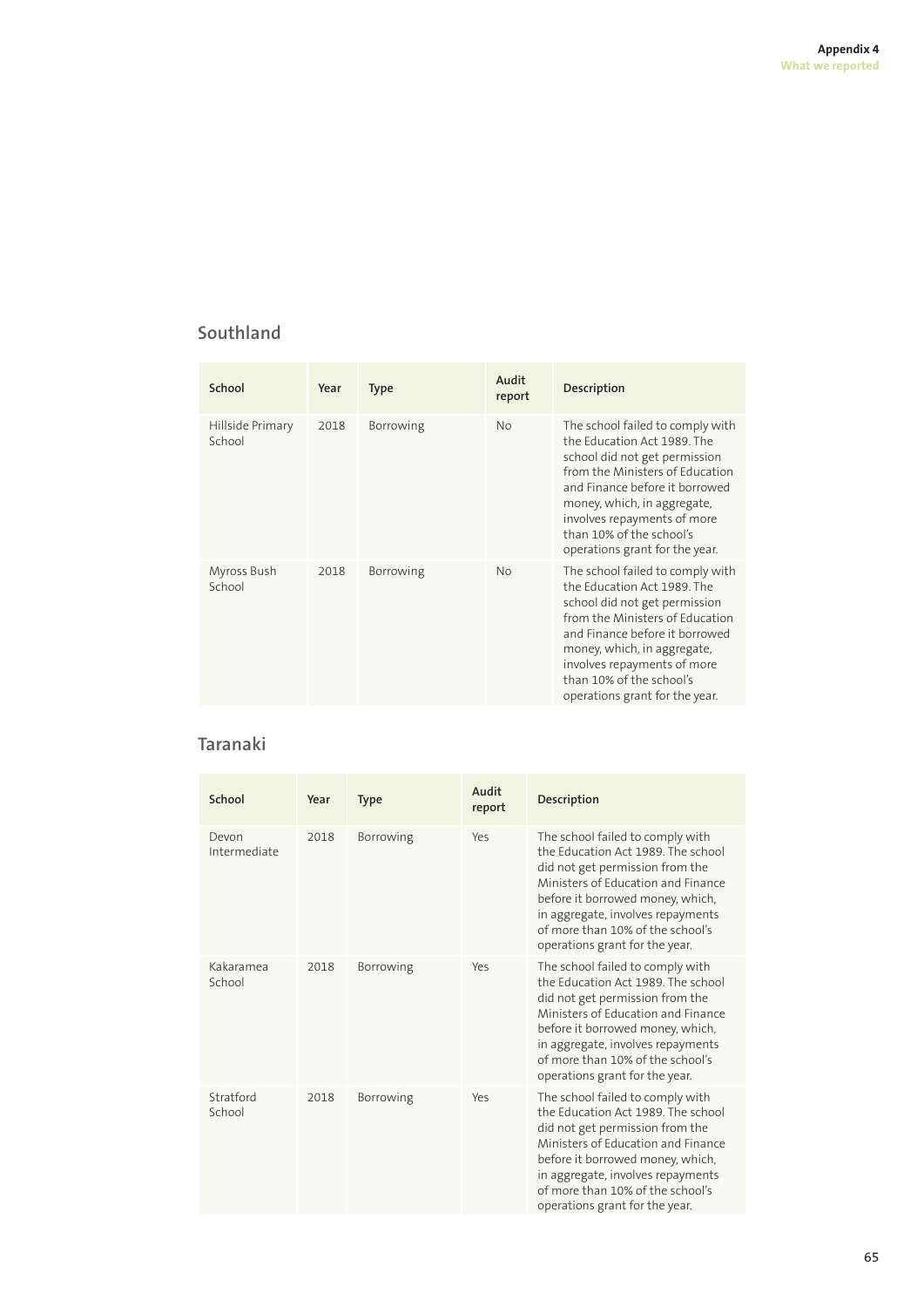| School                                               | Year | <b>Type</b>                                                                                                | Audit<br>report | Description                                                                                                                                                                                                                                                                                                                                                                                                                                                                                                                                                                                                                     |
|------------------------------------------------------|------|------------------------------------------------------------------------------------------------------------|-----------------|---------------------------------------------------------------------------------------------------------------------------------------------------------------------------------------------------------------------------------------------------------------------------------------------------------------------------------------------------------------------------------------------------------------------------------------------------------------------------------------------------------------------------------------------------------------------------------------------------------------------------------|
| Te Kura<br>Kaupapa<br>Māori o<br>Tamarongo<br>School | 2015 | Disclaimer<br>Failure to<br>keep proper<br>accounting<br>records<br>Missed statutory<br>deadlines          | Yes             | We could not form an opinion<br>because we were unable to<br>obtain enough evidence about a<br>significant number of transactions.<br>The financial records had been<br>intentionally destroyed to cover up a<br>fraud, which was investigated by the<br>New Zealand Police. We also drew<br>attention to a number of breaches<br>of legislation, including the failure to<br>keep appropriate accounting records,<br>the failure to submit financial<br>statements for audit by 31 March<br>2016, and the failure to submit<br>audited financial statements to the<br>Ministry of Education by 31 May<br>2016.                 |
|                                                      | 2016 | Limitation<br>$-\omega$ opening<br>balances<br>Poor accounting<br>records<br>Missed statutory<br>deadlines | Yes             | Our audit was limited because we<br>were unable to obtain sufficient<br>appropriate audit evidence regarding<br>the opening balances for the 2016<br>year. This is because a significant<br>amount of records relating to<br>the 2015 year were intentionally<br>destroyed to cover a fraud. We also<br>drew attention to a number of<br>breaches of legislation, including<br>the failure to keep appropriate<br>accounting records, the failure to<br>submit financial statements for<br>audit by 31 March 2017, and the<br>failure to submit audited financial<br>statements to the Ministry of<br>Education by 31 May 2017. |
| Waitara<br>Central School                            | 2018 | Borrowing                                                                                                  | Yes             | The school failed to comply with<br>the Education Act 1989. The school<br>did not get permission from the<br>Ministers of Education and Finance<br>before it borrowed money, which,<br>in aggregate, involves repayments<br>of more than 10% of the school's<br>operations grant.                                                                                                                                                                                                                                                                                                                                               |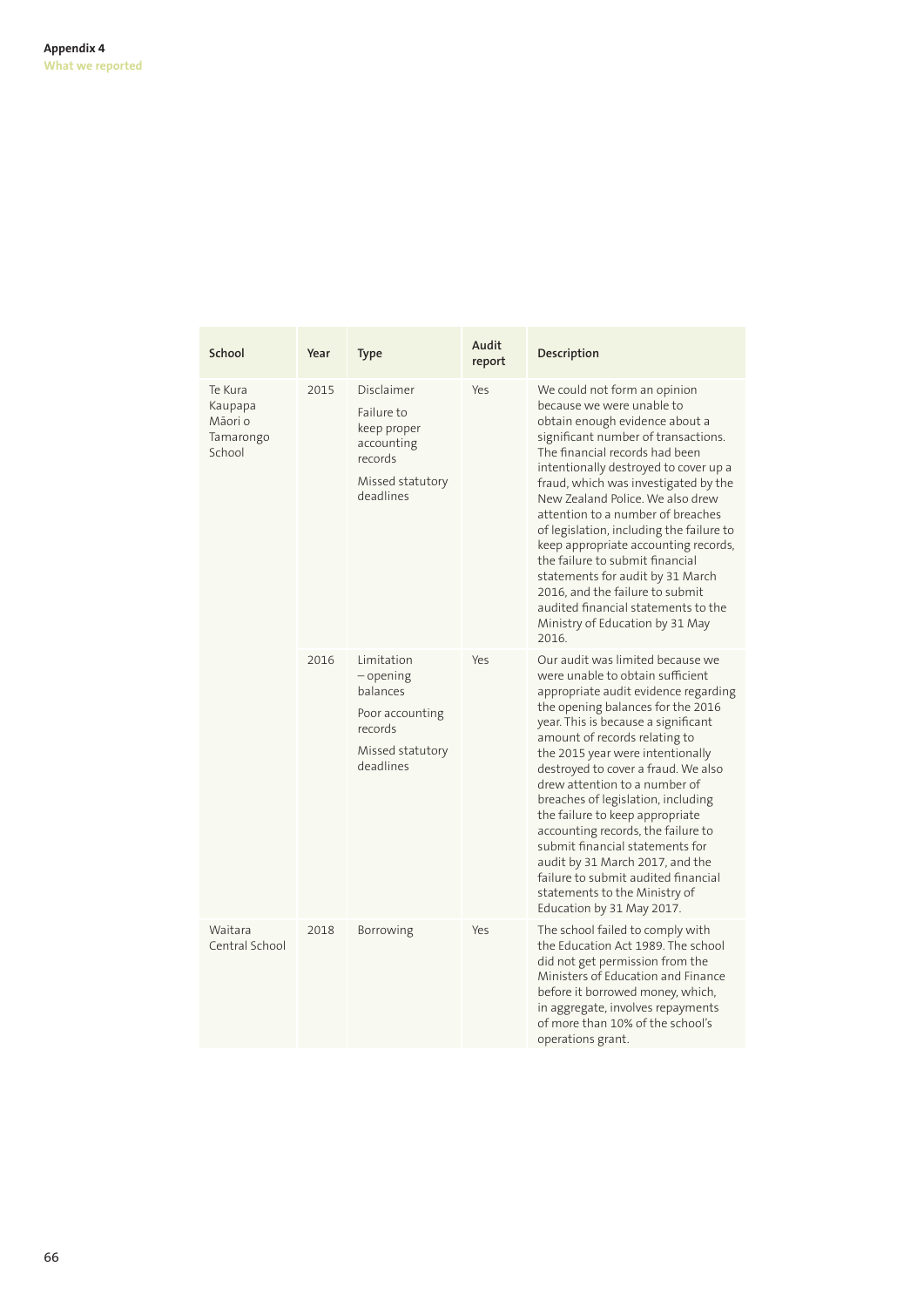### **Tasman**

| School                                           | Year | <b>Type</b>                                                  | Audit<br>report | Description                                                                                                                                                                                                                                                                                                                                                                                                                                                                                                     |
|--------------------------------------------------|------|--------------------------------------------------------------|-----------------|-----------------------------------------------------------------------------------------------------------------------------------------------------------------------------------------------------------------------------------------------------------------------------------------------------------------------------------------------------------------------------------------------------------------------------------------------------------------------------------------------------------------|
| Golden Bay<br>High School                        | 2018 | Limitation - cyclical<br>maintenance<br>Financial difficulty | Yes             | Our audit was limited because<br>we were unable to obtain enough<br>appropriate evidence to determine<br>whether the provision for cyclical<br>maintenance was complete.<br>Due to the absence of evidence,<br>it is possible that this provision<br>could be materially misstated. We<br>also drew attention to the fact<br>that the school is experiencing<br>financial difficulties, and is reliant<br>on the continued support of the<br>Ministry of Education to meet its<br>obligations as they fall due. |
|                                                  | 2018 | Borrowing                                                    | Νo              | The school failed to comply with<br>the Education Act 1989. The<br>school did not get permission<br>from the Ministers of Education<br>and Finance before it borrowed<br>money, which, in aggregate,<br>involves repayments of more than<br>10% of the school's operations<br>grant.                                                                                                                                                                                                                            |
| Te Kura<br>Kaupapa<br>Mãori o Tuia<br>Te Matangi | 2018 | Limitation - cyclical<br>maintenance                         | Yes             | Our audit was limited because<br>we were unable to obtain enough<br>evidence to support the provision<br>for cyclical maintenance that had<br>been recognised in the financial<br>statements. This limitation arose<br>because the Board of Trustees<br>failed to prepare and annually<br>review a 10-year property<br>maintenance plan.                                                                                                                                                                        |

### **Waikato**

| School                          | Year | Type             | Audit<br>report | <b>Description</b>                                                                                                                                                                                                                                                                |
|---------------------------------|------|------------------|-----------------|-----------------------------------------------------------------------------------------------------------------------------------------------------------------------------------------------------------------------------------------------------------------------------------|
| Berkley Normal<br>Middle School | 2018 | <b>Borrowing</b> | No              | The school failed to comply with<br>the Education Act 1989. The school<br>did not get permission from the<br>Ministers of Education and Finance<br>before it borrowed money, which,<br>in aggregate, involves repayments<br>of more than 10% of the school's<br>operations grant. |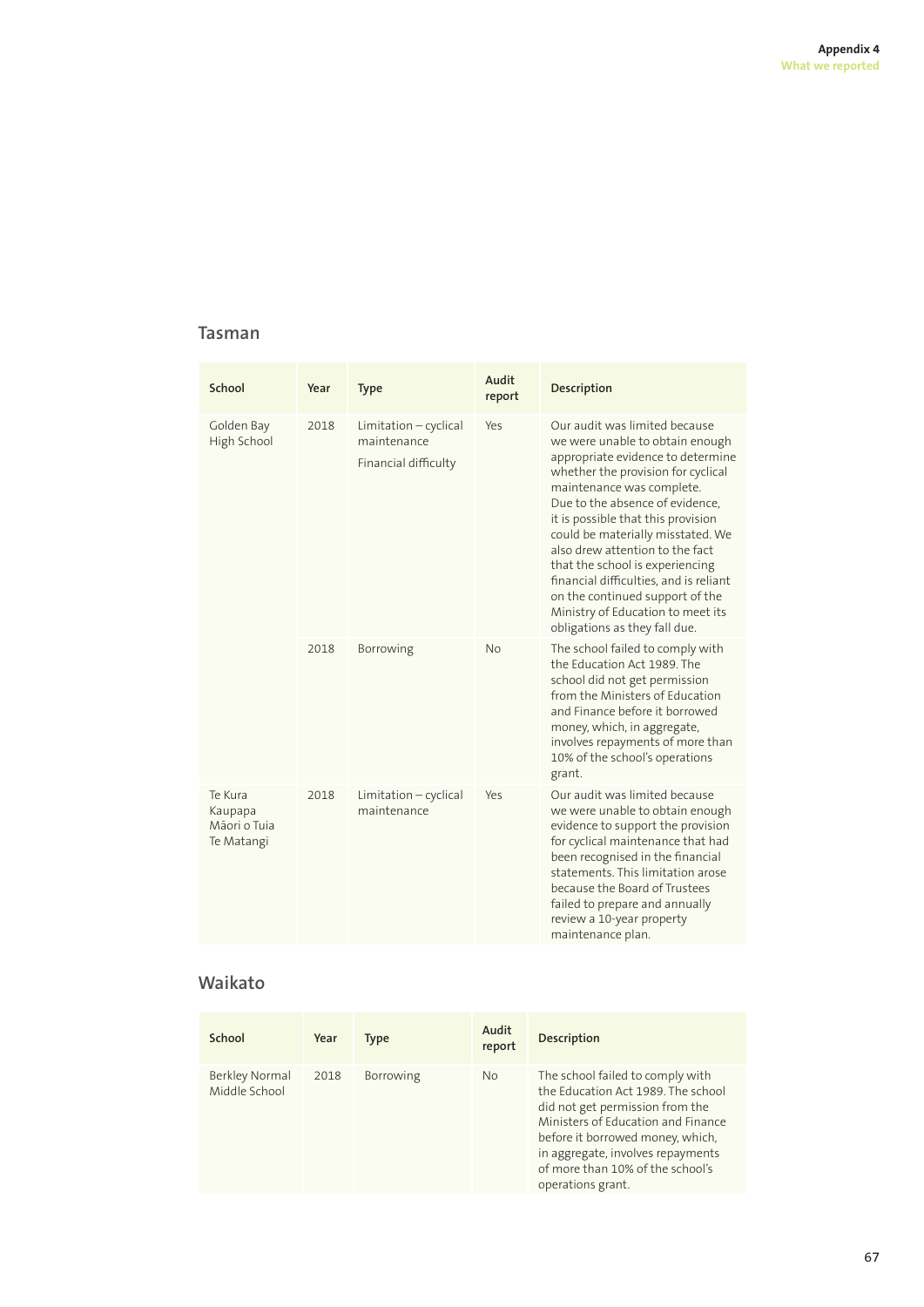| School                                          | Year | Type                                     | Audit<br>report | Description                                                                                                                                                                                                                                                                                                   |
|-------------------------------------------------|------|------------------------------------------|-----------------|---------------------------------------------------------------------------------------------------------------------------------------------------------------------------------------------------------------------------------------------------------------------------------------------------------------|
| Hillcrest School<br>(Pahiatua)                  | 2018 | Disestablishment                         | Yes             | We drew attention to about the<br>fact that the Board of Trustees<br>used a disestablishment basis of<br>accounting to prepare its financial<br>statements because the school<br>closed on 27 January 2019.                                                                                                   |
| Kerepehi<br>School                              | 2017 | Missed statutory<br>deadlines            | Yes             | We highlighted that the Board of<br>Trustees breached the law by failing<br>to submit its audited financial<br>statements to the Ministry of<br>Education by 31 May 2018.                                                                                                                                     |
| Paeroa College                                  | 2018 | Conflicts of<br>interest                 | <b>No</b>       | The school has breached section<br>103A of the Education Act 1989.<br>This section requires the Board of<br>Trustees to obtain approval from the<br>Secretary for Education for any Board<br>member who enters into contracts<br>with the school in any one financial<br>year that are in excess of \$25,000. |
| Pukenui School<br>(Te Kuiti)                    | 2018 | Loans to staff                           | Yes             | We highlighted that the school failed<br>to comply with the law because<br>it paid advances to its employees<br>without from the approval of the<br>Minister of Education.                                                                                                                                    |
| Saint Francis<br>School<br>(Thames)             | 2017 | Limitation<br>— cyclical<br>maintenance  | Yes             | Our audit was limited because<br>we were unable to obtain enough<br>evidence to support the value of the<br>provision for cyclical maintenance<br>that had been recognised in the<br>financial statements.                                                                                                    |
| Taumarunui<br>High School<br>Community<br>Trust | 2018 | Limitation –<br>locally raised<br>funds  | Yes             | Our audit was limited because we<br>could not get enough assurance<br>about revenue. The Board of Trustees<br>had limited controls over that<br>revenue.                                                                                                                                                      |
| Taupo<br>Intermediate                           | 2018 | Borrowing                                | Yes             | The school failed to comply with<br>the Education Act 1989. The school<br>did not get permission from the<br>Ministers of Education and Finance<br>before it borrowed money, which,<br>in aggregate, involves repayments<br>of more than 10% of the school's<br>operations grant for the year.                |
| Te Wharekura o<br>Te Kaokaoroa o<br>Patetere    | 2018 | Limitation<br>$-cyclical$<br>maintenance | Yes             | Our audit was limited because<br>we were unable to obtain enough<br>evidence to support the provision<br>for cyclical maintenance that had<br>been recognised in the financial<br>statements.                                                                                                                 |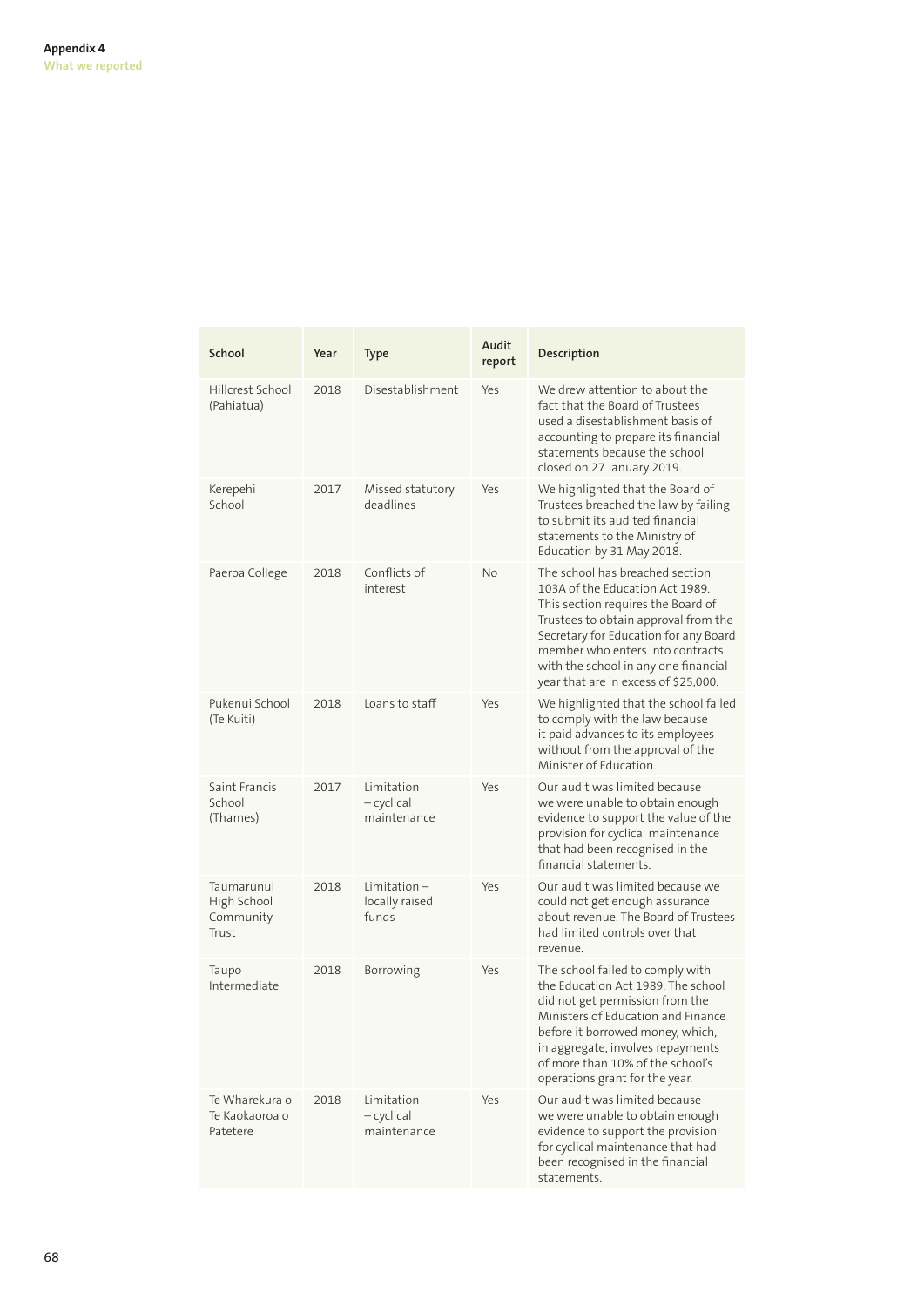| School              | Year | <b>Type</b>             | Audit<br>report | <b>Description</b>                                                                                                                                                                                              |
|---------------------|------|-------------------------|-----------------|-----------------------------------------------------------------------------------------------------------------------------------------------------------------------------------------------------------------|
| Waihi College       | 2018 | Securities              | <b>No</b>       | The Board of Trustees had breached<br>the law because it had failed to<br>get permission from the Ministers<br>of Education and Finance before it<br>acquired securities.                                       |
| Waipahihi<br>School | 2018 | Financial<br>difficulty | Yes             | We drew attention to the serious<br>financial difficulties facing the<br>school. The school is reliant on the<br>continued support of the Ministry of<br>Education to meet its obligations as<br>they fall due. |

### **Wellington**

| School                               | Year | <b>Type</b>                               | Audit<br>report | Description                                                                                                                                                                                                                                                                                                                                                                                                                                                    |
|--------------------------------------|------|-------------------------------------------|-----------------|----------------------------------------------------------------------------------------------------------------------------------------------------------------------------------------------------------------------------------------------------------------------------------------------------------------------------------------------------------------------------------------------------------------------------------------------------------------|
| Berhampore<br>School                 | 2017 | Financial<br>difficulty                   | Yes             | We drew attention to the fact<br>that the school is experiencing<br>financial difficulties. As a<br>result, the school is reliant on<br>the continued support of the<br>Ministry of Education to meet its<br>obligations as they fall due.                                                                                                                                                                                                                     |
| Martinborough<br>School              | 2018 | Borrowing                                 | <b>No</b>       | The school failed to comply with<br>the Education Act 1989. The school<br>did not get permission from<br>the Ministers of Education and<br>Finance before it borrowed money,<br>which, in aggregate, involves<br>repayments of more than 10% of<br>the school's operations grant.                                                                                                                                                                              |
| Mount<br>Cook School<br>(Wellington) | 2018 | Limitation<br>$-$ cyclical<br>maintenance | Yes             | Our audit was limited because<br>we were unable to obtain enough<br>evidence to support the provision<br>for cyclical maintenance that<br>had been recognised in the<br>financial statements. There are<br>uncertainties because the school's<br>10-year plan does not include<br>several buildings that were<br>constructed after the date of the<br>last plan, for which the Ministry of<br>Education has yet to decide on the<br>required maintenance work. |